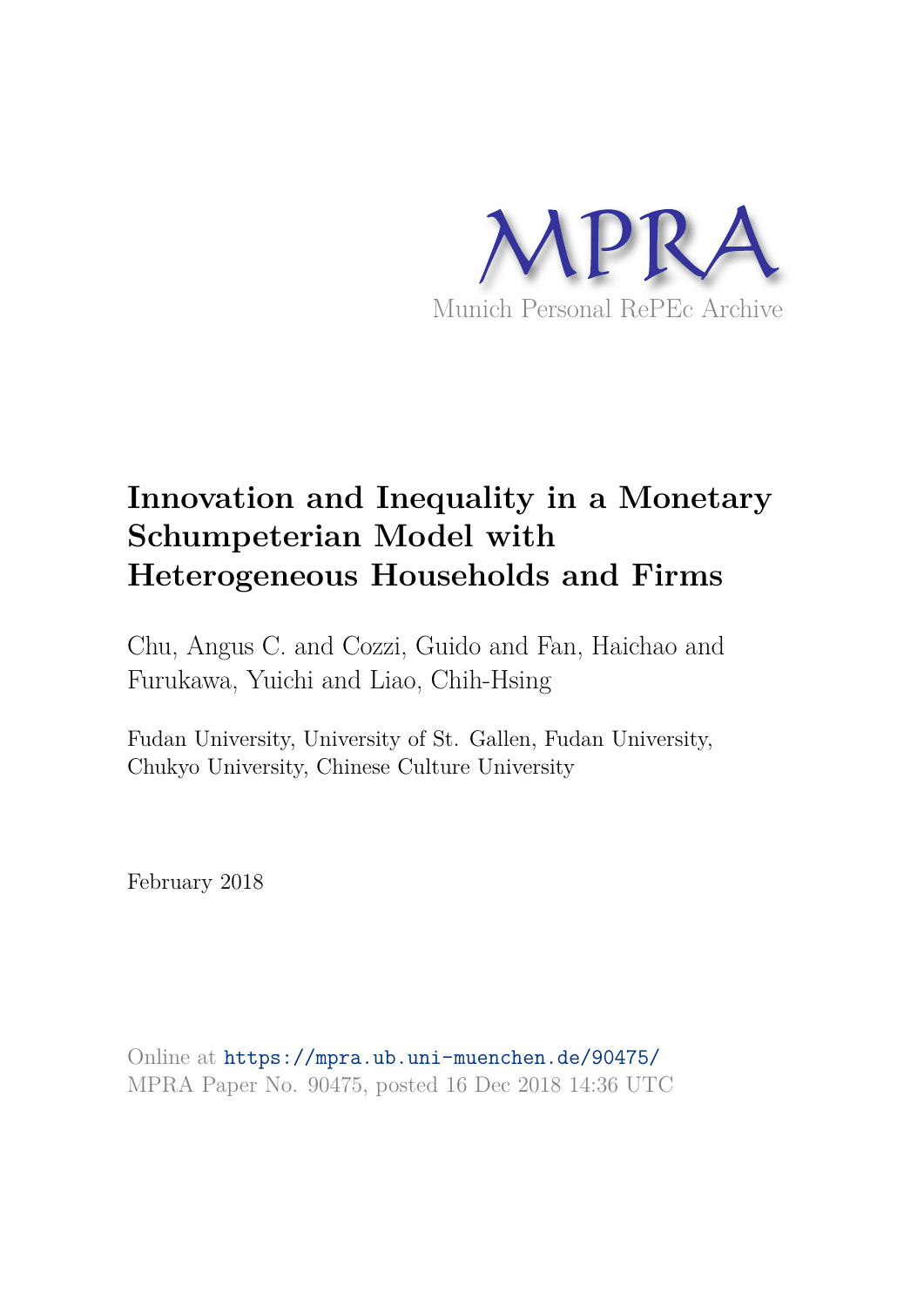# Innovation and Inequality in a Monetary Schumpeterian Model with Heterogeneous Households and Firms

Angus C. Chu, Guido Cozzi, Haichao Fan, Yuichi Furukawa, Chih-Hsing Liao

December 2018

#### Abstract

This study develops a Schumpeterian growth model with heterogeneous households and heterogeneous firms to explore the effects of monetary policy on innovation and income inequality. Household heterogeneity arises from an unequal distribution of wealth. Firm heterogeneity arises from random quality improvements and a cost of entry. We find that under endogenous firm entry, inflation has inverted-U effects on economic growth and income inequality. We also calibrate the model for a quantitative analysis and find that the model is able to match the growth-maximizing inflation rate and the inequalitymaximizing inflation rate that we estimate using cross-country panel data. Finally, we simulate the utility-maximizing level of inflation and explore how it is affected by the wealth holdings of households.

JEL classification: O30, O40, D30, E41 Keywords: inflation, income inequality, economic growth, heterogeneity

Chu: angusccc@gmail.com. China Center for Economic Studies, School of Economics, Fudan University, Shanghai, China. Cozzi: guido.cozzi@unisg.ch. Department of Economics, University of St. Gallen, St. Gallen, Switzerland. Fan: fan\_haichao@fudan.edu.cn. Institute of World Economy, School of Economics, Fudan University, Shanghai, China. Furukawa: you.furukawa@gmail.com. School of Economics, Chukyo University, Nagoya, Japan. Liao: chihhsingliao@gmail.com. Department of Economics, Chinese Culture University, Taipei, Taiwan. The authors would like to thank the two anonymous referees for their insightful comments. Cozzi acknowledges funding from the European Union's Horizon 2020 research and innovation programme under grant agreement No 727114.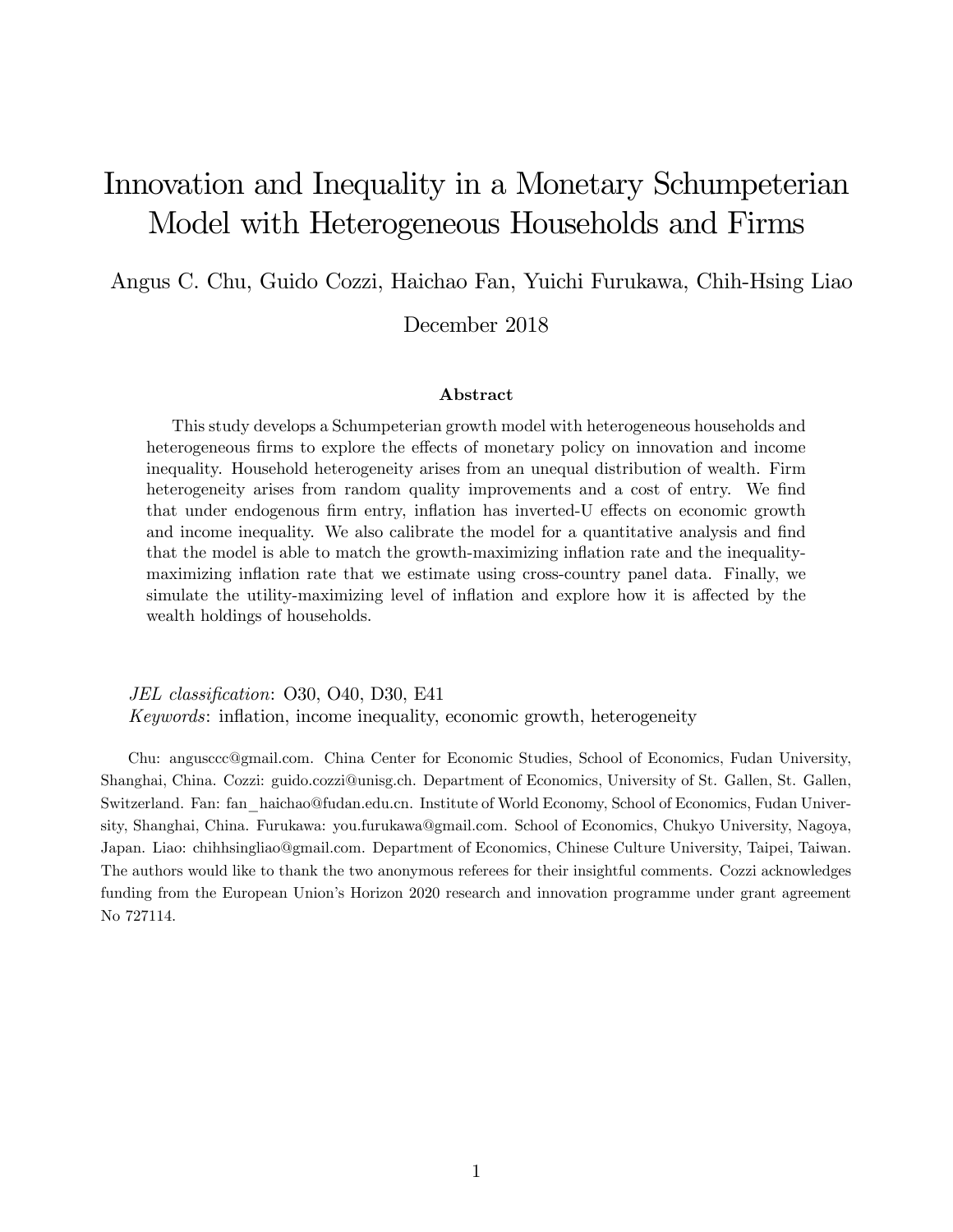# 1 Introduction

The seminal study by Tobin (1965) initiated an influential literature in macroeconomics that explores the relationship between inflation and economic growth. Studies in this literature have focused on how inflation affects economic growth via the accumulation of physical capital and/or human capital.<sup>1</sup> However, an important insight from the seminal study by Solow (1956) is that economic growth is ultimately driven by technological progress. Therefore, it is important to also understand the effects of inflation in a growth model with endogenous technological progress. Marquis and Reffett  $(1994)$  explore the effects of inflation in the R&D-based growth model developed by Romer (1990). However, this early study by Marquis and Reffett (1994) and many subsequent studies in this branch of the literature have mostly focused on a representativehousehold setting with homogeneous firms. In this study, we find that the interdependence between heterogeneous households and heterogeneous Örms leads to novel results.

Specifically, we develop a monetary Schumpeterian growth model with heterogeneous firms and heterogenous households. We model firm heterogeneity in the Schumpeterian qualityladder model by assuming that the step size of quality improvements is randomly drawn from a Pareto distribution. Then, to allow for endogenous firm entry, we assume that R&D entrepreneurs need to pay an entry cost to enter the market after observing the step size of their quality improvements. As a result, an entrepreneur would enter the market if and only if her quality improvement is sufficiently large, which in turn generates an endogenous distribution of quality improvements that are implemented. Motivated by the empirical evidence in Piketty (2014), we consider an unequal distribution of wealth as an important source of income inequality. Therefore, we model household heterogeneity in the Schumpeterian model by assuming that households have different levels of wealth in order to generate an endogenous income distribution. Within this growth-theoretic framework, we explore the effects of monetary policy on innovation and income inequality. In summary, we find that inflation has inverted-U effects on economic growth and income inequality under endogenous firm entry.

The inverted-U effect of inflation on economic growth under endogenous entry of heterogeneous firms can be explained as follows. Inflation increases the cost of  $R\&D$  via the cashin-advance (CIA) constraint on R&D and decreases the arrival rate of innovation, which is a negative effect of inflation on economic growth.<sup>2</sup> The lower rate of creative destruction however increases the expected value of future profits and the market value of inventions, which in turn lowers the entry threshold for quality improvements. With more inventions being implemented, inflation also has a positive effect on economic growth. These positive and negative effects together generate an inverted-U effect of inflation on economic growth so long as the entry cost is sufficiently large.

Interestingly, this inverted-U effect of inflation on economic growth also leads to an inverted-U effect of inflation on income inequality in the Schumpeterian model. In our model, income inequality is increasing in the ratio of wealth income to wage income. Therefore, either an increase in the real interest rate or an increase in the value of financial assets would increase income inequality. Given the Euler equation under which the real interest rate is increasing in the growth rate of consumption, the abovementioned inverted-U effect of inflation on economic

<sup>1</sup>See for example Stockman (1981), Abel (1985), Dotsey and Ireland (1996), Gillman and Kejak (2005), Ho et al. (2007) and Wong (2016).

<sup>&</sup>lt;sup>2</sup>Marquis and Reffett (1994) also find a negative effect of inflation on R&D, which is supported by empirical evidence based on cross-country panel regressions in Chu et al. (2015).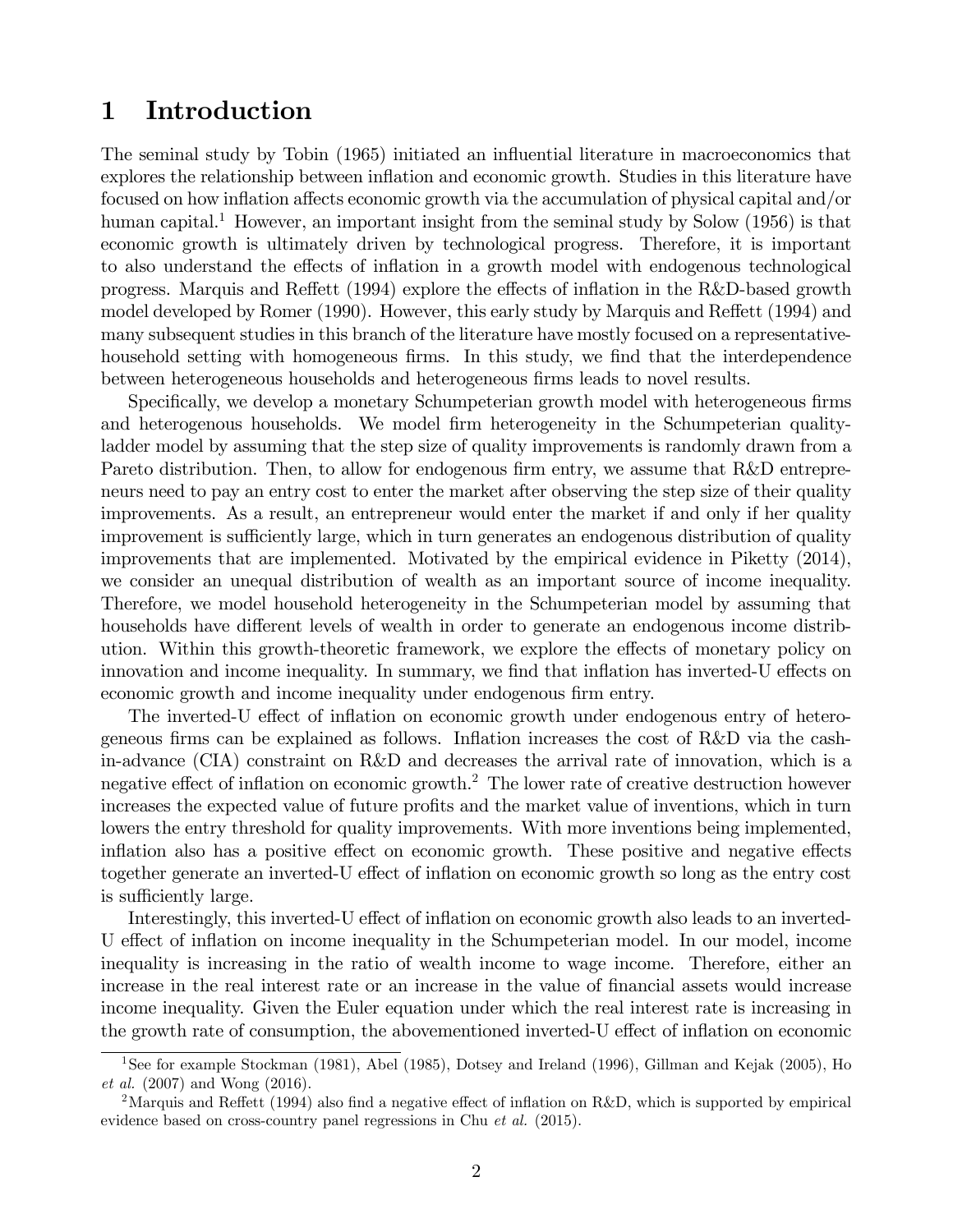growth causes an inverted-U effect on the real interest rate and hence also an inverted-U effect on income inequality. Furthermore, inflation has both positive and negative effects on the value of Önancial assets. On the one hand, by slowing down the rate of creative destruction, ináation increases the market value of monopolistic firms, which in turn increases the value of financial assets. On the other hand, by lowering the entry threshold for quality improvements, inflation reduces the average step size of quality improvements implemented in the market and decreases the average markup ratio, which in turn decreases the market values of monopolistic firms and financial assets. Combining all these effects yields an overall inverted-U effect of inflation on income inequality, which exists only under endogenous entry of heterogeneous firms. We also calibrate the model to perform a quantitative analysis and find that our model is able to match a growth-maximizing inflation rate of 5% and an inequality-maximizing inflation rate of  $12\%$ that are estimated using cross-country panel data. Finally, we simulate the utility-maximizing level of inflation and explore how it is affected by the wealth holdings of households.

This study relates to the literature on innovation and economic growth. Romer (1990) develops the seminal R&D-based growth model in which economic growth is driven by the invention of new products. Segerstrom *et al.* (1990), Grossman and Helpman (1991) and Aghion and Howitt (1992) develop the Schumpeterian quality-ladder model in which economic growth is driven by the innovation of higher-quality products. For tractability, these seminal studies and many subsequent studies assume a constant step size of quality improvement. Important exceptions include Klette and Kortum  $(2004)$  and Minniti *et al.*  $(2013)$ . Minniti *et al.*  $(2013)$ develop a Schumpeterian growth model with random step sizes of quality improvements drawn from a Pareto distribution.<sup>3</sup> This study extends the elegant model in Minniti *et al.* (2013) by allowing for a Hopenhayn-Melitz-type entry cost to generate endogenous entry of heterogeneous  $\text{firms}^4$  and introducing heterogenous households with different asset holdings. In other words, this study contributes to the literature by developing a Schumpeterian growth model with two dimensions of heterogeneity among households and firms.

This study also relates to the literature on innovation and inflation. In this literature, the seminal study by Marquis and Reffett (1994) analyzes the effects of inflation on innovation in a variant of the Romer variety-expanding model. Subsequent studies analyze the effects of inflation in the Schumpeterian quality-ladder model; see for example Chu and Lai (2013), Chu and Cozzi (2014), Chu et al. (2015), He and Zou (2016), Huang et al. (2017), Neto et al. (2017), He  $(2018)$  and Lin *et al.*  $(2018).$ <sup>5</sup> However, all these studies feature a constant step size of quality improvement. As a result, these studies predict a monotonic relationship between ináation and economic growth, which is different from the inverted-U relationship between inflation and economic growth often found in empirical studies.<sup>6</sup> As a result, Chu et al. (2017) develop a monetary Schumpeterian growth model with endogenous entry of heterogeneous  $\widehat{m}$ <sub>rms</sub>,<sup>7</sup> and

<sup>&</sup>lt;sup>3</sup>A recent study by Iwaisako and Ohki (2018) develops a Schumpeterian growth model with random quality improvements drawn from a uniform distribution.

<sup>4</sup>See also Baldwin and Robert-Nicoud (2008), Haruyama and Zhao (2008) and Gustafsson and Segerstrom  $(2010)$  who adapt a similar entry cost into the R&D-based growth model with heterogeneous firms, but they do not consider random increments on the quality ladder.

<sup>&</sup>lt;sup>5</sup>See also Funk and Kromen (2010), Benigno and Fornaro (2018) and Oikawa and Ueda (2018), who consider sticky prices in the Schumpeterian growth model. Our study assumes flexible prices in order to focus on the effects of inflation on long-run growth.

<sup>&</sup>lt;sup>6</sup>See for example Bick (2010) and Lopez-Villavicencio and Mignon (2011) for recent studies.

<sup>&</sup>lt;sup>7</sup>See also Arawatari *et al.* (2018) and Hori (2018) who consider monetary policy in the presence of heterogeneity in the productivity of R&D entrepreneurs.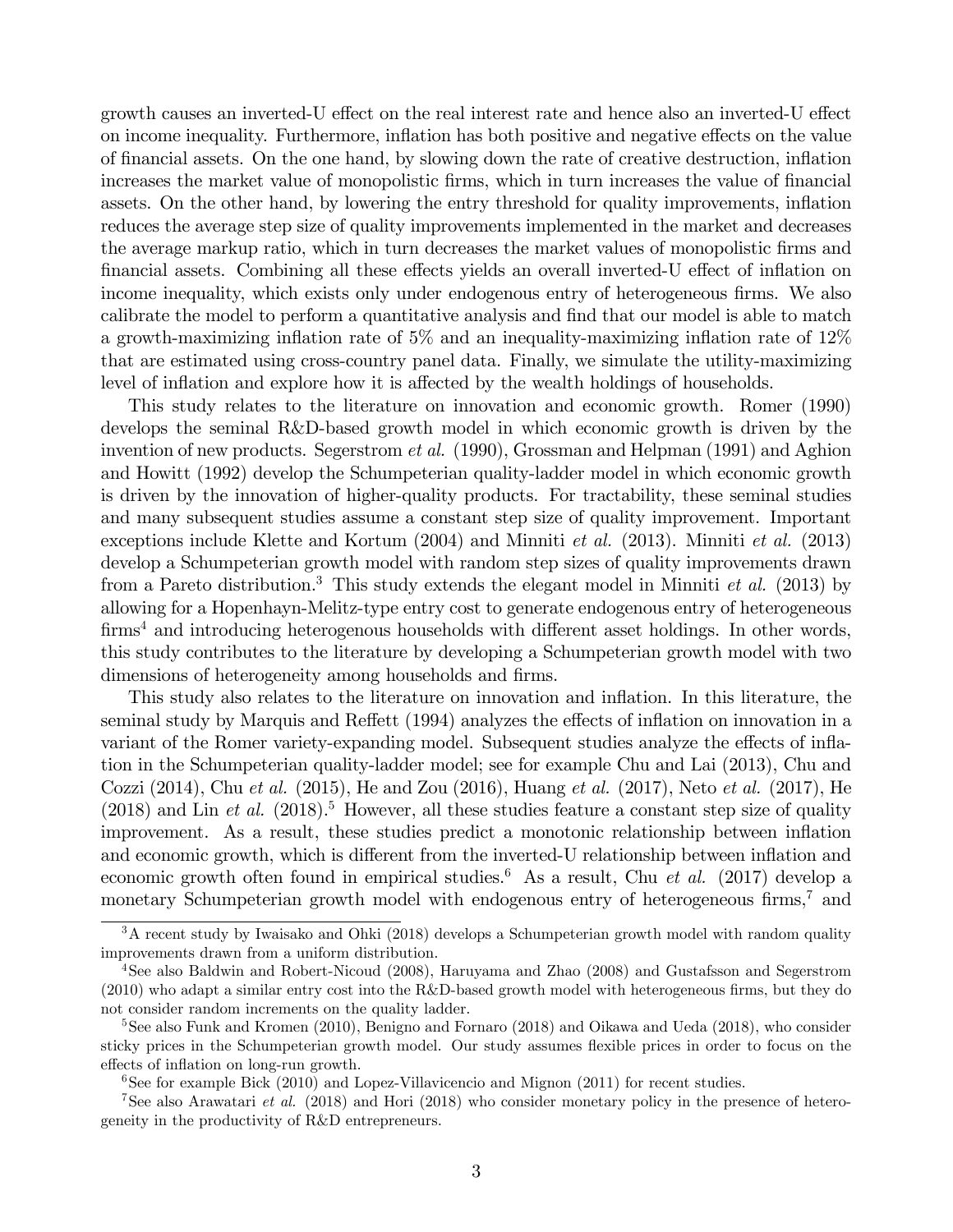they show that their model can generate an inverted-U relationship between inflation and economic growth and match empirical estimates of the growth-maximizing inflation rate under plausible parameter values. However, all the abovementioned studies feature a representative household; therefore, they cannot be used to analyze the implications of monetary policy on the income distribution. Therefore, this study introduces heterogeneous households into this literature in order to analyze the effects of monetary policy on income inequality in addition to innovation and economic growth.

This study also relates to the literature on innovation and income inequality. Representative studies include Chou and Talmain (1996), Li (1998), Zweimuller (2000), Foellmi and Zweimuller  $(2006)$ , Kiedaisch  $(2017)$ , Aghion *et al.*  $(2018)$ , Grossman and Helpman  $(2018)$  and Jones and Kim (2018). These studies focus on the relationship between income inequality and innovation. Our study complements these interesting studies by exploring the effects of monetary policy on innovation and income inequality. Chu and Cozzi  $(2018)$  explore the effects of R&D subsidies and patent policy on income inequality, but not monetary policy. More importantly, Chu and Cozzi (2018) focus on a Schumpeterian growth model with a constant step size of quality improvement. We show that endogenous entry of heterogeneous firms is necessary for the emergence of an inverted-U effect of inflation on income inequality that is consistent with our empirical finding.<sup>8</sup>

In the New Keynesian literature, recent studies such as McKay and Reis (2016) and Kaplan et al. (2018) introduce heterogeneous agents into the standard New Keynesian model to explore the effects of government policies on inequality via nominal rigidity. In the New Monetarist literature, studies have also introduced heterogeneous agents into the search-theoretic monetary model to explore the effects of inflation on inequality via search and matching frictions; see Rocheteau *et al.* (2018) for a recent study and a discussion of earlier studies. Our study differs from these interesting studies by exploring the effects of inflation on inequality in a monetary Schumpeterian growth model with heterogeneous agents in which inflation affects inequality via  $R\&D$  and innovation. In other words, we focus on the long-run effects of monetary policy on the macroeconomy, which complement the interesting effects, emphasized by the New Keynesian model and the search-theoretic monetary model, at different time horizons.

The rest of this study is organized as follows. Section 2 presents the model and solves the market equilibrium of the aggregate economy. Section 3 explores the distributions of wealth and income. Section 4 analyzes the effects of monetary policy. Section 5 provides a quantitative analysis. Section 6 concludes. Proofs are relegated to the appendix.

# 2 A Schumpeterian model with heterogeneous firms and heterogeneous households

The Schumpeterian quality-ladder model is based on Aghion and Howitt (1992) and Grossman and Helpman (1991). We consider the monetary Schumpeterian growth model in Chu et al. (2017) featuring (a) a CIA constraint on  $R\&D,^9$  (b) lab-equipment specifications for innovation

 $8$ See also Natob (2015) who finds an inverted-U effect of inflation on income inequality using dynamic panel regressions with cross-country data.

<sup>&</sup>lt;sup>9</sup>See Chu *et al.* (2015) for a discussion of empirical evidence for the presence of cash requirements on R&D and also Berentsen *et al.* (2012) for a discussion of theoretical justifications and microfoundations.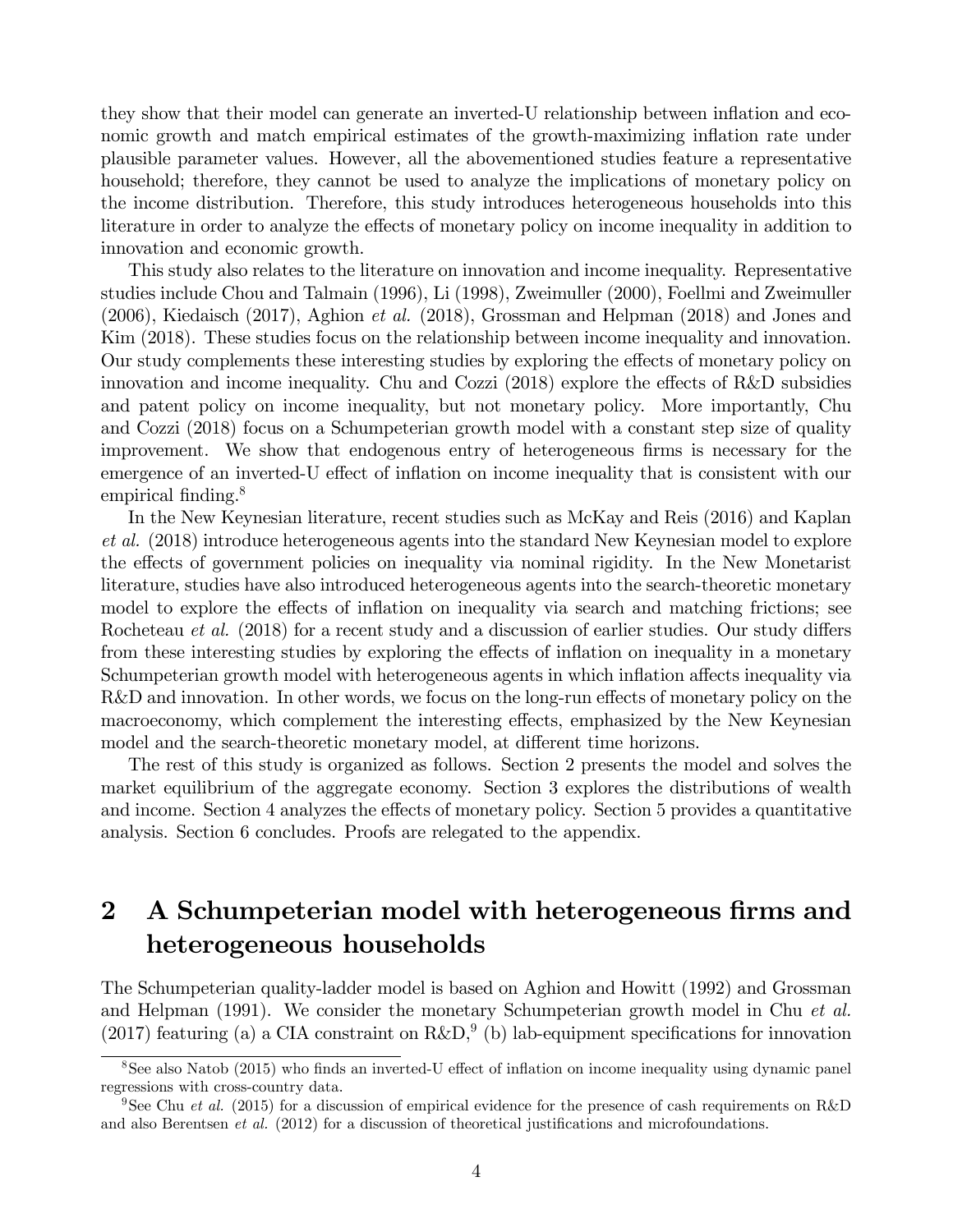and entry that use final good as the input, (c) random quality improvements as in Minniti  $et \ al.$  (2013) and (d) a fixed entry cost that generates endogenous entry of heterogeneous Örms as in Hopenhayn (1992) and Melitz (2003). Furthermore, we follow Chu and Cozzi  $(2018)$  to introduce heterogeneous households with different asset holdings into the monetary Schumpeterian model.

### 2.1 Households

There is a unit continuum of households, which are indexed by  $h \in [0, 1]$ . They have identical homothetic preferences over consumption  $c_t(h)$  but own different levels of wealth.<sup>10</sup> Household h has the following utility function:

$$
u(h) = \int_0^\infty e^{-\rho t} \ln c_t(h) dt,
$$
\n(1)

where the parameter  $\rho > 0$  is the subjective discount rate.

Household h supplies one unit of labor to earn wage income  $w_t$  and maximizes utility  $u(h)$ subject to

$$
\dot{a}_t(h) + \dot{m}_t(h) = r_t a_t(h) - \pi_t m_t(h) + i_t b_t(h) + w_t + \tau_t - c_t(h). \tag{2}
$$

 $a_t(h)$  is the real value of financial assets (i.e., equity of monopolistic firms) owned by household h, and  $r_t$  is the real interest rate.  $m_t(h)$  is the real value of cash holdings of household h, and  $\pi_t$ is the inflation rate.  $b_t(h)$  is the amount of cash borrowed from household h by entrepreneurs for R&D, and  $i_t$  is the nominal interest rate.<sup>11</sup> The CIA constraint is given by  $b_t(h) \leq m_t(h)$ . Finally, the government provides a lump-sum transfer  $\tau_t$  to each household.<sup>12</sup>

From standard dynamic optimization, household  $h$ 's consumption path is given by

$$
\frac{\dot{c}_t(h)}{c_t(h)} = r_t - \rho,\tag{3}
$$

which shows that the growth rate of consumption is the same across households such that  $\dot{c}_t(h)/c_t(h) = \dot{c}_t/c_t$  for all  $h \in [0, 1]$ , where  $c_t \equiv \int_0^1 c_t(h)dh$  denotes aggregate consumption. Therefore, the growth rate of aggregate consumption is also given by

$$
\frac{\dot{c}_t}{c_t} = r_t - \rho. \tag{4}
$$

 $10$ Due to the households' homothetic preferences, the aggregate economy behaves as if there is a representative household; see for example Caselli and Ventura (2000). Nevertheless, the heterogeneity in wealth holdings still enables us to explore the endogenous distribution of income.

<sup>&</sup>lt;sup>11</sup>It can be shown as a no-arbitrage condition that the rate of return on borrowing  $b_t(h)$  must equal  $r_t + \pi_t$ .

 $12$ The transfer is financed by seigniorage. Alternatively, we can assume that seigniorage is used to finance a public good, in which case all our analytical results would be the same so long as the (potentially utilityenhancing) public good is non-productive.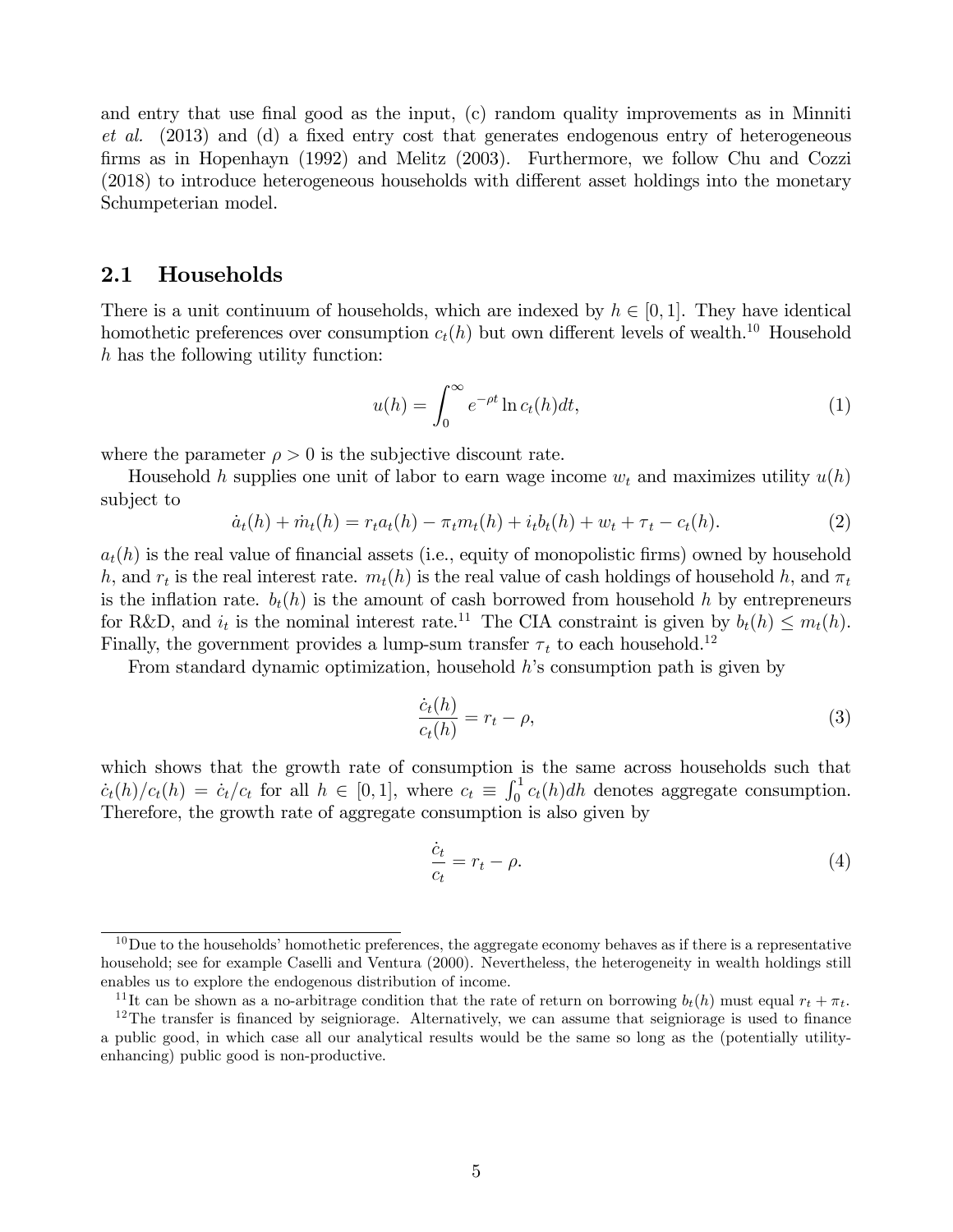### 2.2 Final good

Final good  $y_t$  is produced by a unit continuum of competitive firms using the following Cobb-Douglas production function:

$$
y_t = L_t^{\theta} K_t^{1-\theta},\tag{5}
$$

where  $L_t$  is labor input and  $\theta \in (0,1)$  measures labor intensity in production.  $K_t$  is a composite of a unit continuum of differentiated intermediate goods  $k_t(j)$  given by

$$
K_t = \exp\left(\int_0^1 \ln k_t(j) \, dj\right). \tag{6}
$$

From profit maximization using  $(5)$ , the conditional demand function for  $L_t$  is

$$
w_t L_t = \theta y_t. \tag{7}
$$

From profit maximization using (5) and (6), the conditional demand function for  $k_t(j)$  is

$$
p_t(j)k_t(j) = (1 - \theta)y_t,\tag{8}
$$

where  $p_t(j)$  is the price of  $k_t(j)$ .<sup>13</sup>

### 2.3 Intermediate goods

There is a unit continuum of industries indexed by  $j \in [0, 1]$ . In each industry j, there is a monopolistic industry leader, who holds a patent on the latest technology and dominates the market until the arrival of the next innovation.<sup>14</sup> The production function of the leader in industry  $j$  is

$$
k_t(j) = q_t(j, \omega_j) x_t(j), \tag{9}
$$

where  $q_t(j, \omega_j)$  is the quality-level of the leader in industry j and  $\omega_j$  is an integer denoting the quality vintage of the intermediate goods produced by the leader in industry j.  $x_t(j)$  is the quantity of input j produced using final good with an one-to-one technology (i.e.,  $x_t(j)$  units of final good produce  $x_t(j)$  units of input j). From Bertrand competition, the equilibrium price of  $k_t(j)$  is a markup over the marginal cost  $1/q_t(j, \omega_j)$  given by

$$
p_t(j) = \frac{\lambda_t(j)}{q_t(j, \omega_j)},\tag{10}
$$

where the markup ratio  $\lambda_t(j) \equiv q_t(j, \omega_j)/q_t(j, \omega_j - 1)$  is determined by the size of the quality improvement by the leader in industry  $j$ . The equilibrium level of monopolistic profit is

$$
\Pi_t(j) = \left[\frac{\lambda_t(j) - 1}{\lambda_t(j)}\right] p_t(j) k_t(j) = \left[\frac{\lambda_t(j) - 1}{\lambda_t(j)}\right] (1 - \theta) y_t \equiv \Pi_t(\lambda),\tag{11}
$$

where the second equality uses (8).

<sup>&</sup>lt;sup>13</sup>Here  $p_t(j)$  is denominated in units of the final good.

<sup>&</sup>lt;sup>14</sup>See Cozzi (2007) for a discussion of this Arrow replacement effect.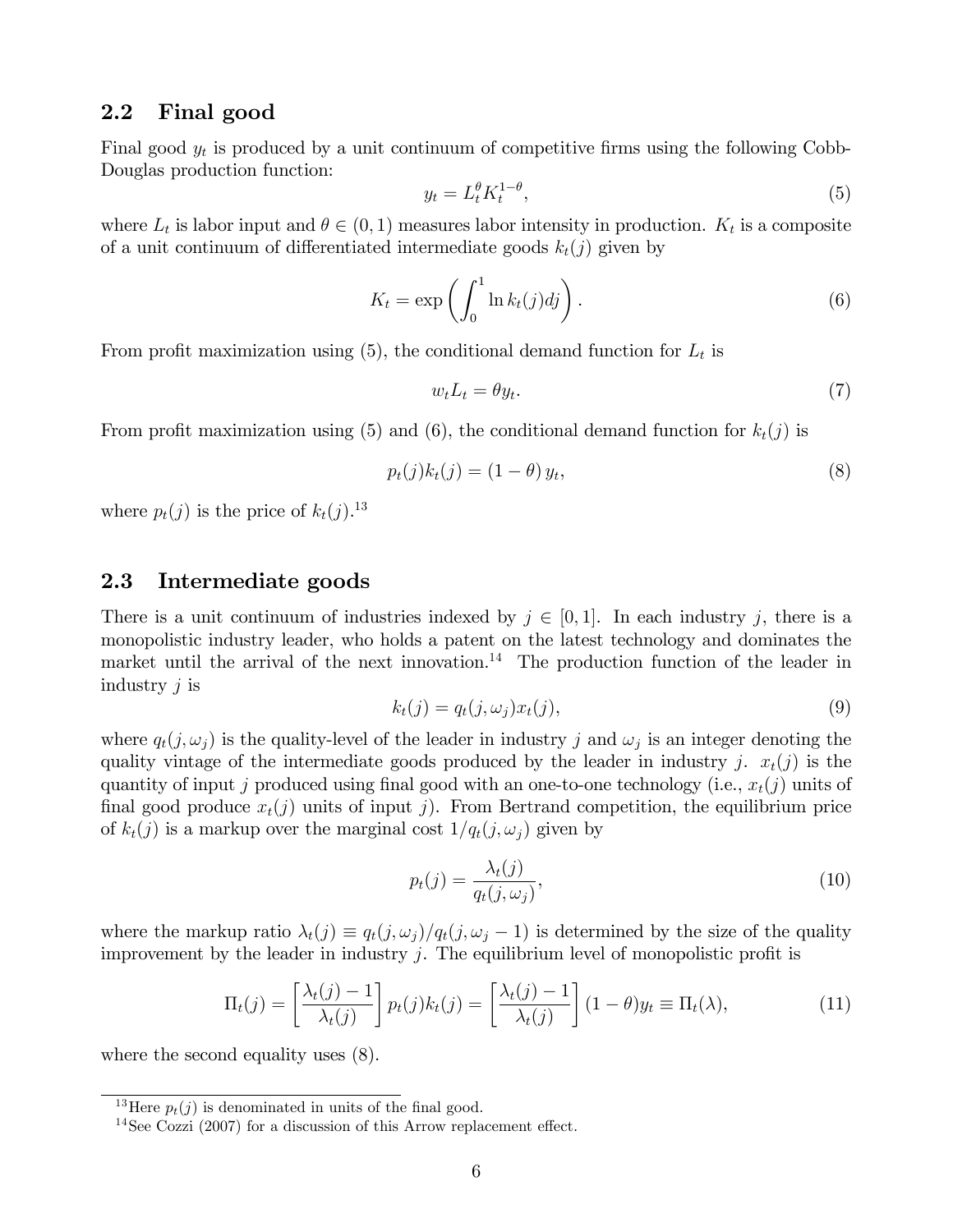### 2.4 R&D and entry

In this section, we present the three steps of innovation. First, an entrepreneur invents a higher quality product. Then, the size of the quality improvement is randomly drawn from a Pareto distribution. Finally, if and only if the quality improvement is sufficiently large, then the entrepreneur would pay a fixed entry cost to enter the market.

#### 2.4.1 Invention

R&D is performed by competitive entrepreneurs. If an entrepreneur employs  $R_t(j)$  units of final good to engage in innovation in industry  $j$ , then she would succeed in inventing the next higher-quality product in the industry with an instantaneous probability  $\phi_t(j)$  given by

$$
\phi_t(j) = R_t(j)/\alpha_t. \tag{12}
$$

To ensure balanced growth,  $\alpha_t \equiv \alpha Q_t^{(1-\theta)/\theta}$  measuring the difficulty of R&D is increasing the aggregate technology level  $Q_t$ ,<sup>15</sup> which is defined as

$$
Q_t \equiv \exp\left(\int_0^1 \ln q_t(j,\omega_j)dj\right).
$$
 (13)

To facilitate the payment of  $R_t(j)$ , the entrepreneur needs to borrow the amount  $\zeta R_t(j)$  of cash from households, where  $\zeta \in (0,1]$  is the CIA parameter. The borrowing cost is determined by the nominal interest rate  $i_t$ . Therefore, the total cost of R&D is  $(1 + \zeta i_t)R_t(j)$ . Let's use  $v_t^e(j, \omega_j + 1)$  to denote the expected value of an invention before the realization of the size of its quality improvement. The R&D condition is given by

$$
\phi_t(j)v_t^e(j,\omega_j+1) = (1+\zeta i_t) R_t(j) \Leftrightarrow v_t^e(j,\omega_j+1) = (1+\zeta i_t) \alpha Q_t^{(1-\theta)/\theta}.
$$
 (14)

#### 2.4.2 Random quality improvements

We follow Minniti *et al.* (2013) to assume that when an R&D entrepreneur invents a higherquality product in industry j, the quality step size  $\lambda_t(j) > 1$  is randomly drawn from a stationary Pareto distribution with the following probability density function:

$$
f(\lambda) = \frac{1}{\kappa} \lambda^{-\frac{1+\kappa}{\kappa}},\tag{15}
$$

where the parameter  $\kappa \in (0,1)$  determines the shape of the Pareto distribution. Given that the expected value of  $\lambda_t(j)$  is equal across industries, (11) implies that the expected value  $\Pi_t^e(j)$  of monopolistic profit  $\Pi_t(j)$  is also the same across industries such that  $\Pi_t^e(j) = \Pi_t^e$  for  $j \in [0, 1]$ . Therefore, we follow the standard treatment to focus on the symmetric equilibrium in which the arrival rate of innovation is equal across industries, such that  $\phi_t(j) = \phi_t$  for  $j \in [0, 1]$ .<sup>16</sup> As a result, the expected value of an invention does not depend on j such that  $v_t^e(j, \omega_j + 1) = v_t^e$ for  $j \in [0, 1]$ .

<sup>&</sup>lt;sup>15</sup>Venturini (2012) provides empirical evidence for the presence of increasing R&D difficulty.

<sup>&</sup>lt;sup>16</sup>Cozzi *et al.* (2007) provide a theoretical justification for the symmetric equilibrium to be the unique rational-expectation equilibrium in the Schumpeterian model.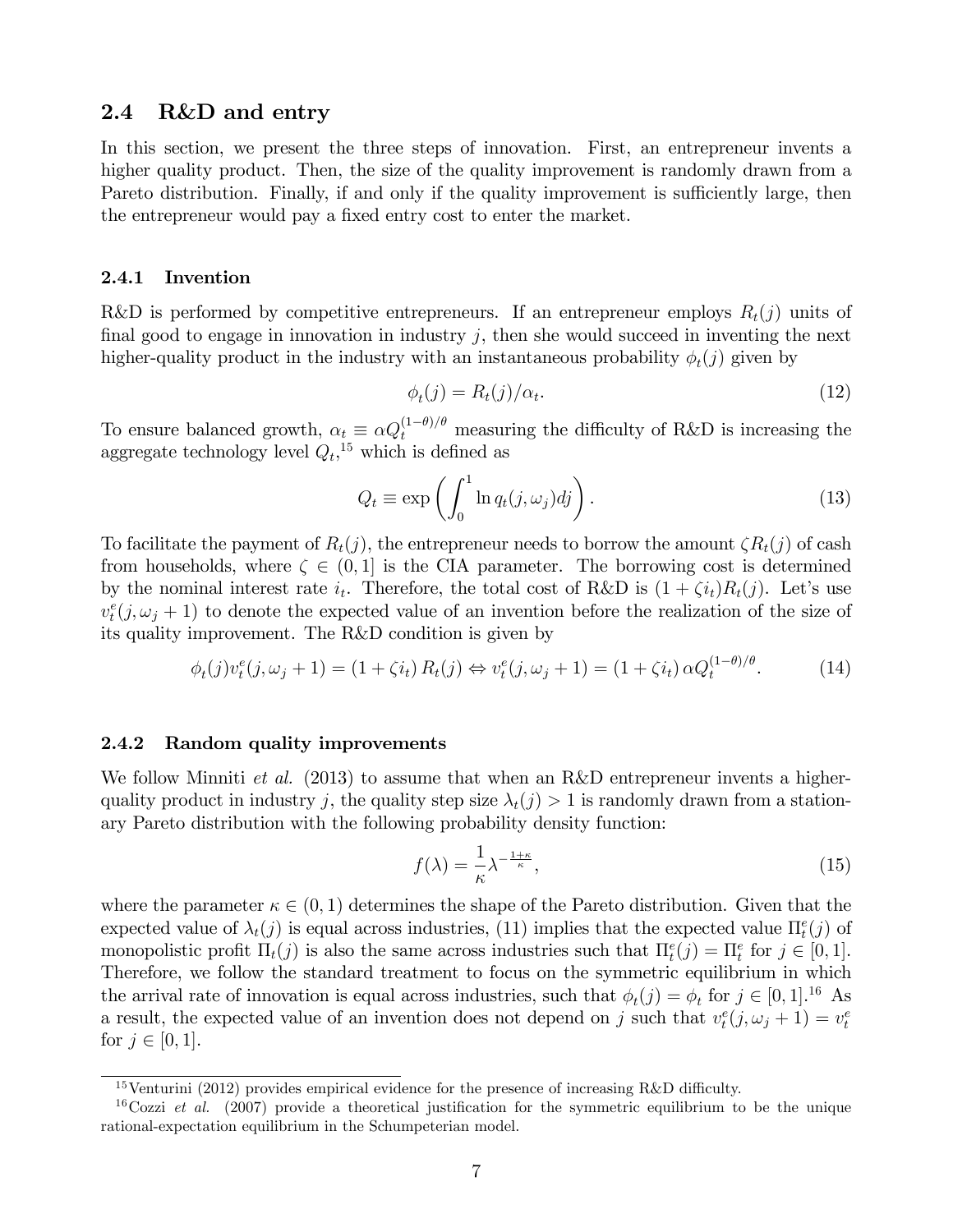#### 2.4.3 Endogenous firm entry

Following Hopenhayn (1992) and Melitz (2003), we consider a fixed entry cost to generate an endogenous entry of heterogeneous firms. Let's denote  $v_t(\lambda)$  as the ex post value of an invention (i.e., after the realization of the quality step size  $\lambda$ ). In this case, the entry condition is

$$
v_t(\lambda) \ge \beta_t,\tag{16}
$$

where the entry cost  $\beta_t = \beta Q_t^{(1-\theta)/\theta}$  is proportional to  $Q_t^{(1-\theta)/\theta}$  $\int_t^{(1-\sigma)/\sigma}$  to ensure balanced growth. Given that  $\Pi_t(\lambda)$  is increasing in  $\lambda$ , there exists a threshold quality level  $\tilde{\lambda}_t$  above which  $v_t(\lambda) \geq \beta_t$ for all  $\lambda \geq \tilde{\lambda}_t$ . Also, it can be shown that  $v_t(\lambda)/Q_t^{(1-\theta)/\theta}$  is stationary in equilibrium. Then, Lemma 1 shows that the threshold quality level  $\tilde{\lambda}$  in  $v_t(\tilde{\lambda}) = \beta_t$  is stationary.

**Lemma 1** There exists a unique and stationary threshold quality level  $\tilde{\lambda}_t = \tilde{\lambda}$  for all t.

#### **Proof.** See Appendix A. ■

Given the stationary threshold  $\lambda$ , Lemma 2 derives the no-arbitrage condition for the expected value  $v_t^e$  of an invention. In (17),  $Pr(\lambda \geq \tilde{\lambda}) = \tilde{\lambda}^{-1/\kappa}$  is the probability that a randomly drawn quality step size is larger than the threshold  $\tilde{\lambda}$ .

**Lemma 2** The no-arbitrage condition for the expected value  $v_t^e$  of an invention is

$$
r_{t} = \frac{\Pi_{t}^{e} + \dot{v}_{t}^{e} + \text{Pr}(\lambda \geq \tilde{\lambda})\beta_{t} - \text{Pr}(\lambda \geq \tilde{\lambda})\phi_{t}[v_{t}^{e} + \text{Pr}(\lambda \geq \tilde{\lambda})\beta_{t}]}{v_{t}^{e} + \text{Pr}(\lambda \geq \tilde{\lambda})\beta_{t}}.
$$
(17)

**Proof.** See Appendix A. ■

### 2.5 Monetary authority

We consider the nominal interest rate  $i_t$  as the policy instrument, which is exogenously set by the monetary authority. The Fisher equation is given by  $i_t = \pi_t + r_t$ , where  $\pi_t \equiv \dot{P}_t / P_t$  is the inflation rate and  $P_t$  is the price level of final good. Given the aggregate nominal money balance  $M_t \equiv P_t m_t$ , the growth rate of the aggregate nominal money balance is

$$
\mu_t = \frac{\dot{M}_t}{M_t} = \pi_t + \frac{\dot{m}_t}{m_t} = \dot{i}_t - r_t + \frac{\dot{m}_t}{m_t} = \dot{i}_t - \rho - \frac{\dot{c}_t}{c_t} + \frac{\dot{m}_t}{m_t},\tag{18}
$$

where the last equality uses the aggregate consumption path in (4). It can be shown that given a stationary nominal interest rate i, aggregate consumption  $c_t$  and aggregate real money balance  $m_t$  grow at the same rate on the balanced growth path. Therefore, on the balanced growth path, the growth rate of the nominal money balance is determined by the nominal interest rate such that  $\mu = i - \rho$ . The government uses the seigniorage revenue  $\dot{M}_t$  to finance a lump-sum transfer  $\tau_t$  that has a real value given by

$$
\tau_t = \frac{\dot{M}_t}{P_t} = \mu_t \frac{M_t}{P_t},\tag{19}
$$

which yields  $\tau_t = (i - \rho) m_t$  on the balanced growth path.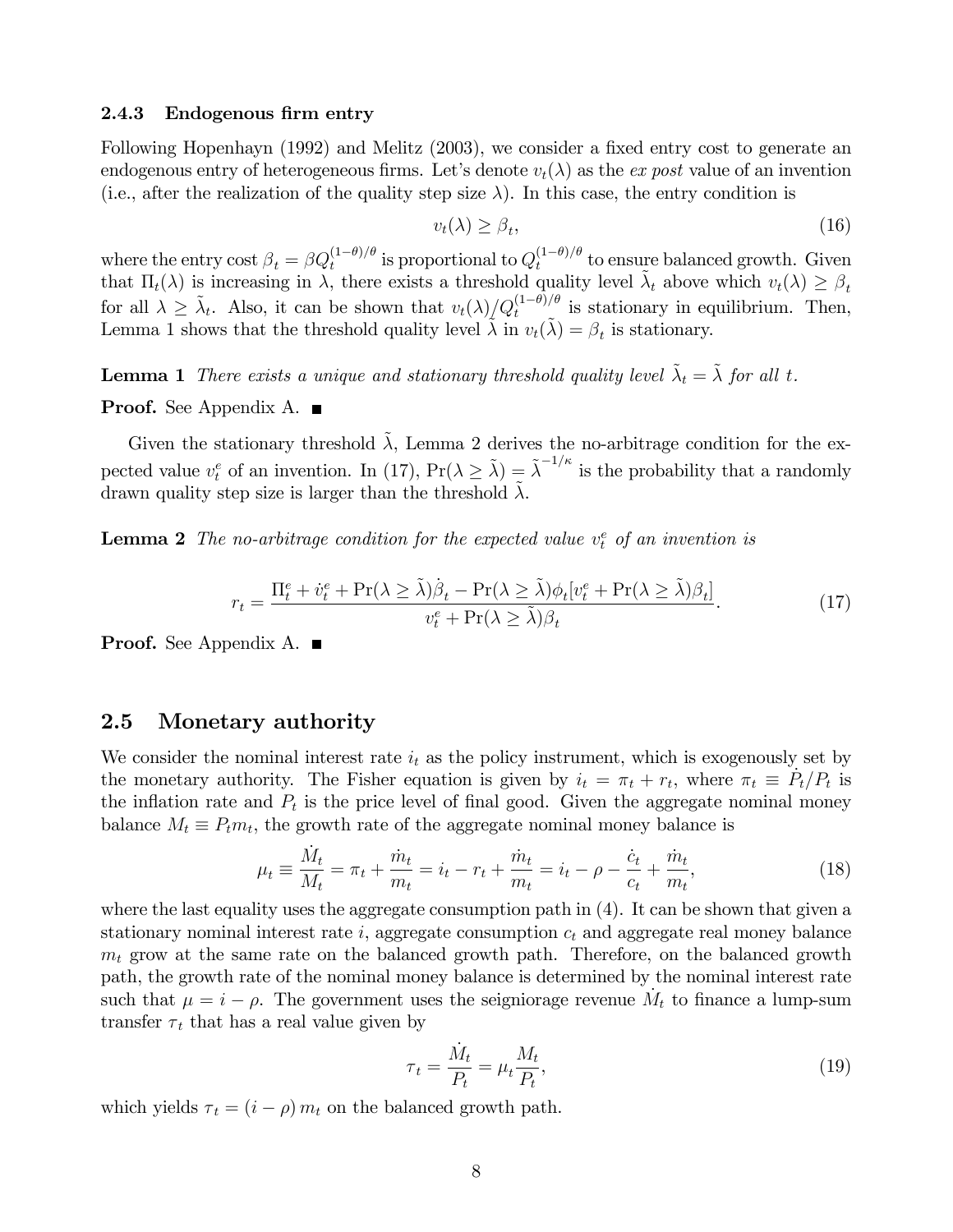## 2.6 Decentralized equilibrium

The equilibrium is a time path of allocations  $\{c_t(h), a_t(h), m_t(h), b_t(h), y_t, L_t, k_t(j), x_t(j), R_t(j)\},$ a time path of prices  $\{w_t, r_t, p_t(j), v_t(\lambda)\}\$  and a time path of policies  $\{i_t, \tau_t\}$ . Also, at each instance of time, the following conditions hold:

- household  $h \in [0, 1]$  maximizes utility taking  $\{w_t, r_t, i_t, \tau_t\}$  as given;
- competitive firms produce final good  $y_t$  to maximize profit taking prices as given;
- monopolistic firm  $j \in [0, 1]$  produces intermediate good  $k_t(j)$  and chooses  $\{x_t(i), p_t(j)\}\)$ maximize profit;
- competitive R&D entrepreneurs choose  $R_t(j)$  to maximize expected profit taking  $v_t(\lambda)$  as given;
- the market-clearing condition for labor holds such that  $L_t = 1$ ;
- the market-clearing condition for final good holds such that  $\int_0^1 c_t(h)dh + \int_0^1 x_t(j)dj +$  $\int_0^1 R_t(j)dj + \tilde{\lambda}^{-1/\kappa} \phi_t \beta_t = y_t;$
- the total amount of cash owned by households equals the amount of cash borrowed by entrepreneurs such that  $\int_0^1 m_t(h)dh = \int_0^1 b_t(h)dh = \zeta \int_0^1 R_t(j)dj;$
- the total value of assets owned by households equals the value of all monopolistic firms such that  $\int_0^1 a_t(h)dh = \int_0^1 v_t(j)dj \equiv v_t;$
- the monetary authority uses seigniorage to finance a lump-sum transfer  $\tau_t = \dot{M}_t / P_t$ .

### 2.7 Aggregate economy

First, we derive the growth rate of aggregate technology  $Q_t$  by differentiating the log of (13) with respect to time and using the law of large numbers:

$$
\frac{\dot{Q}_t}{Q_t} = \left[ \int_0^1 \ln \lambda_t(j) d\mathbf{j} \right] \Pr(\lambda \ge \tilde{\lambda}) \phi_t = \left[ \int_{\tilde{\lambda}}^\infty (\ln \lambda) \, \tilde{f}(\lambda) d\lambda \right] \tilde{\lambda}^{-1/\kappa} \phi_t = (\ln \tilde{\lambda} + \kappa) \tilde{\lambda}^{-1/\kappa} \phi_t, \tag{20}
$$

where the truncated density function  $\tilde{f}(\lambda)$  as a result of the threshold  $\tilde{\lambda}$  is defined as

$$
\tilde{f}(\lambda) \equiv \frac{f(\lambda)}{\int_{\tilde{\lambda}}^{\infty} f(\lambda) d\lambda} = \tilde{\lambda}^{\frac{1}{\kappa}} f(\lambda).
$$
\n(21)

In (20),  $\tilde{\lambda}^{-1/\kappa} \phi_t$  is the *composite* arrival rate of *implementable* quality improvements and  $\kappa$ +ln  $\tilde{\lambda}$ is the average step size of implemented quality improvements. Then, we derive the aggregate production function for  $y_t$  in the following lemma: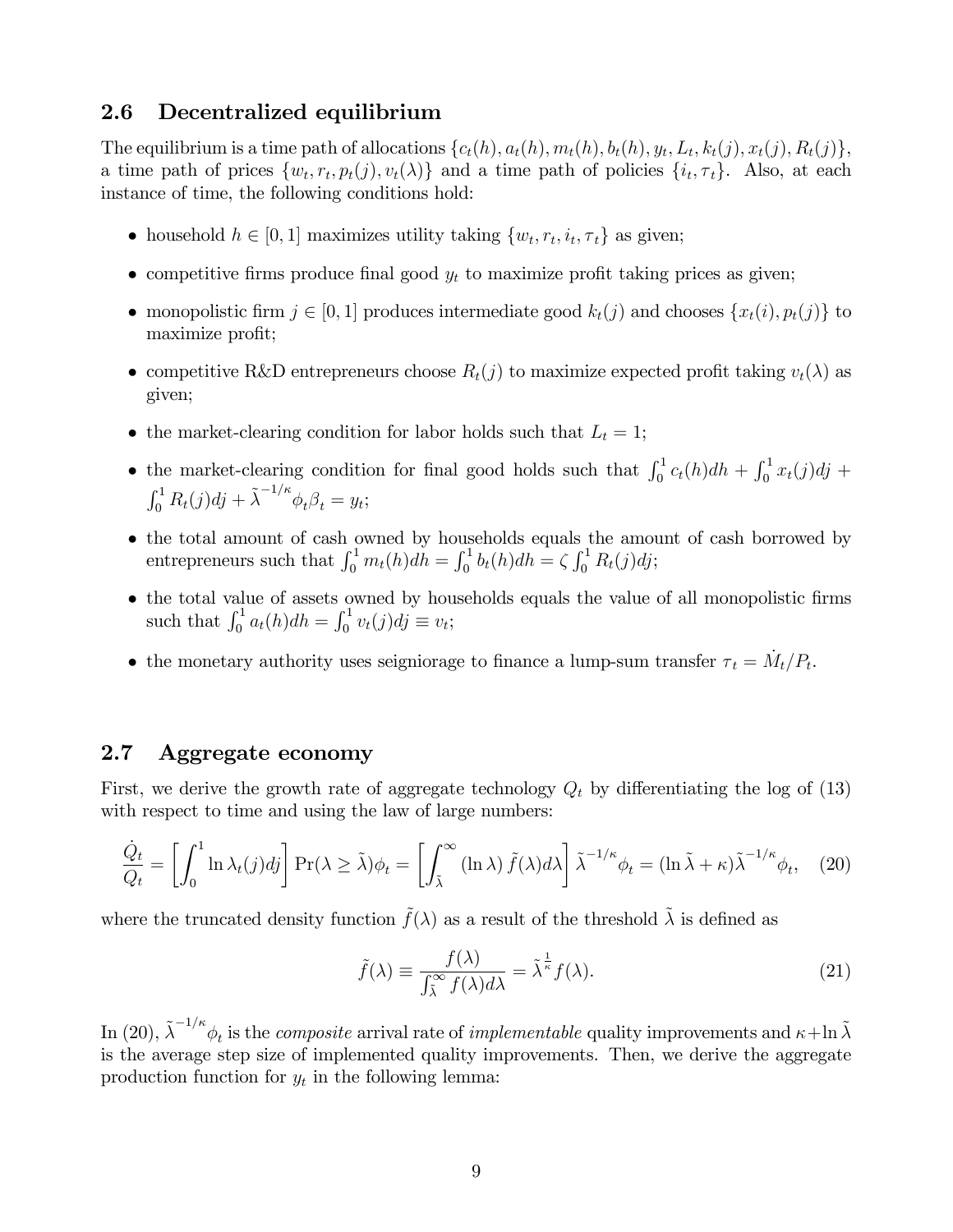**Lemma 3** The aggregate production function for  $y_t$  is given by

$$
y_t = \left(\frac{1-\theta}{\tilde{\lambda}e^{\kappa}}Q_t\right)^{\frac{1-\theta}{\theta}}.\tag{22}
$$

### Proof. See Appendix A. ■

The aggregate production function in (22) implies that the growth rate of aggregate output  $y_t$  is given by

$$
g_t \equiv \frac{\dot{y}_t}{y_t} = \frac{1 - \theta}{\theta} \frac{\dot{Q}_t}{Q_t} = \frac{1 - \theta}{\theta} (\ln \tilde{\lambda} + \kappa) \tilde{\lambda}^{-1/\kappa} \phi_t,
$$
\n(23)

where the last equality uses (20). Lemma 4 shows that given a stationary nominal interest rate i, the aggregate economy jumps to a unique and stable balanced growth path along which  $\phi$ and g are also stationary.

Lemma 4 The aggregate economy jumps to a unique and stable balanced growth path.

#### **Proof.** See Appendix A. ■

The no-arbitrage condition for the ex-post value of an invention with  $\lambda \geq \tilde{\lambda}$  is given by

$$
\frac{\Pi_t(\lambda)}{v_t(\lambda)} = r + \tilde{\lambda}^{-1/\kappa} \phi - \frac{\dot{v}_t(\lambda)}{v_t(\lambda)} = \rho + \tilde{\lambda}^{-1/\kappa} \phi,
$$
\n(24)

where the last equality uses the aggregate consumption path in  $(4)$  and the property that  $c_t$ and  $v_t$  both grow at the steady-state equilibrium growth rate in (23). Then, substituting (11) and (24) into the entry condition  $v_t(\tilde{\lambda}) = \beta Q_t^{(1-\theta)/\theta}$ , we obtain

$$
\left(\frac{\tilde{\lambda}-1}{\tilde{\lambda}}\right)\frac{1}{\beta} = \frac{(\rho + \tilde{\lambda}^{-1/\kappa}\phi)Q_t^{(1-\theta)/\theta}}{(1-\theta)y_t}.
$$
\n(25)

From (17), the equilibrium value of  $v_t^e$  on the balanced growth path is determined by

$$
\frac{\Pi_t^e}{v_t^e + \tilde{\lambda}^{-1/\kappa}\beta_t} = r_t + \tilde{\lambda}^{-1/\kappa}\phi - \frac{\dot{v}_t^e + \tilde{\lambda}^{-1/\kappa}\dot{\beta}_t}{v_t^e + \tilde{\lambda}^{-1/\kappa}\beta_t} = \rho + \tilde{\lambda}^{-1/\kappa}\phi,
$$
\n(26)

where the last equality uses the aggregate consumption path in  $(4)$  and the property that  $c_t$ ,  $v_t^e$  and  $\beta_t$  all grow at the steady-state equilibrium growth rate in (23). The expected value of monopolistic profit is given by

$$
\Pi_t^e = \left[ \int_{\tilde{\lambda}}^{\infty} \left( \frac{\lambda - 1}{\lambda} \right) f(\lambda) d\lambda \right] (1 - \theta) y_t = \left[ \frac{\tilde{\lambda} - 1/(1 + \kappa)}{\tilde{\lambda}^{\frac{1 + \kappa}{\kappa}}} \right] (1 - \theta) y_t.
$$
 (27)

Substituting (26) and (27) into the R&D condition in (14) yields

$$
\left[\frac{\tilde{\lambda} - 1/(1+\kappa)}{\tilde{\lambda}^{\frac{1+\kappa}{\kappa}}}\right] \frac{1}{(1+\zeta i)\,\alpha + \tilde{\lambda}^{-1/\kappa}\beta} = \frac{(\rho + \tilde{\lambda}^{-1/\kappa}\phi)Q_t^{(1-\theta)/\theta}}{(1-\theta)y_t}.\tag{28}
$$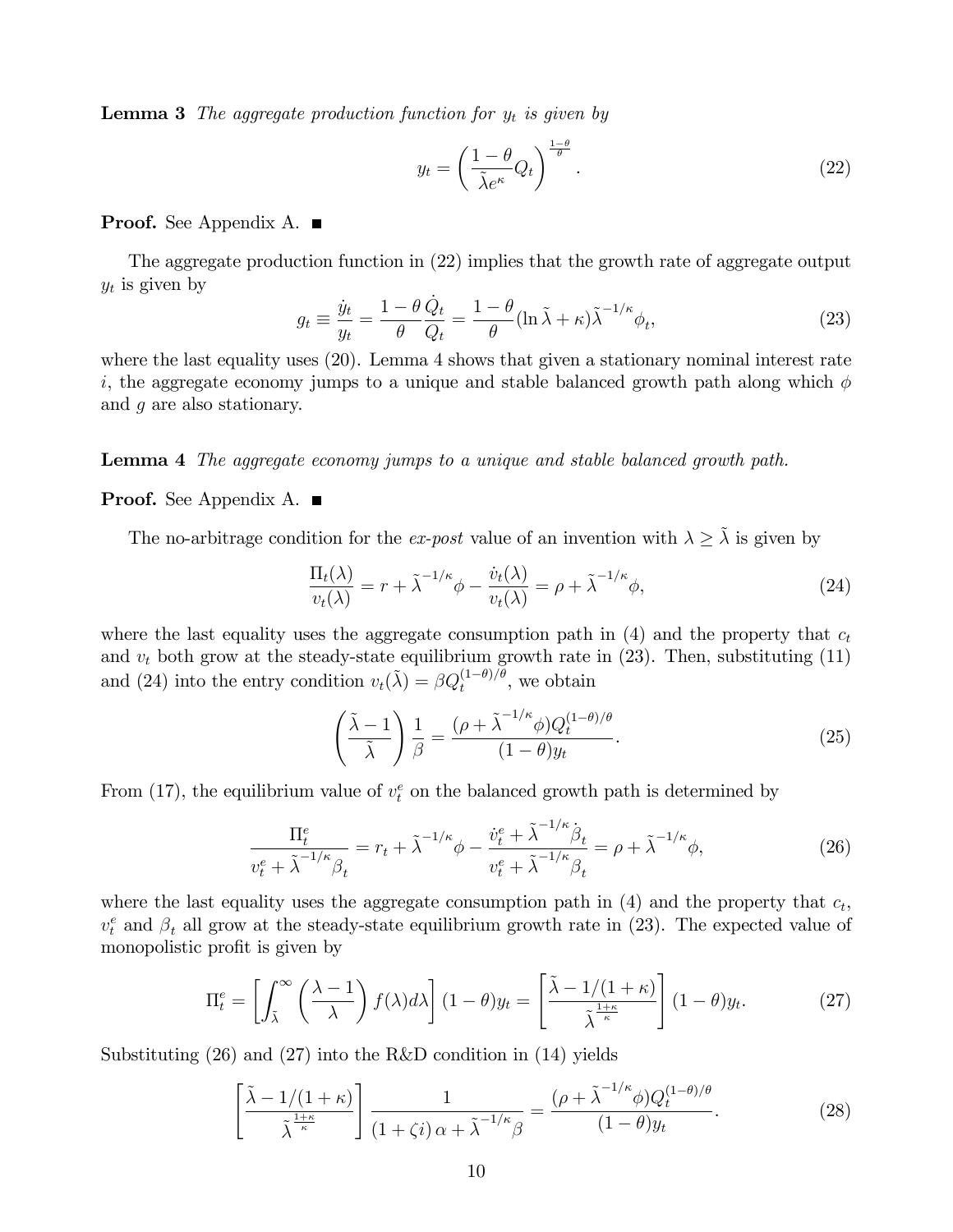Combining (25) and (28), we obtain the following condition:

$$
(\tilde{\lambda} - 1)\tilde{\lambda}^{1/\kappa} = \frac{\beta}{\alpha} \frac{\kappa}{1 + \kappa} \frac{1}{1 + \zeta i},\tag{29}
$$

where the left-hand side is monotonically increasing in  $\tilde{\lambda}$ . Therefore, (29) implicitly determines the unique equilibrium value of  $\lambda$  as a decreasing function in the nominal interest rate *i*. Using  $(22)$ ,  $(25)$  and  $(29)$ , we obtain the following condition:

$$
\tilde{\lambda}^{-1/\kappa}\phi = \frac{\tilde{\lambda}^{-(1/\kappa+1/\theta)}}{1+\zeta i} \frac{\kappa}{1+\kappa} \frac{(1-\theta)^{1/\theta}}{\alpha e^{\kappa(1-\theta)/\theta}} - \rho,\tag{30}
$$

which determines the unique equilibrium value of the composite innovation rate  $\tilde{\lambda}^{-1/\kappa}\phi$ . The right-hand side of (30) is decreasing in the nominal interest rate i for a given value of  $\tilde{\lambda}$ ; however,  $\tilde{\lambda}$  is also decreasing in i. Therefore, the overall effect of i on  $\tilde{\lambda}^{-1/\kappa} \phi$  is ambiguous. The following proposition summarizes the overall effects of i on  $\tilde{\lambda}^{-1/\kappa} \phi$  and g.

**Proposition 1** If the entry cost parameter  $\beta$  is sufficiently large (small), then the nominal interest rate  $i$  has an inverted-U effect (a monotonically negative) on the composite innovation rate  $\tilde{\lambda}^{-1/\kappa} \phi$  and the equilibrium growth rate g.

### Proof. See Appendix A. ■

Intuitively, when the entry cost  $\beta$  is zero, the nominal interest rate i has no effect on the distribution of quality improvements that are implemented because all firms enter the market. In this case, the entry threshold becomes  $\tilde{\lambda} = 1$ , and the equilibrium growth rate  $g = \frac{1-\theta}{\theta}$  $\frac{-\theta}{\theta} \kappa \phi$ is monotonically decreasing in the nominal interest rate i via the innovation arrival rate  $\phi$ . However, when the entry cost  $\beta$  is positive, the nominal interest rate *i* affects the entry threshold  $\tilde{\lambda}$  in addition to the innovation arrival rate  $\phi$ . In this case,  $Pr(\lambda \ge \tilde{\lambda}) = \tilde{\lambda}^{-1/\kappa}$  is increasing in the nominal interest rate  $i$  because an increase in the nominal interest rate  $i$  reduces the entry threshold  $\lambda$  and leads to more quality improvements being implemented. Intuitively, the nominal interest rate i has a negative effect on the arrival rate  $\phi$  of future innovations, which in turn increases the expected value of the profit stream generated by an implemented quality improvement and decreases the minimum quality step size that makes incurring the entry cost profitable. Overall, the effects of the nominal interest rate  $i$  on the composite innovation rate  $\tilde{\lambda}^{-1/\kappa} \phi$  and the equilibrium growth rate  $g = \frac{1-\theta}{\theta}$  $\frac{-\theta}{\theta}$ (ln  $\tilde{\lambda} + \kappa$ ) $\tilde{\lambda}^{-1/\kappa}$  become ambiguous and follow an inverted-U pattern when the entry cost  $\beta$  is sufficiently large.

# 3 Wealth and income distributions

In this section, we show that the wealth distribution is stationary and exogenously determined by its initial distribution. Then, we show that the income distribution is also stationary but endogenously affected by the nominal interest rate.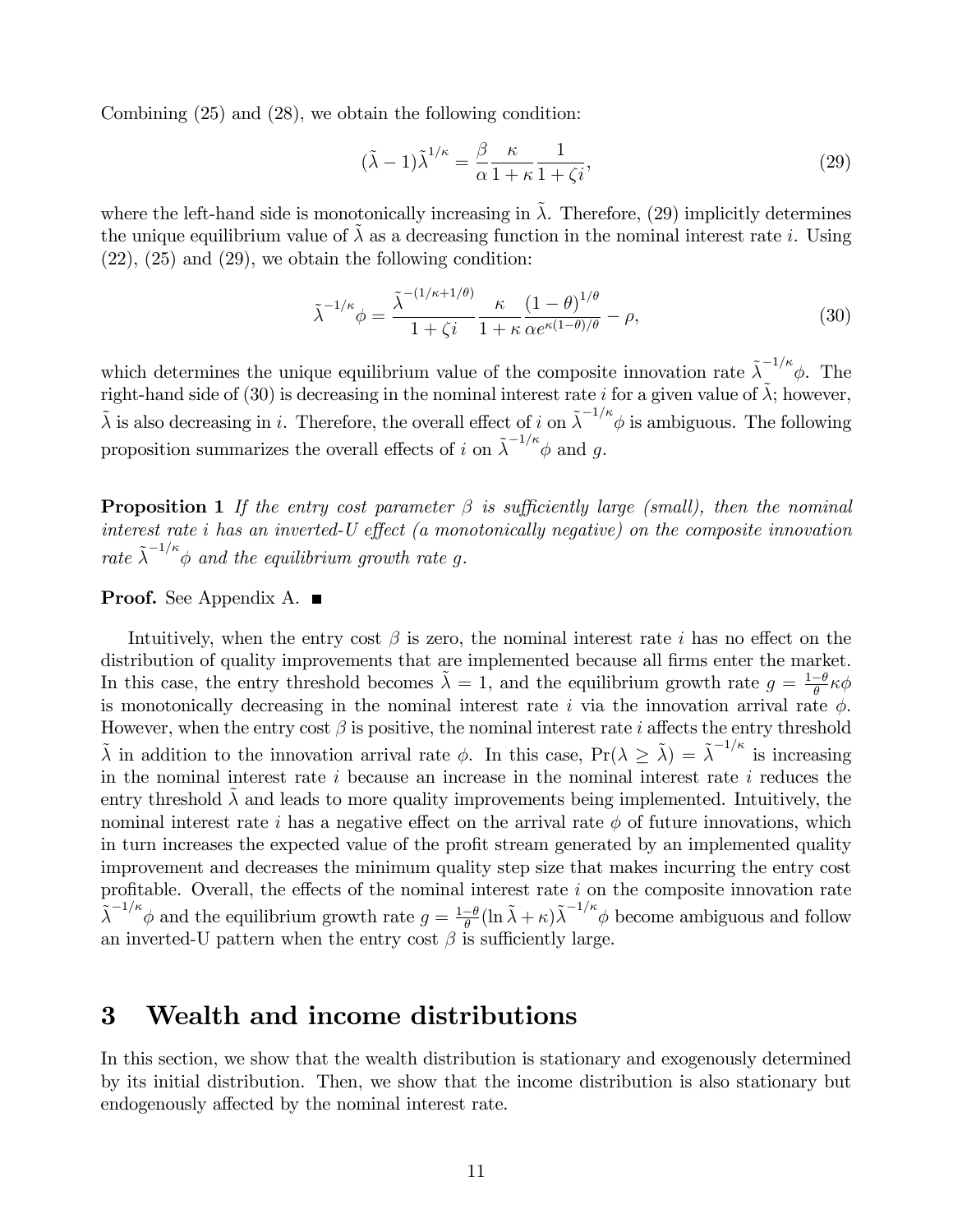### 3.1 Wealth distribution

In equilibrium, household  $h \in [0, 1]$  lends all its cash to entrepreneurs such that  $m_t(h) = b_t(h)$ . Substituting this condition into (2) yields

$$
\dot{a}_t(h) + \dot{b}_t(h) = r_t[a_t(h) + b_t(h)] + w_t + \tau_t - c_t(h),
$$
\n(31)

where we have also used the Fisher equation  $r_t = i_t - \pi_t$ . Aggregating (31) for all h, we have

$$
\dot{a}_t + \dot{b}_t = r_t(a_t + b_t) + w_t + \tau_t - c_t.
$$
\n(32)

Let's denote  $z_t(h) \equiv a_t(h) + b_t(h)$  as household h's wealth, which consists of financial assets and bond holdings. Then, we define  $s_{z,0}(h) \equiv z_0(h)/z_0$  as the initial share of wealth owned by household h, and  $s_{z,0}(h)$  is exogenously given at time 0. We consider a general distribution function of initial wealth share with a mean of one and a standard deviation of  $\sigma_z > 0$ .

Taking the log of wealth share  $s_{z,t}(h) \equiv z_t(h)/z_t$  at time t and differentiating the resulting expression with respect to time yield

$$
\frac{\dot{s}_{z,t}(h)}{s_{z,t}(h)} = \frac{\dot{z}_t(h)}{z_t(h)} - \frac{\dot{z}_t}{z_t} = \frac{c_t - w_t - \tau_t}{z_t} - \frac{c_t(h) - w_t - \tau_t}{z_t(h)}.
$$
\n(33)

Then, (33) can be re-expressed as

$$
\dot{s}_{z,t}(h) = \frac{c_t - w_t - \tau_t}{z_t} s_{z,t}(h) - \frac{s_{c,t}(h)c_t - w_t - \tau_t}{z_t},
$$
\n(34)

where  $s_{c,t}(h) \equiv c_t(h)/c_t$  is the share of consumption by household h at time t. Taking the log of  $s_{c,t}(h)$  and differentiating the resulting expression with respect to time yield

$$
\frac{\dot{s}_{c,t}(h)}{s_{c,t}(h)} = \frac{\dot{c}_t(h)}{c_t(h)} - \frac{\dot{c}_t}{c_t}.
$$
\n(35)

Given that  $\dot{c}_t(h)/c_t(h) = \dot{c}_t/c_t$  from (3) and (4), (35) becomes  $\dot{s}_{c,t}(h) = 0$  for all t, which in turn implies  $s_{c,t}(h) = s_{c,0}(h)$  for all  $t^{17}$ . Given that  $\{a_t, b_t, z_t, c_t, w_t, \tau_t\}$  all grow at the same rate  $g$  in equilibrium, (34) represents a one-dimensional differential equation, which describes the potential evolution of  $s_{z,t}(h)$  given an initial  $s_{z,0}(h)$ . In Appendix A, we show that the coefficient on  $s_{z,t}(h)$  in (34) is positive and equal to  $\rho$ . Together with the fact that  $s_{z,t}(h)$  is a state variable, the only solution consistent with long-run stability is  $\dot{s}_{z,t}(h) = 0$  for all t, which is achieved by consumption share  $s_{c,t}(h)$  jumping to its steady-state value shown in Appendix A. Lemma 5 shows that as an equilibrium outcome, the wealth distribution is stationary and remains the same as the initial distribution, which is exogenously given at time  $0^{18}$ 

**Lemma 5** The wealth share of household  $h \in [0, 1]$  is given by  $s_{z,t}(h) = s_{z,0}(h)$  for all t.

**Proof.** See Appendix A. ■

 $17_{s_{c,0}(h)}$  is an endogenous variable to be determined in Appendix A.

<sup>18</sup>See also Garcia-Penalosa and Turnovsky (2006) who show the stationarity of the wealth distribution in an AK growth model.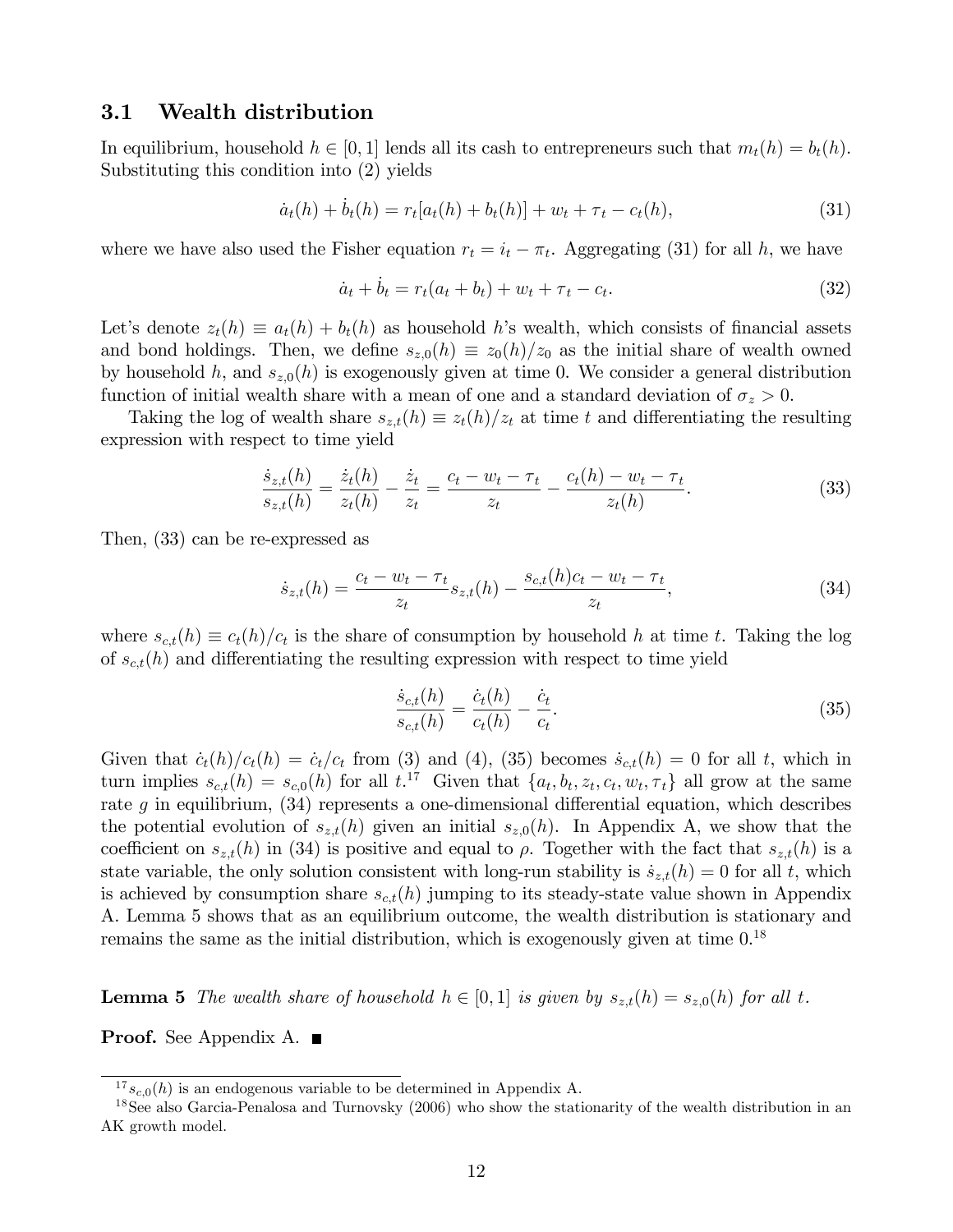### 3.2 Income distribution

From  $(31)$ , income earned by household h is given by

$$
I_t(h) = r_t z_t(h) + w_t.
$$
\n
$$
(36)
$$

Aggregating (36) yields total income earned by all households given by

$$
I_t = r_t z_t + w_t. \tag{37}
$$

Combining  $(36)$  and  $(37)$  yields the share of income earned by household h given by

$$
s_{I,t}(h) \equiv \frac{I_t(h)}{I_t} = \frac{s_{z,0}(h) \ r_t z_t + w_t}{r_t z_t + w_t},
$$
\n(38)

which also uses  $z_t(h) = s_{z,t}(h)z_t = s_{z,0}(h)z_t$  from Lemma 5. The distribution function of income share  $s_{I,t}(h)$  has a mean of one and the following standard deviation:

$$
\sigma_{I,t} \equiv \sqrt{\int_0^1 [s_{I,t}(h) - 1]^2 dh} = \frac{r_t z_t}{r_t z_t + w_t} \sqrt{\int_0^1 [s_{z,0}(h) - 1]^2 dh} = \frac{r_t z_t / w_t}{1 + r_t z_t / w_t} \sigma_z,
$$
(39)

which is also the coefficient of variation of income and is increasing in  $r_t z_t/w_t$ . As discussed in Chu and Cozzi (2018), income inequality  $\sigma_{I,t}$  is increasing in  $r_t z_t/w_t$  because an unequal distribution of wealth is the source of income inequality in the model. Therefore, whenever interest income  $r_t z_t$  increases relative to wage income  $w_t$ , the degree of income inequality increases.

**Lemma 6** Income inequality is increasing in the ratio of interest income to wage income.

**Proof.** Equation (39) shows that  $\sigma_{I,t}$  is increasing in  $r_t z_t/w_t$ .

Recall that total wealth is given by  $z_t = a_t + b_t$ . The amount of financial assets  $a_t$  in the economy is given by

$$
a_t = v_t = \int_{\tilde{\lambda}}^{\infty} v_t(\lambda) \tilde{f}(\lambda) d\lambda = \left[ \tilde{\lambda}^{1/\kappa} \left( 1 + \zeta i \right) \alpha + \beta \right] Q_t^{(1-\theta)/\theta}, \tag{40}
$$

which uses  $\int_{\tilde{\lambda}_t}^{\infty} v_t(\lambda) f(\lambda) d\lambda = (1 + \zeta i) \alpha_t + \tilde{\lambda}_t^{-1/\kappa} \beta_t$ . Using (7), (22) and (40), we derive

$$
\frac{a}{w} = \left[\tilde{\lambda}^{1/\kappa} \left(1 + \zeta i\right)\alpha + \beta\right] \frac{(\tilde{\lambda}e^{\kappa})^{(1-\theta)/\theta}}{\theta(1-\theta)^{(1-\theta)/\theta}}.
$$
\n(41)

The amount of borrowing  $b_t$  in the economy is given by

$$
b_t = \zeta R_t = \zeta \alpha Q_t^{(1-\theta)/\theta} \phi_t,\tag{42}
$$

where the last equality uses  $(12)$ . Using  $(7)$ ,  $(22)$  and  $(42)$ , we derive

$$
\frac{b}{w} = \zeta \alpha \phi \frac{(\tilde{\lambda} e^{\kappa})^{(1-\theta)/\theta}}{\theta (1-\theta)^{(1-\theta)/\theta}}.
$$
\n(43)

Using (4), (41) and (43), we derive the ratio of total interest income to wage income as

$$
\frac{rz}{w} = \frac{r(a+b)}{w} = (\rho + g) \left[ \tilde{\lambda}^{1/\kappa} \left( 1 + \zeta i \right) \alpha + \beta + \zeta \alpha \phi \right] \frac{(\tilde{\lambda} e^{\kappa})^{(1-\theta)/\theta}}{\theta (1-\theta)^{(1-\theta)/\theta}},\tag{44}
$$

where the growth rate q, the quality threshold  $\tilde{\lambda}$  and the innovation arrival rate  $\phi$  are determined by  $(23)$ ,  $(29)$  and  $(30)$ , respectively.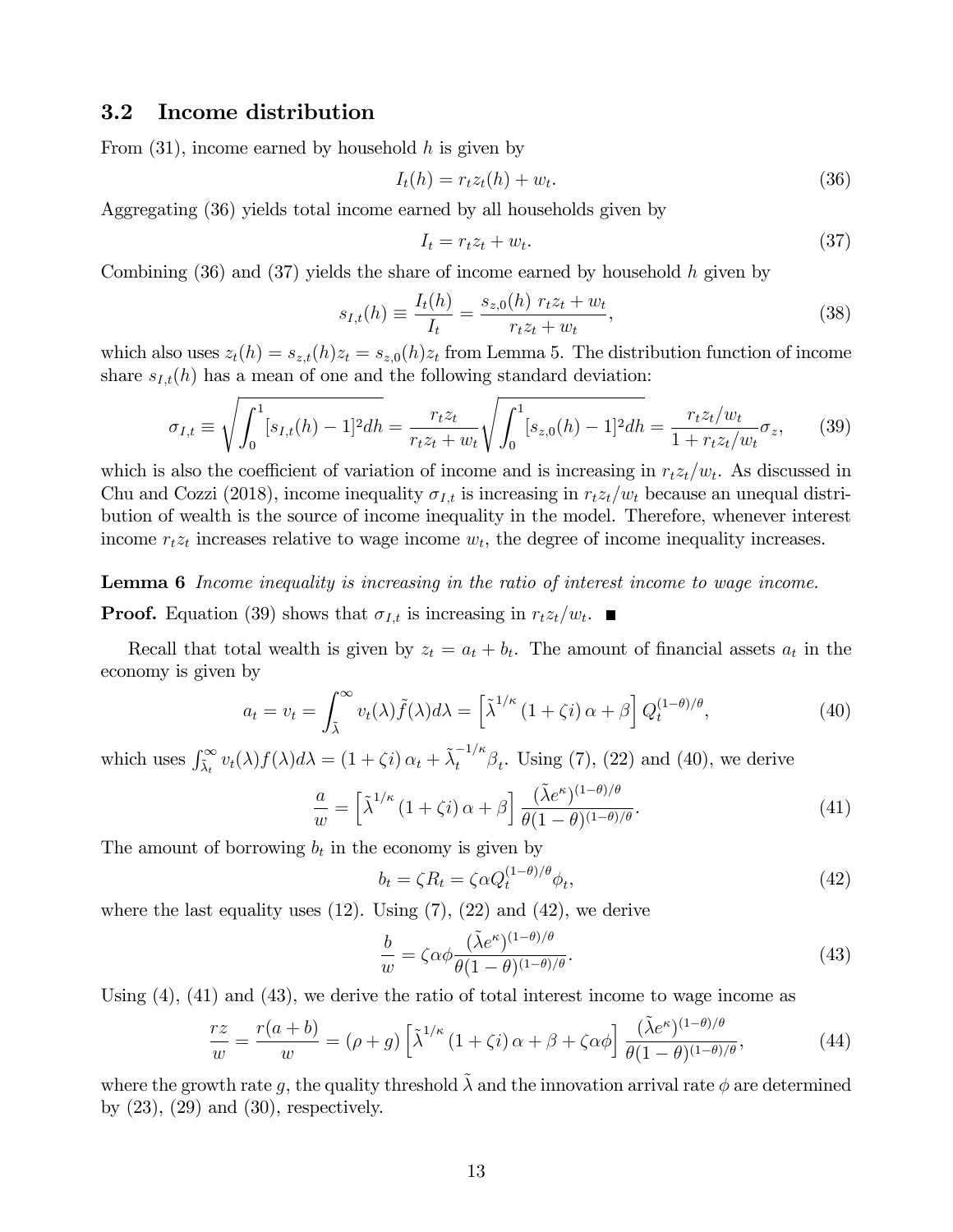# 4 Monetary policy on growth and inequality

In this section, we explore the effects of monetary policy on economic growth and income inequality. We begin by exploring the relationship between the inflation rate and the nominal interest rate. From the Fisher equation, the inflation rate is given by

$$
\pi = i - r = i - g(i) - \rho,\tag{45}
$$

where the last equality uses (4). Differentiating the steady-state equilibrium inflation rate  $\pi$  in  $(45)$  with respect to the nominal interest rate i yields

$$
\frac{\partial \pi}{\partial i} = 1 - \frac{\partial g(i)}{\partial i}.\tag{46}
$$

Therefore, so long as  $\partial q(i)/\partial i < 1$ , the relationship between the steady-state equilibrium inflation rate and the nominal interest rate is positive.<sup>19</sup> This positive *long-run* relationship between the inflation rate and the nominal interest rate is supported by empirical studies such as Mishkin (1992) and Booth and Ciner (2001). In the following sections, we explore the effects of the nominal interest rate on economic growth and income inequality. It is useful to note that any relationship between the nominal interest rate and growth/inequality would also apply to inflation and growth/inequality given the positive relationship between inflation and the nominal interest rate.

### 4.1 Monetary policy under a zero entry cost

We first consider the case of a zero entry cost  $\beta = 0$ . In this case, the threshold quality level becomes  $\tilde{\lambda} = 1$ . Then, the equilibrium growth rate in (23) becomes  $g = \frac{1-\theta}{\theta}$  $\frac{-\theta}{\theta} \kappa \phi$ , where the innovation arrival rate  $\phi$  in (30) simplifies to

$$
\phi = \frac{1}{1 + \zeta i} \frac{\kappa}{1 + \kappa} \frac{(1 - \theta)^{1/\theta}}{\alpha e^{\kappa (1 - \theta)/\theta}} - \rho,\tag{47}
$$

which is decreasing in the nominal interest rate i. As for the effect of the nominal interest rate i on income inequality, we know from Lemma 6 that we simply have to examine how i affects the ratio of total interest income to wage income in (44). We begin by examining separately the effects of i on  $ra/w$  and  $rb/w$ .

Under a zero entry cost, the ratio of asset interest income to wage income simplifies to

$$
\frac{ra}{w} = \left(\rho + \frac{1-\theta}{\theta}\kappa\phi\right)\frac{1}{\rho+\phi}\frac{\kappa}{1+\kappa}\frac{1-\theta}{\theta},\tag{48}
$$

which uses (4), (41) and (47). Recall that the innovation arrival rate  $\phi$  is decreasing in the nominal interest rate i. Therefore,  $(48)$  shows that the nominal interest rate i has two opposing effects on the ratio  $ra/w$  of asset interest income to wage income. First, an increase in i reduces the real interest rate  $r = \rho + \frac{1-\theta}{\theta}$  $\frac{-\theta}{\theta} \kappa \phi$  by decreasing innovation and the equilibrium growth

 $19$ Under our calibrated parameter values, the equilibrium inflation rate is indeed increasing in the nominal interest rate.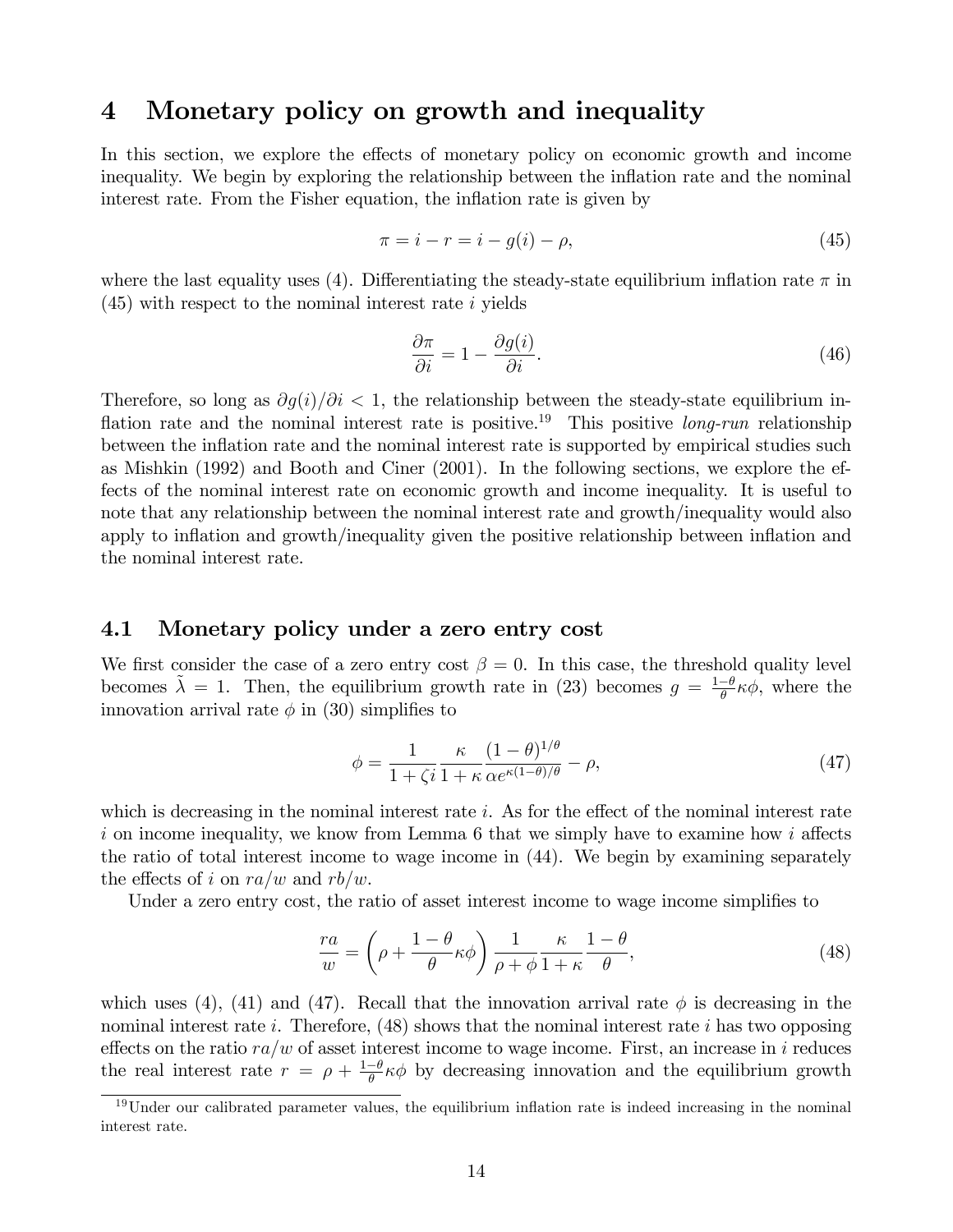rate. This corresponds to the *interest-rate* effect of innovation on income inequality identified in Chu and Cozzi (2018), who consider R&D subsidies instead of monetary policy. Second, an increase in i reduces the rate of creative destruction and raises the asset-wage ratio  $a/w$ . This corresponds to the *asset-value* effect of innovation on income inequality in Chu and Cozzi (2018). Equation (48) shows that as  $\rho \to 0$ , the two effects cancel each other. For the more general case with  $\rho > 0$ , differentiating  $ra/w$  in (48) with respect to i yields the following result:

$$
\frac{\partial r a/w}{\partial i} > 0 \Leftrightarrow \kappa < \frac{\theta}{1 - \theta}.\tag{49}
$$

Therefore, the positive *asset-value* effect of i on income inequality dominates the negative interest-rate effect of i on income inequality if and only if  $\kappa < \theta/(1-\theta)$ . This result generalizes the one in Chu and Cozzi (2018), who consider a symmetric quality step size and find that the asset-value effect of R&D subsidies dominates the interest-rate effect of R&D subsidies if and only if the quality step size is sufficiently small. In the case of asymmetric quality step sizes, the average quality step size is increasing in  $\kappa$ . Therefore, a small value of  $\kappa$  implies a small average quality step size, under which the asset-value effect dominates the interest-rate effect of monetary policy on income inequality.

Under a zero entry cost, the ratio of bond interest income to wage income simplifies to

$$
\frac{rb}{w} = \left(\rho + \frac{1-\theta}{\theta}\kappa\phi\right)\zeta\phi \frac{\alpha(e^{\kappa})^{(1-\theta)/\theta}}{\theta(1-\theta)^{(1-\theta)/\theta}},\tag{50}
$$

which uses (4) and (43). Equation (50) shows that the ratio  $rb/w$  of bond interest income to wage income is increasing in the innovation arrival rate  $\phi$ , which in turn is decreasing in the nominal interest rate  $i$ . The first negative effect is that an increase in  $i$  reduces the real interest rate  $r = \rho + \frac{1-\theta}{\theta}$  $\frac{-\theta}{\theta} \kappa \phi$  by decreasing innovation and the equilibrium growth rate. The second negative effect is that an increase in i decreases  $R&D$  and the amount of borrowing, which in turn decreases the bond-wage ratio  $b/w$ .

Combining (48) and (50) yields the ratio of total interest income to wage income given by

$$
\frac{rz}{w} = \left(\rho + \frac{1-\theta}{\theta}\kappa\phi\right) \left[\frac{1}{\rho+\phi}\frac{\kappa}{1+\kappa}\frac{1-\theta}{\theta} + \zeta\phi \frac{\alpha(e^{\kappa})^{(1-\theta)/\theta}}{\theta(1-\theta)^{(1-\theta)/\theta}}\right].
$$
\n(51)

As  $\rho \rightarrow 0$ , the two effects of the nominal interest rate i on the ratio  $ra/w$  of asset interest income to wage income cancel each other. In this case, we are left with the negative effects of i on the ratio  $rb/w$  of bond interest income to wage income. For the more general case in which  $\rho > 0$ , the overall effect of i on  $rz/w$  depends on the relative value of  $\kappa$  and  $\theta/(1 - \theta)$ . If  $\kappa > \theta/(1 - \theta)$ , then the effects of i on  $ra/w$  and  $rb/w$  are both negative. In this case, the overall effect of the nominal interest rate on income inequality is negative. If  $\kappa < \theta/(1 - \theta)$ , then the effect of i on  $ra/w$  is positive whereas the effect of i on  $rb/w$  is negative. In this case, the overall effect of the nominal interest rate on income inequality can be positive, negative or U-shaped. Proposition 2 summarizes these results.

**Proposition 2** Given a zero entry cost parameter  $\beta$ , an increase in the nominal interest rate has the following effects: (a) it has a negative effect on income inequality if  $\kappa > \theta/(1 - \theta)$  and (b) it may have a positive, negative or U-shaped effect on income inequality if  $\kappa < \theta/(1 - \theta)$ .

**Proof.** See Appendix A. ■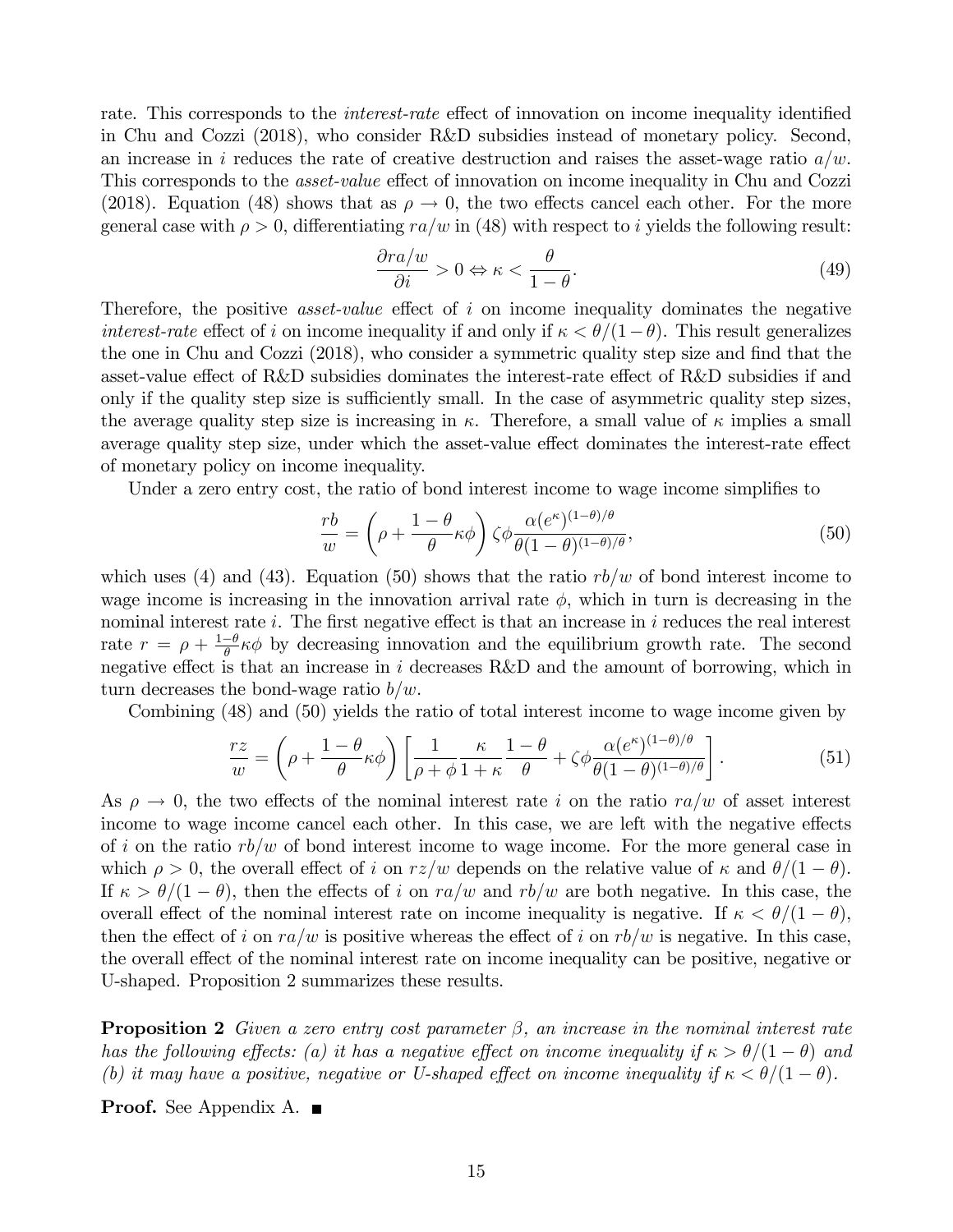### 4.2 Monetary policy under a positive entry cost

We now consider the general case of a positive entry cost  $\beta > 0$ . Recall that the effects of the nominal interest rate on income inequality depend on how it affects the ratio of total interest income to wage income, which depends on r,  $a/w$  and  $b/w$ . Proposition 1 shows that the nominal interest rate has an inverted-U effect on the equilibrium growth rate under a sufficiently large entry cost  $\beta$ . Therefore, the nominal interest rate also has an inverted-U effect on the real interest rate  $r = \rho + g$  under a sufficiently large entry cost  $\beta$ . It is useful to note that this interest-rate effect works through the quality threshold  $\lambda$  in addition to the innovation arrival rate  $\phi$  in the previous section and in Chu and Cozzi (2018).

We now consider how the nominal interest rate affects the asset-wage ratio  $a/w$ . Substituting  $(29)$  and  $(30)$  into  $(41)$  yields

$$
\frac{a}{w} = \frac{1}{\rho + \tilde{\lambda}^{-1/\kappa} \phi} \frac{\tilde{\lambda} - 1/(1 + \kappa)}{\tilde{\lambda}} \frac{1 - \theta}{\theta},\tag{52}
$$

where the quality threshold  $\tilde{\lambda} > 1$  is determined by (29) and decreasing in the nominal interest rate *i*. In the previous section with  $\beta = 0$ , the quality threshold is simply  $\tilde{\lambda} = 1$ . In this special case, the positive *asset-value* effect works through the innovation arrival rate  $\phi$ , which in turn is decreasing in i. However, in the more general case with  $\beta > 0$ , the asset-value effect also works through the quality threshold  $\lambda$  via two channels. First, as explained in the discussion of Proposition 1, an increase in the nominal interest rate i reduces the entry quality threshold  $\lambda$ , which in turn leads to more innovations being implemented and increases  $\tilde{\lambda}^{-1/\kappa}$  in the composite creative destruction rate  $\tilde{\lambda}^{-1/\kappa}\phi$ . This effect works to decrease  $a/w$  as shown in (52). Second, the lower average quality step size also reduces the average markup ratio and the average value of monopolistic firms, which in turn decreases  $a/w$ . It is useful to note that these negative asset-value effects have the opposite sign as the one in the previous section by working through a different channel that is the quality threshold  $\lambda$ , which is absent in Chu and Cozzi (2018).

We now consider how the nominal interest rate affects the bond-wage ratio  $b/w$ . Substituting  $(29)$  and  $(30)$  into  $(43)$  yields

$$
\frac{b}{w} = \zeta \alpha \tilde{\lambda}^{1/\kappa} \left[ \frac{\tilde{\lambda} - 1}{\tilde{\lambda}^{1/\theta}} \frac{(1 - \theta)^{1/\theta}}{\beta e^{\kappa (1 - \theta)/\theta}} - \rho \right] \frac{(\tilde{\lambda} e^{\kappa})^{(1 - \theta)/\theta}}{\theta (1 - \theta)^{(1 - \theta)/\theta}}.
$$
(53)

Equation (53) shows that the nominal interest rate i affects  $b/w$  through  $\lambda$  via multiple channels. The main effect is similar to and complements the one in the previous section but once again works through a different channel that the nominal interest rate reduces the quality threshold and the average quality step size, which in turn decreases the average markup ratio and the expected value of monopolistic profits. This general-equilibrium effect in turn reinforces the direct negative direct of i on R&D and the amount of borrowing as well as the bond-wage ratio  $b/w.$ 

In Section 4.1, we find that in the case of a zero entry cost  $\beta = 0$  and a positive discount rate  $\rho > 0$ , an increase in the nominal interest rate has both positive and negative effects on income inequality. In this section, we find that in the case of a positive entry cost  $\beta > 0$ , and increase in the nominal interest rate has additional effects on income inequality via endogenous firm entry. Therefore, when the entry cost  $\beta$  and the discount rate  $\rho$  are both positive and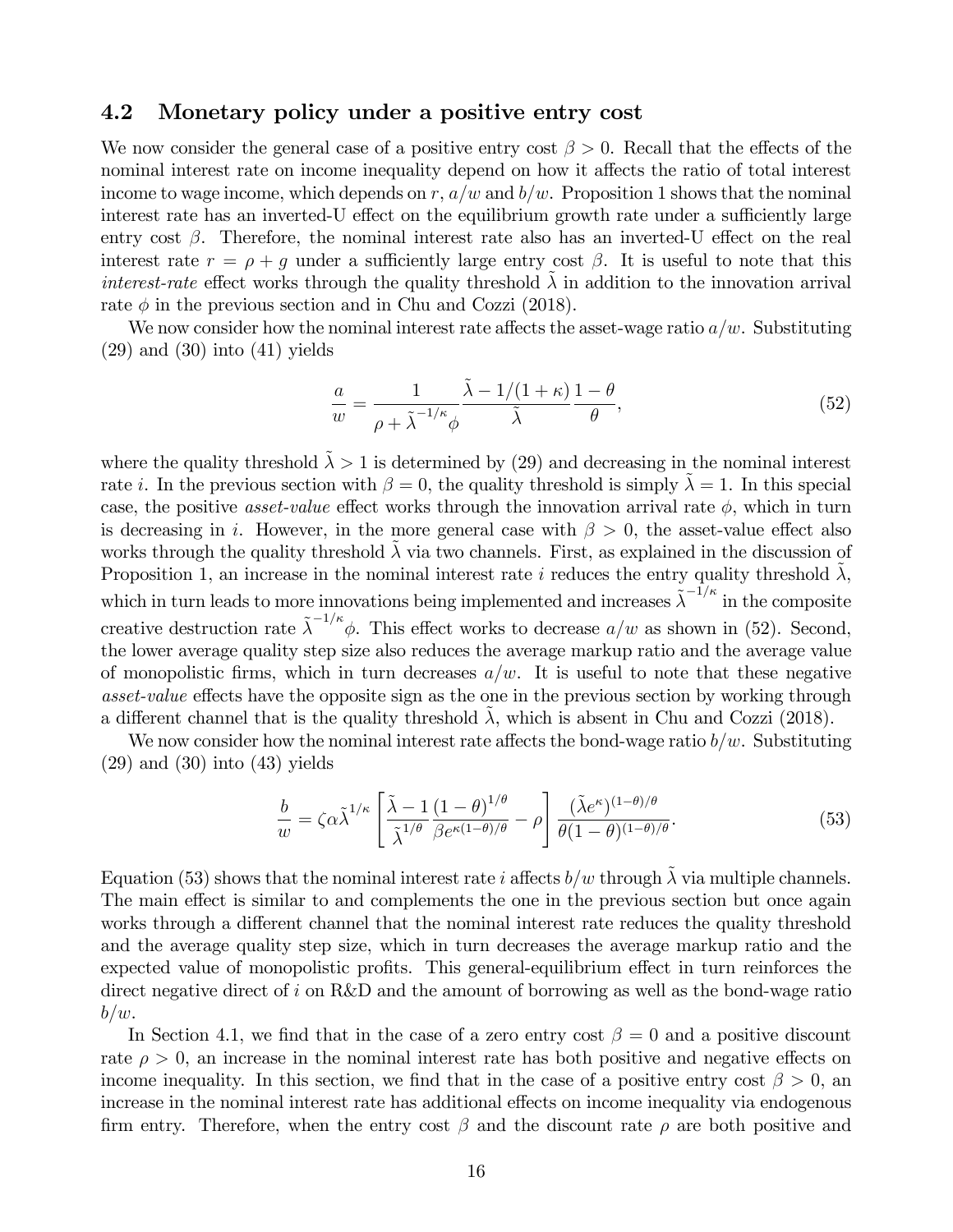the CIA parameter  $\zeta$ , which determines the effects of the nominal interest rate, is sufficiently large, we find that an increase in the nominal interest rate has a potentially inverted-U effect on income inequality. Specifically, Proposition 3 shows that the effect of the nominal interest rate on income inequality is firstly increasing and eventually decreasing.

**Proposition 3** If the product of the discount rate and the entry cost (i.e.,  $\rho\beta$ ) is positive and the CIA parameter  $\zeta$  is sufficiently large, then income inequality is firstly increasing and eventually decreasing in the nominal interest rate i.

#### **Proof.** See Appendix A. ■

It is important to note that this *inverted-U* effect of the nominal interest rate on income inequality is different from the U-shaped effect under a zero entry cost  $\beta = 0$  in Proposition 2. Therefore, without the entry cost, it is impossible for the model to generate an inverted-U effect on income inequality. The reason is that as Proposition 1 shows, the nominal interest rate has an inverted-U effect on the equilibrium growth rate if and only if the entry cost  $\beta$  is sufficiently large. In other words, endogenous firm entry is necessary for the emergence of an inverted-U effect of the nominal interest rate on economic growth, which in turn generates an inverted-U effect on income inequality that is otherwise absent without endogenous firm entry.

The main mechanisms behind this inverted-U effect on income inequality can be summarized as follows. Given that the real interest rate is increasing in the growth rate of consumption, the inverted-U effect of the nominal interest rate on economic growth causes an inverted-U effect on the real interest rate. Furthermore, the nominal interest rate has both positive and negative effects on the value of assets. On the one hand, by slowing down the innovation arrival rate, the nominal interest rate increases the market value of monopolistic firms, which in turn increases the value of assets. On the other hand, by lowering the entry threshold for quality improvements, the nominal interest rate reduces the average step size of implemented quality improvements and decreases the average markup ratio, which in turn decreases the market values of monopolistic firms and assets. Combining all these effects yields an overall inverted-U effect of the nominal interest rate on income inequality, which exists only under endogenous entry of heterogeneous firms.

# 5 Quantitative analysis

In this section, we provide a quantitative analysis. In Section 5.1, we use cross-country data to estimate the empirical effects of inflation on economic growth and income inequality. In Section 5.2, we calibrate the model to data and our regression estimates before simulating the effects of inflation on growth and inequality. Section 5.3 explores how the wealth holdings of households affect inflation and growth.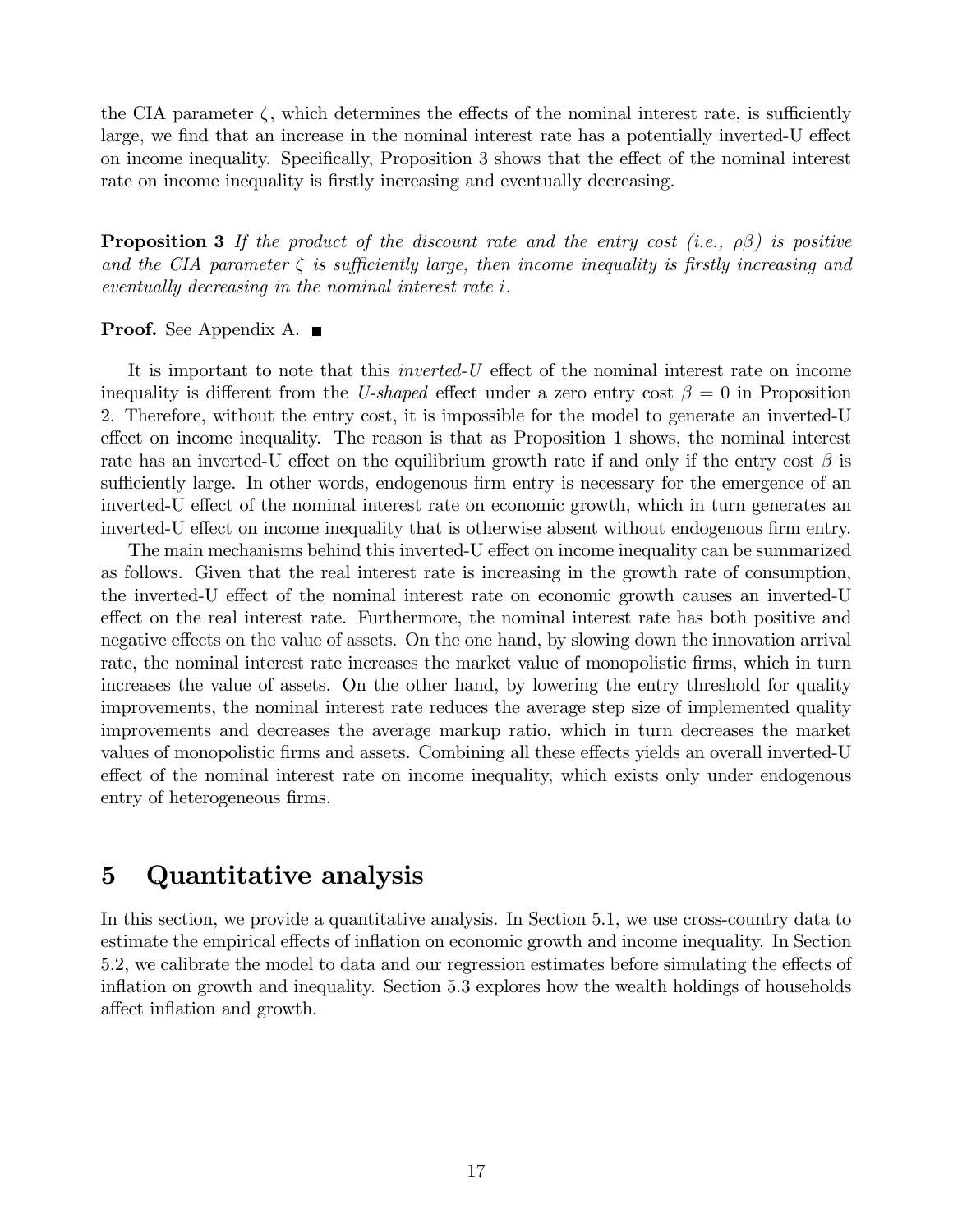### 5.1 Empirical estimation

To facilitate the subsequent calibration, we first provide an empirical estimation of the effects of ináation on economic growth and income inequality. Here we use cross-country panel data to estimate the following regressions:

$$
g_{it} = \gamma_1 \pi_{it} + \gamma_2 \pi_{it}^2 + \Gamma X_{it} + \delta_i + \epsilon_{it},
$$
  
\n
$$
\sigma_{it} = \omega_1 \pi_{it} + \omega_2 \pi_{it}^2 + \Omega X_{it} + \overline{\delta}_i + \overline{\epsilon}_{it},
$$

where  $g_{it}$  denotes the growth rate of real GDP in country i at time t,  $\pi_{it}$  denotes the inflation rate from the Consumer Price Index in country i at time t, and  $\sigma_{it}$  denotes income inequality in country  $i$  at time  $t$ . The Gini index, which is a conventional measure of income inequality, is collected from the World Income Inequality Database (WIID) version 3.4. This database also provides information on the income share of each decile group; e.g., the first decile group includes the poorest 10% of the population, whereas the tenth decile group includes the richest 10%. We calculate the ratio of income between the top group and the bottom group as an alternative measure of income inequality.  $X_{it}$  is a vector of the following control variables: a constant, the degree of openness, the unemployment rate, and investment risks. We follow Fan and Gao (2017) to use the investment profile index and the corruption index from the International Country Risk Guide to measure investment risks.<sup>20</sup>  $\delta_i$  and  $\overline{\delta}_i$  are the country fixed effects.<sup>21</sup> Summary statistics for all variables are reported in Appendix B.

To be consistent with our innovation-driven growth model, we focus on high-income countries and consider the data from 1995 to 2014. Since the difference between the maximum and the minimum values of the ináation rate in a few countries are too high (which are close to the value of hyperinflation rate and much higher than the value of galloping inflation rate), we delete the top  $15\%$  outliers.<sup>22</sup> In the first three columns, we define high-income countries according to the definition given by the WIID. In the last three columns, we define high-income countries according to the classification given by the World Bank (WB). Table 1 shows that the overall effects of inflation on economic growth and income inequality follow an inverted-U pattern. The growth-maximizing inflation rate is about  $5\%,^{23}$  whereas the inequality-maximizing inflation rate is about  $12\%$ <sup>24</sup>

One concern about our benchmark (reduced-form) regression results is that the nominal interest rate could enter both in the error term and inflation, which may lead to an endogeneity problem and bias our results. To address this issue, we use the lending interest rate collected from CEIC database as an instrumental variable for the inflation rate. As reported in Appendix B, the results are still robust and the threshold values are similar to the ones in Table 1.

 $20$ We rescale these two indexes into a number between zero and ten.

<sup>&</sup>lt;sup>21</sup>If we control year fixed effects instead, our results (available upon request) still hold.

<sup>&</sup>lt;sup>22</sup>If we delete the top 5% or 10% or 20% outliers instead, the results are still significant.

 $^{23}$ This value is between the estimates reported in Bick (2010) and Lopez-Villavicencio and Mignon (2011).

 $^{24}$ This estimate is much lower than the estimate in Natob (2015), who however focuses on developing countries.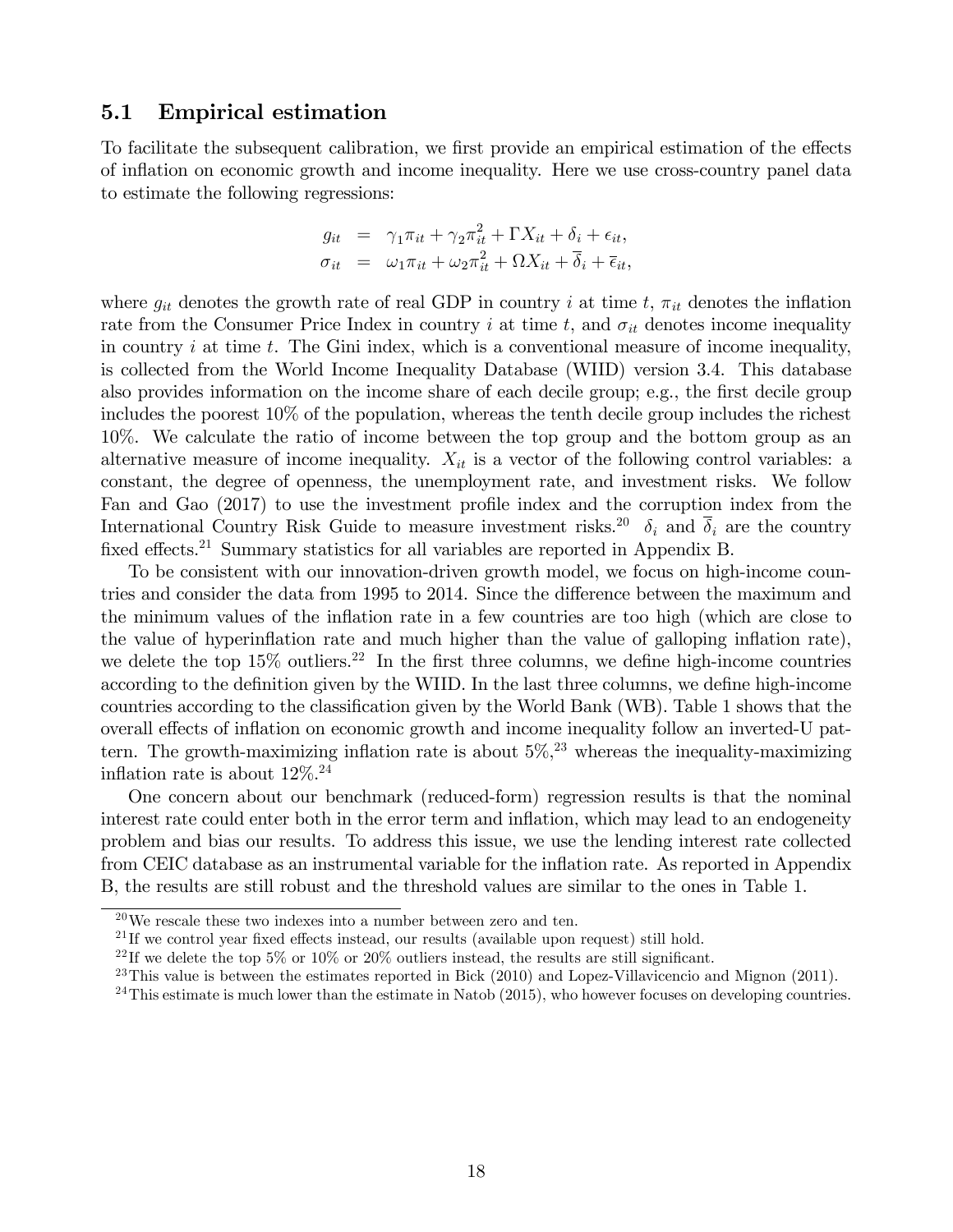| Table 1: Effects of inflation on economic growth and income inequality |                  |                            |                   |            |                   |                   |  |  |
|------------------------------------------------------------------------|------------------|----------------------------|-------------------|------------|-------------------|-------------------|--|--|
|                                                                        |                  | WIID                       |                   | WB.        |                   |                   |  |  |
|                                                                        | growth           |                            | income inequality | growth     | income inequality |                   |  |  |
|                                                                        | $\left(1\right)$ | (2)                        | $\left( 3\right)$ | (4)        | (5)               | $\left( 6\right)$ |  |  |
| $\pi_{it}$                                                             | $2.368***$       | $0.179***$                 | $0.159***$        | $1.742***$ | $0.184***$        | $0.162***$        |  |  |
|                                                                        | (0.506)          | (0.043)                    | (0.054)           | (0.513)    | (0.043)           | (0.054)           |  |  |
| $\pi_{it}^2$                                                           | $-0.242***$      | $-0.008***$<br>$-0.007***$ |                   | $-0.143**$ | $-0.008***$       | $-0.007***$       |  |  |
|                                                                        | (0.066)          | (0.002)                    | (0.002)           | (0.062)    | (0.002)           | (0.002)           |  |  |
| country fixed effect                                                   | <b>YES</b>       | <b>YES</b>                 | <b>YES</b>        | <b>YES</b> | <b>YES</b>        | <b>YES</b>        |  |  |
| control variables                                                      | YES              | <b>YES</b>                 | YES               | <b>YES</b> | YES               | <b>YES</b>        |  |  |
| observations                                                           | 612              | 448                        | 448               | 740        | 452               | 452               |  |  |
| R-squared                                                              | 0.139            | 0.898                      | 0.923             | 0.114      | 0.903             | 0.929             |  |  |

Note: \*\*\*  $p < 0.01$ , \*\*  $p < 0.05$ , \*  $p < 0.1$ . Standard errors are in parentheses. Columns 1 and 4 correspond to the GDP growth rate. Columns 2-3 and 5-6 use different measures of income inequality. Specifically, columns 2 and 5 correspond to the income difference between the top  $10\%$  and the bottom  $10\%$  of the population. Columns 3 and 6 correspond to the Gini coefficient. In the first (last) three columns, high-income countries follow the classification by the WIID (WB).

## 5.2 Calibration and simulation

To perform a more realistic quantitative analysis, we generalize the model by introducing elastic labor supply  $L_t(h) = 1 - l_t(h)$ , where  $l_t(h)$  denotes leisure. The generalized utility function is

$$
u(h) = \int_0^\infty e^{-\rho t} \left\{ \ln c_t(h) + \eta \ln \left[ \frac{l_t(h)}{(l_t)^{\varepsilon}} \right] \right\} dt,\tag{54}
$$

where the parameter  $\eta \geq 0$  determines the importance of leisure  $l_t(h)$  in utility. We also allow for external habit, measured by the parameter  $\varepsilon \in [0, 1]$ , on leisure  $l_t \equiv \int_0^1 l_t(h) dh^{25}$  Furthermore, we impose a CIA constraint on consumption as in Chu and Cozzi (2014). With the additional cash requirement on consumption, the CIA constraint becomes  $b_t(h) + \varphi c_t(h) \leq m_t(h)$ , where the parameter  $\varphi \in [0, 1]$  determines the fraction of consumption spending that is subject to the CIA constraint. We provide detailed derivations of this generalized model in Appendix C.

We now calibrate the model to perform a quantitative analysis on the relationship between inflation and economic growth/income inequality. The model features the following structural parameters  $\{\zeta, \rho, \theta, \eta, \varphi, \kappa, \alpha, \beta, \varepsilon\}$  and policy instrument *i*. We consider a range of values for the CIA-R&D parameter  $\zeta \in \{0.65, 1\}^{26}$  We set the discount rate  $\rho$  to a conventional value of 0.05. We set the degree of labor intensity  $\theta$  to a value of 0.56 in the US; see for example Karabarbounis and Neiman (2014). We calibrate the leisure parameter  $\eta$  by matching the

 $^{25}$ It is useful to note that the presence of external habit on leisure does not affect the equilibrium allocations but only affects welfare. Therefore, the parameter  $\varepsilon$  enables us to explore its implications on the utility-maximizing inflation rate without affecting the equilibrium allocations. We do not include external habit on consumption as it is well known that it leads to a counterfactual comovement between hours worked and productivity shocks. For example, Khorunzhina (2015) finds that the counterfactual "response of hours worked [...] disappears once habit in consumption is ruled out but habit in leisure remains".

<sup>&</sup>lt;sup>26</sup>We find that when  $\zeta$  is too small, the calibrated value of  $\kappa$  becomes greater than unity.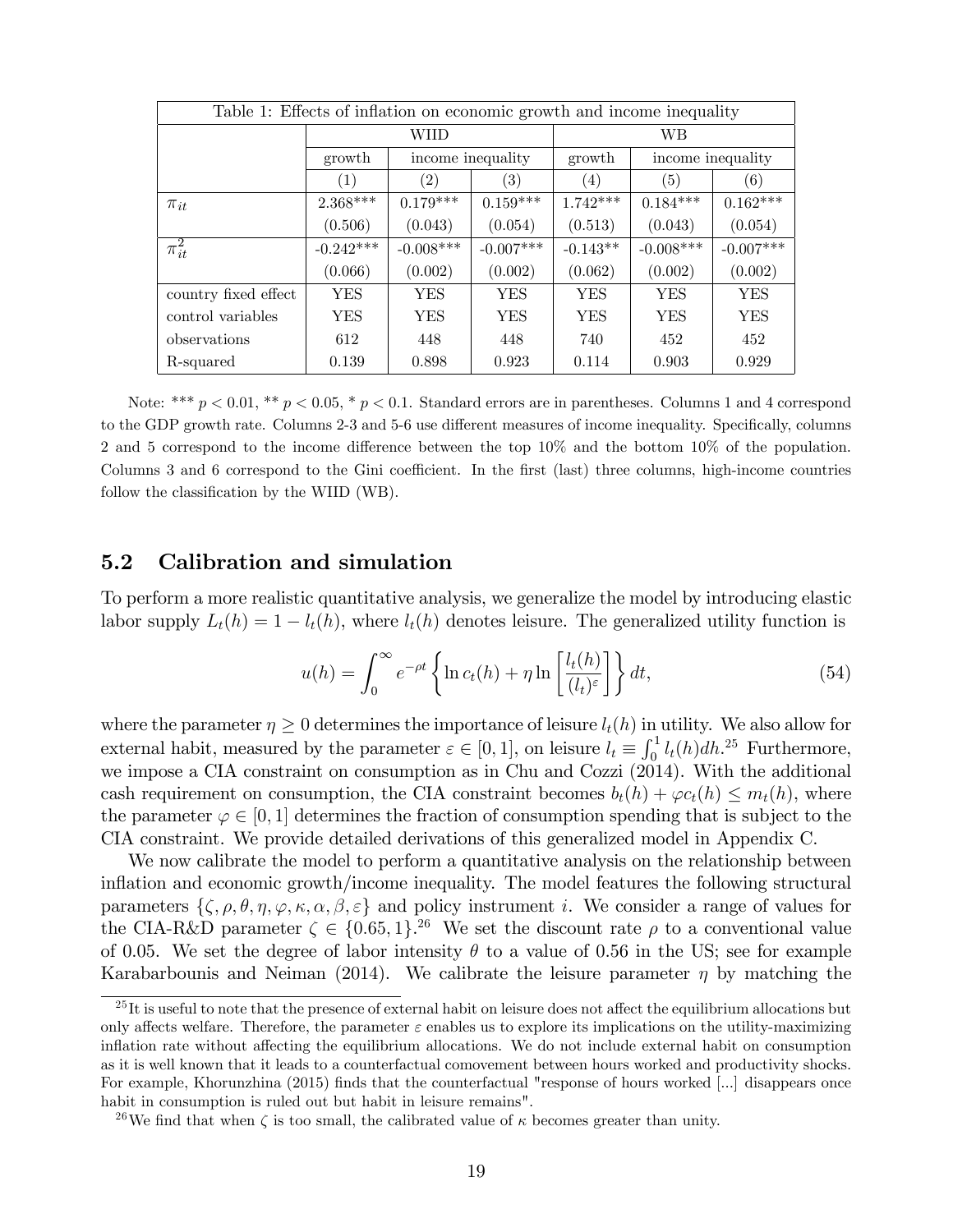average fraction of time devoted to labor supply  $L$  as 0.3. We calibrate the CIA-consumption parameter  $\varphi$  using the M1-consumption ratio from 1990 to 2016 in the US. As for the Pareto distribution parameter  $\kappa$ , we calibrate its value by matching an average TFP growth rate g of 0.5% from 1990 to 2016 in the US. As for the R&D cost parameter  $\alpha$  and the entry cost parameter  $\beta$ , we calibrate their values by matching the growth-maximizing inflation rate and the inequality-maximizing inflation rate estimated in the previous section. We calibrate the monetary policy instrument  $i$  by matching the average inflation rate in the US, which is about 2.5% in the past two decades. Finally, we will consider the full range of values for the external habit parameter  $\varepsilon \in [0, 1]$  when evaluating the welfare effects of inflation. The calibrated parameter values are summarized in Table 2.

| Table 2: Calibration |      |  |  |  |  |                                                             |      |      |  |
|----------------------|------|--|--|--|--|-------------------------------------------------------------|------|------|--|
|                      | К,   |  |  |  |  |                                                             |      |      |  |
| 1.00                 | 0.05 |  |  |  |  | $0.56$   1.381   0.20   0.34   2.57*10 <sup>-5</sup>        | 0.19 |      |  |
| 0.65                 |      |  |  |  |  | $0.05$   0.56   1.379   0.20   0.90   3.17*10 <sup>-3</sup> | 0.15 | 0.08 |  |

Figure 1 simulates the relationship between inflation and economic growth. We find that the relationship between inflation and economic growth follows an inverted-U pattern. The equilibrium growth rate is maximized at an inflation rate of  $5.0\%$ . After that, any further increase in inflation is associated with a decline in economic growth. For example, increasing the inflation rate from  $5\%$  to  $15\%$  leads to a decrease in the equilibrium growth rate that ranges from 0.006% (in the case of  $\zeta = 0.65$ ) to 0.007% (in the case of  $\zeta = 1$ ).



Figure 2 simulates the relationship between inflation and income inequality. We find that the relationship between ináation and income inequality also follows an inverted-U pattern. The coefficient of variation of income is maximized at an inflation rate of  $12\%$ . When the inflation rate increases from the benchmark value of  $2.5\%$  to  $12\%$ , the percent change in the coefficient of variation of income ranges from  $0.10\%$  (in the case of  $\zeta = 0.65$ ) to  $0.12\%$  (in the case of  $\zeta = 1$ ). When the inflation rate is above 12%, any further increase in inflation is associated with a decline in income inequality.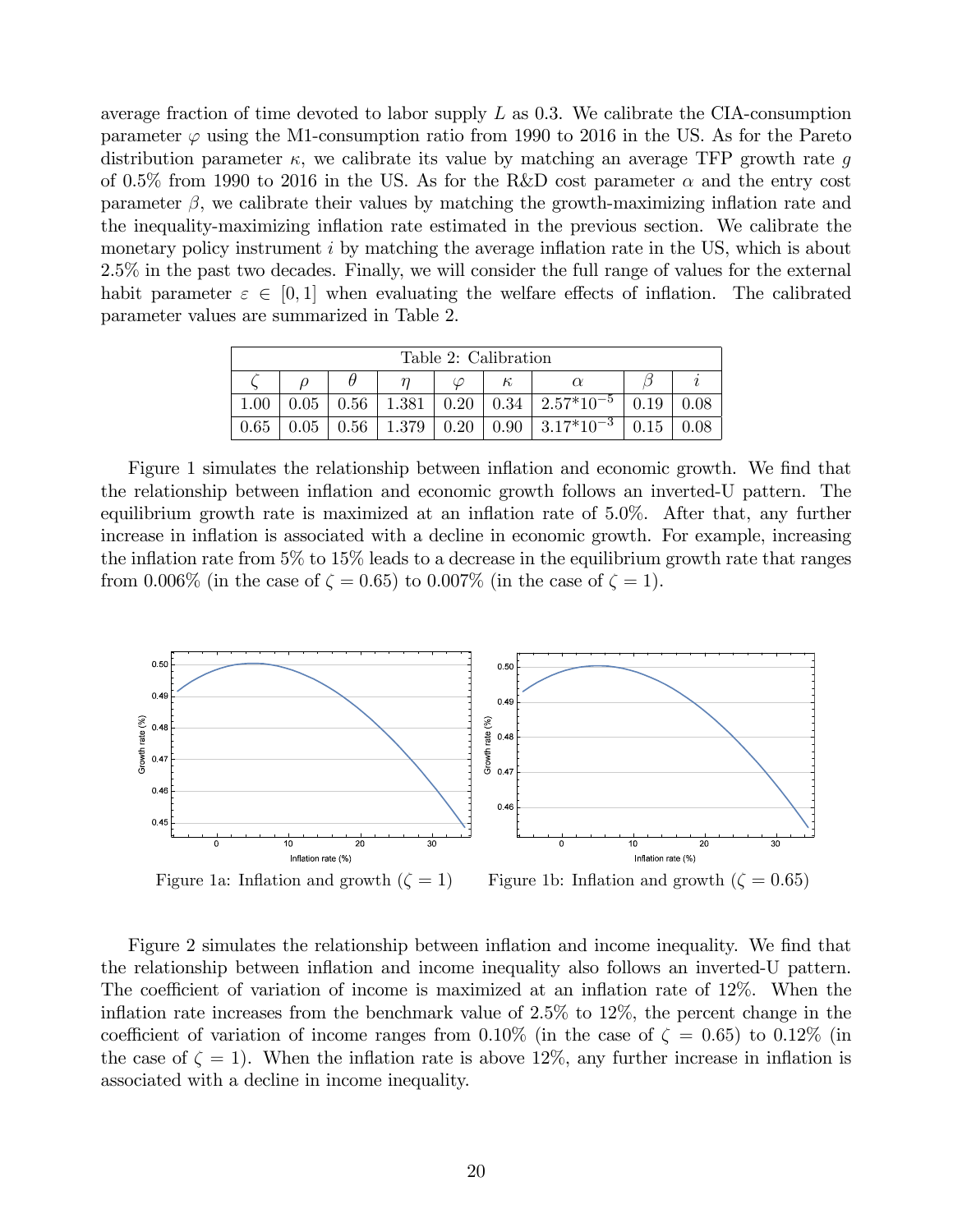

Figure 2a: Inflation and inequality  $(\zeta = 1)$  Figure 2b: Inflation and inequality  $(\zeta = 0.65)$ 

Finally, we consider the relationship between inflation and the utility of the households that have a wealth share of unity (i.e.,  $s_{z,0}(h) = 1$ ).<sup>27</sup> This benchmark case corresponds to social welfare in a model with a representative household. Figure 3 plots the utility-maximizing inflation rates for  $\varepsilon \in [0, 1]$ . Unlike many previous studies that do not feature innovation and creative destruction,<sup>28</sup> the Friedman rule does not hold in our Schumpeterian model, and the welfare-maximizing nominal interest rate and inflation rate are both positive. As shown in Chu and Cozzi (2014), the Schumpeterian growth model features a negative externality of R&D in the form of a business-stealing effect. Therefore, an increase in the inflation rate that reduces R&D may improve welfare. Furthermore, in this Schumpeterian model with endogenous entry, an increase in the inflation rate has an additional positive effect on welfare by increasing the frequency of entries. Khorunzhina (2015) estimates that the degree of external habit  $\varepsilon$  on leisure is about 0.95, which corresponds to a welfare-maximizing inflation rate of about  $14\%$  in the case of  $\zeta = 1$ .



<sup>&</sup>lt;sup>27</sup>In Section 6, we will explore how the wealth share  $s_{z,0}(h)$  affects the utility-maximizing inflation rate.

 $28$ See for example Wong (2016) for a recent study that considers a new monetarist model with heterogeneous agents and the accumulation of human capital as an endogenous growth engine.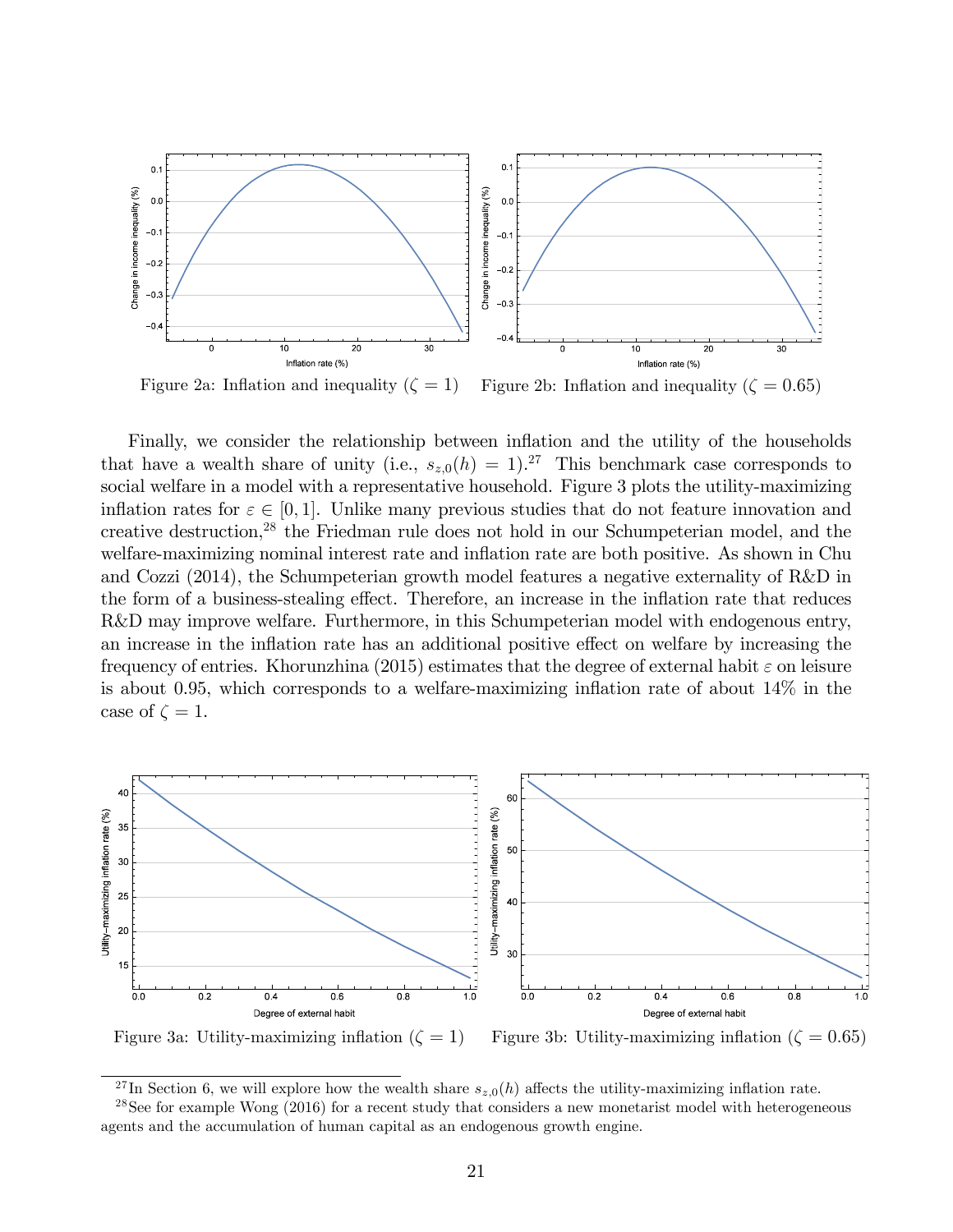### 5.3 How wealth inequality affects inflation and growth

In this section, we explore how the wealth share  $s_{z,0}(h)$  of a household determines its utilitymaximizing inflation rate  $\pi^*(h)$ . We find that an increase in  $s_{z,0}(h)$  leads to a decrease in  $\pi^*(h)$ . Intuitively, given that a household's consumption is increasing in its wealth, the negative assetvalue effects of inflation are stronger for wealthier households, which in turn prefer a lower inflation rate. Figure 4 plots the negative relationship between  $s_{z,0}(h)$  and  $\pi^*(h)$  for the case of  $\varepsilon = 0.95$ . Given that the households' preferences on the inflation rate are single-peaked, the median voter theorem applies. Suppose the wealth share owned by the median household is  $s_{z,0}(m)$ . Then, an increase in  $s_{z,0}(m)$  would affect the equilibrium growth rate in the economy by decreasing the inflation rate that is preferred by the median voter and selected in a majority-rule voting system. Figure 5 plots the relationship between  $s_{z,0}(m)$  and the equilibrium growth rate  $g^*(m)$  that corresponds to the utility-maximizing inflation rate of the median household. As  $s_{z,0}(m)$  increases, the inflation rate preferred by the median household decreases, which in turn causes the equilibrium growth rate to increase initially until reaching the growth-maximizing inflation rate of  $5\%$  after which the equilibrium growth rate decreases.



Figure 4a: Inflation and wealth share  $(\zeta = 1)$  Figure 4b: Inflation and wealth share  $(\zeta = 0.65)$ 





Figure 5a: Growth and wealth share  $(\zeta = 1)$  Figure 5b: Growth and wealth share  $(\zeta = 0.65)$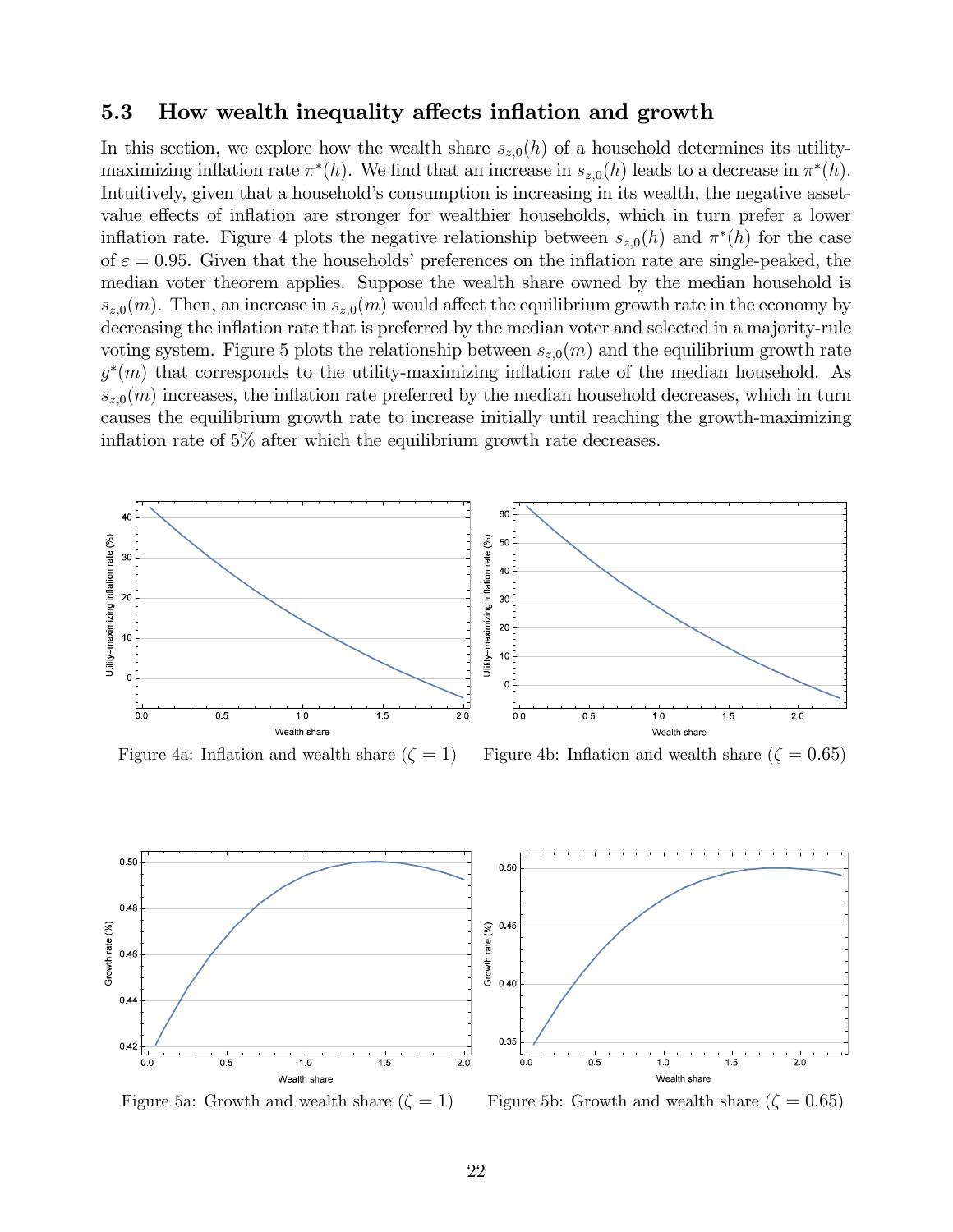# 6 Conclusion

In this study, we have developed a Schumpeterian growth model with two dimensions of heterogeneity among households and firms. We model household heterogeneity by assuming that households own different levels of wealth, which in turn generate an endogenous distribution of income. We model Örm heterogeneity by assuming random quality improvements and a cost of entering a market, which together generate an endogenous distribution of implemented quality improvements. Both the income distribution and the implemented quality distribution are affected by monetary policy. Within this monetary growth-theoretic framework, we find that inflation has inverted-U effects on both economic growth and income inequality. Furthermore, we calibrate our model to match the growth-maximizing and inequality-maximizing inflation rates that are estimated using cross-country panel data. We also simulate the utility-maximizing level of inflation and explore how it is affected by the wealth holdings of households.

Finally, our model could feature scale effects as in the first-generation R&D-based growth model in Romer (1990), Segerstrom et al. (1990), Grossman and Helpman (1991) and Aghion and Howitt  $(1992)^{29}$  We sidestep this issue by normalizing the supply of labor to unity. Alternatively, one can remove scale effects in the Schumpeterian growth model by considering the semi-endogenous-growth approach in Segerstrom (1998) or the second-generation approach in Peretto (1998, 2007). We leave this potentially interesting extension to future research.

# References

- [1] Abel, A., 1985. Dynamic behavior of capital accumulation in a cash-in-advance model. Journal of Monetary Economics, 16, 55-71.
- [2] Aghion, P., Akcigit, U., Bergeaud, A., Blundell, R., and Hemous, D., 2018. Innovation and top income inequality. Review of Economic Studies, forthcoming.
- [3] Aghion, P., and Howitt, P., 1992. A model of growth through creative destruction, Econometrica, 60, 323-351.
- [4] Arawatari, R., Hori, T., and Mino, K., 2018. On the nonlinear relationship between inflation and growth: A theoretical exposition. Journal of Monetary Economics, 94, 79-93.
- [5] Baldwin, R., and Robert-Nicoud, F., 2008. Trade and growth with heterogeneous firms. Journal of International Economics, 74, 21-34.
- [6] Benigno, G., and Fornaro, L., 2018. Stagnation traps. Review of Economic Studies, 85, 1425-1470.
- [7] Berentsen, A., Breu, M., and Shi, S., 2012. Liquidity, innovation, and growth. Journal of Monetary Economics, 59, 721-737.
- [8] Bick, A., 2010. Threshold effects of inflation on economic growth in developing countries. Economics Letters, 108, 126-129.

<sup>&</sup>lt;sup>29</sup>See Jones (1999) and Laincz and Peretto (2006) for an excellent discussion of scale effects in R&D-based growth models.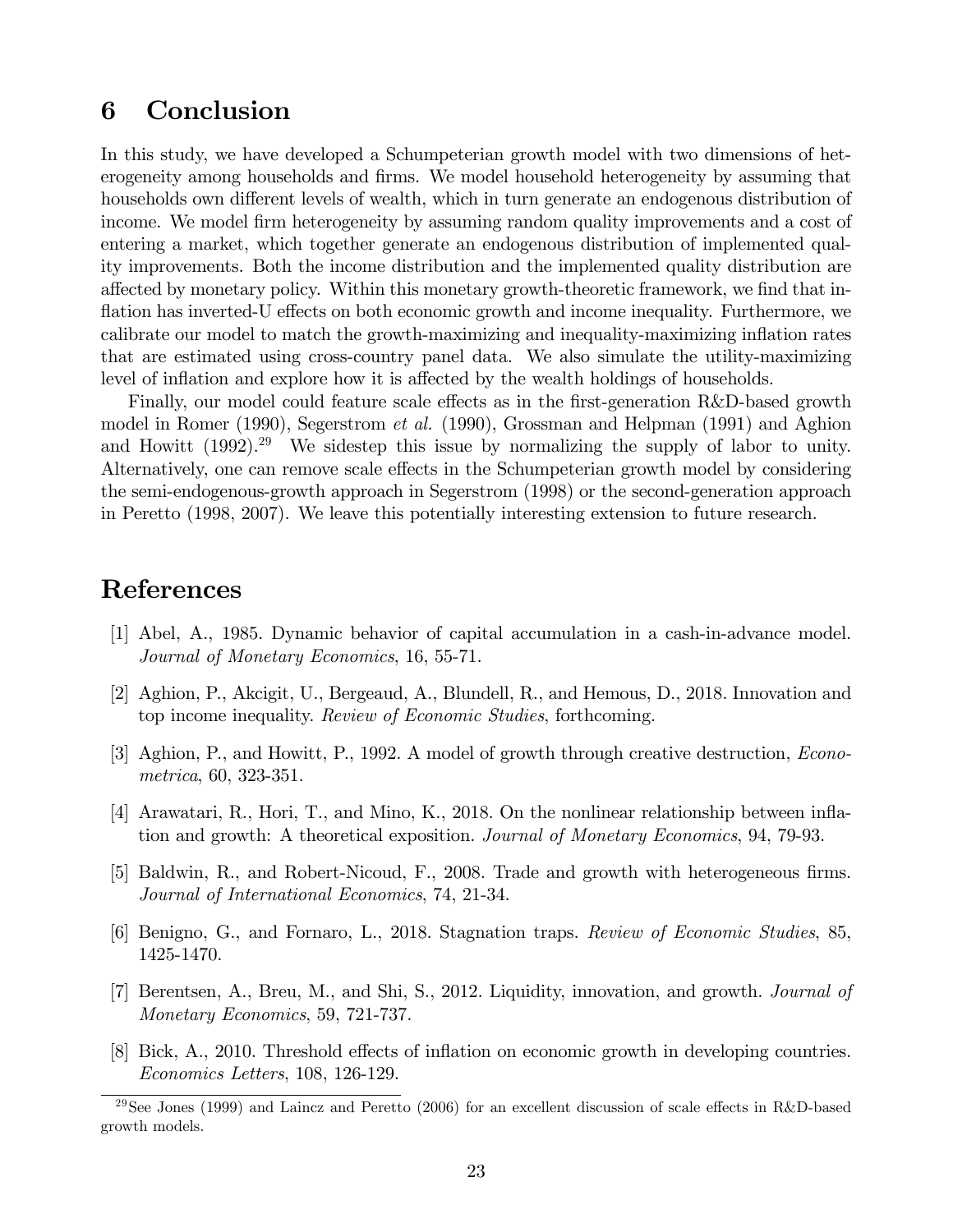- [9] Booth, G., and Ciner, C., 2001. The relationship between nominal interest rates and ináation: International evidence. Journal of Multinational Financial Management, 11, 269-280.
- [10] Chou, C.-F., and Talmain, G., 1996. Redistribution and growth: Pareto improvements. Journal of Economic Growth, 1, 505-523.
- [11] Chu, A., and Cozzi, G., 2014. R&D and economic growth in a cash-in-advance economy. International Economic Review, 55, 507-524.
- [12] Chu, A., and Cozzi, G., 2018. Effects of patents versus R&D subsidies on income inequality. Review of Economic Dynamics, 29, 68-84.
- [13] Chu, A., Cozzi, G., Furukawa, Y., and Liao, C., 2017. Ináation and economic growth in a Schumpeterian model with endogenous entry of heterogeneous firms. European Economic Review, 98, 392-409.
- [14] Chu, A., Cozzi, G., Lai, C., and Liao, C., 2015. Inflation, R&D and growth in an open economy. Journal of International Economics, 96, 360-374.
- [15] Chu, A., and Lai, C., 2013. Money and the welfare cost of ináation in an R&D growth model. Journal of Money, Credit and Banking, 45, 233-249.
- [16] Cozzi, G., 2007. The Arrow effect under competitive R&D. B.E. Journal of Macroeconomics (Contributions), 7, Article 2.
- [17] Cozzi, G., Giordani, P., and Zamparelli, L., 2007. The refoundation of the symmetric equilibrium in Schumpeterian growth models. Journal of Economic Theory, 136, 788-797.
- [18] Dotsey, M., and Ireland, P., 1996. The welfare cost of inflation in general equilibrium. Journal of Monetary Economics, 37, 29-47.
- [19] Fan, H., and Gao, X., 2017. Domestic creditor rights and external private debt. Economic Journal, 127, 2410-2440.
- [20] Foellmi, R., and Zweimuller, J., 2006. Income distribution and demand-induced innovations. Review of Economic Studies, 73, 941-960.
- [21] Funk, P., and Kromen, B., 2010. Inflation and innovation-driven growth. B.E. Journal of Macroeconomics, 10, 1-52.
- [22] Garcia-Penalosa, C., and Turnovsky, S., 2006. Growth and income inequality: A canonical model. Economic Theory, 28, 25-49.
- [23] Gillman, M., and Kejak, M., 2005. Contrasting models of the effects of inflation on growth. Journal of Economic Surveys, 19, 113-36.
- [24] Grossman, G., and Helpman, E., 1991. Quality ladders in the theory of growth. Review of Economic Studies, 58, 43-61.
- [25] Grossman, G., and Helpman, E., 2018. Growth, trade, and inequality. Econometrica, 86, 37-83.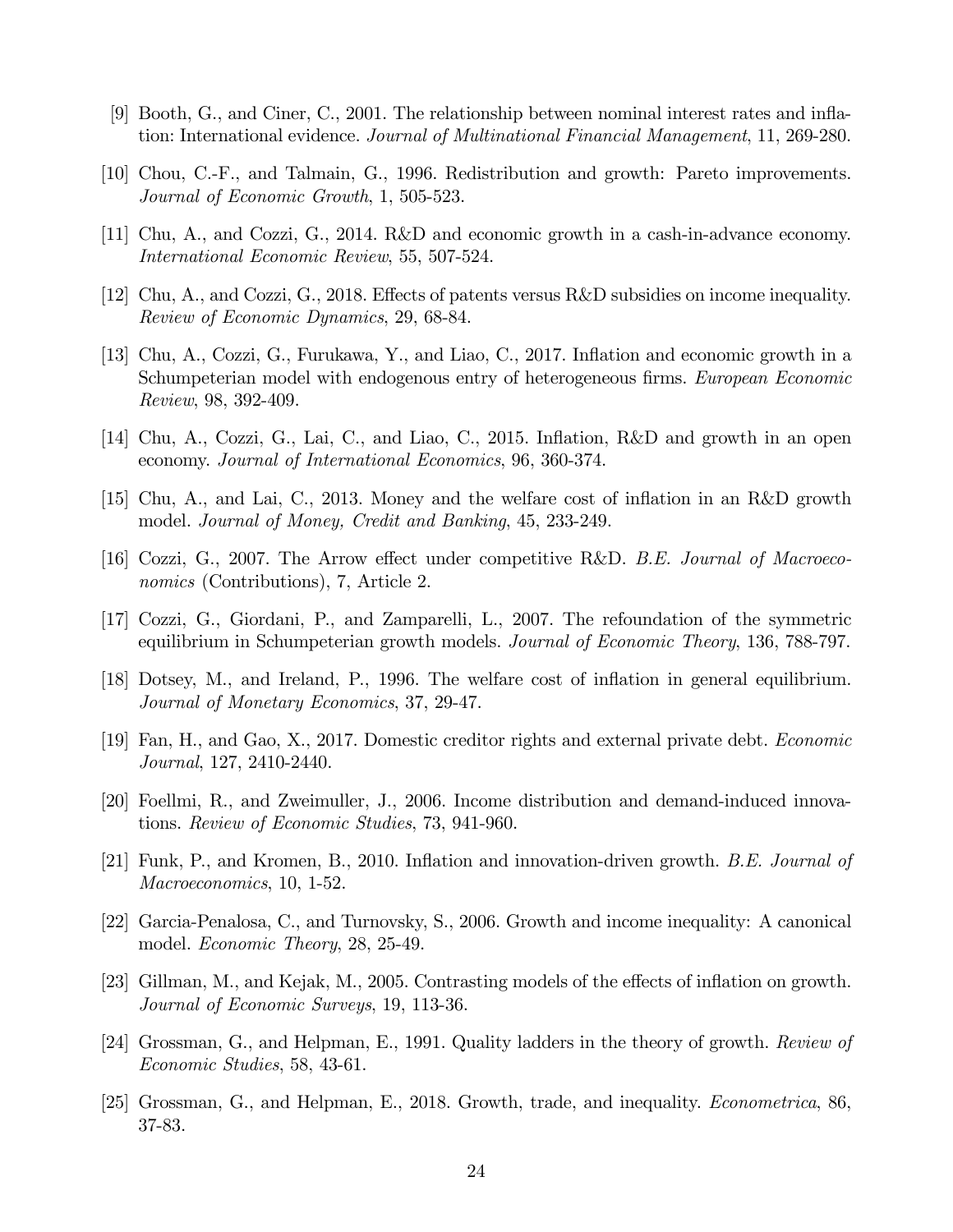- [26] Gustafsson, P., and Segerstrom, P., 2010. Trade liberalization and productivity growth. Review of International Economics, 18, 207-228.
- [27] Haruyama, T., and Zhao, L., 2008. Trade and Örm heterogeneity in a quality-ladder model of growth. Kobe University Discussion Paper No. 223.
- [28] He, Q., 2018. Ináation and fertility in a Schumpeterian growth model: Theory and evidence. International Review of Economics & Finance, 58, 113-126.
- $[29]$  He, Q., and Zou, H., 2016. Does inflation cause growth in the reform-era China? Theory and evidence. International Review of Economics & Finance, 45, 470-484.
- [30] Ho, W., Zeng, J., and Zhang, J., 2007. Ináation taxation and welfare with externalities and leisure. Journal of Money, Credit and Banking, 39, 105-131.
- [31] Hopenhayn, H., 1992. Entry, exit, and firm dynamics in long run equilibrium. *Economet*rica, 60, 1127-50.
- [32] Hori, T., 2018. Monetary policy, Önancial frictions, and heterogeneous R&D Örms in an endogenous growth model. Manuscript.
- [33] Huang, C., Yang, Y., and Cheng, C., 2017. The growth and welfare analysis of patent and monetary policies in a Schumpeterian economy. International Review of Economics  $\mathcal{C}$ Finance, 52, 409-426.
- [34] Iwaisako, T., and Ohki, K., 2018. Innovation by heterogeneous leaders. Scandinavian Journal of Economics, forthcoming.
- [35] Jones, C., 1999. Growth: With or without scale effects? American Economic Review, 89, 139-144.
- [36] Jones, C., and Kim, J., 2018. A Schumpeterian model of top income inequality. Journal of Political Economy, 126, 1785-1826.
- [37] Kaplan, G., Moll, B., and Violante, G., 2018. Monetary policy according to HANK. American Economic Review, 108, 697-743.
- [38] Karabarbounis, L., and Neiman, B., 2014. The global decline of the labor share. Quarterly Journal of Economics, 129, 61-103.
- [39] Khorunzhina, N., 2015. Real business-cycle model with habits: Empirical investigation. Economic Modelling, 46, 61-69.
- [40] Kiedaisch, C., 2017. Growth and welfare effects of intellectual property rights when consumers differ in income. University of Zurich, Department of Economics, Working Paper No. 221.
- [41] Kleibergen, F., and Paap, R., 2006. Generalized reduced rank tests using the singular value decomposition. Journal of Econometrics, 133, 97-126.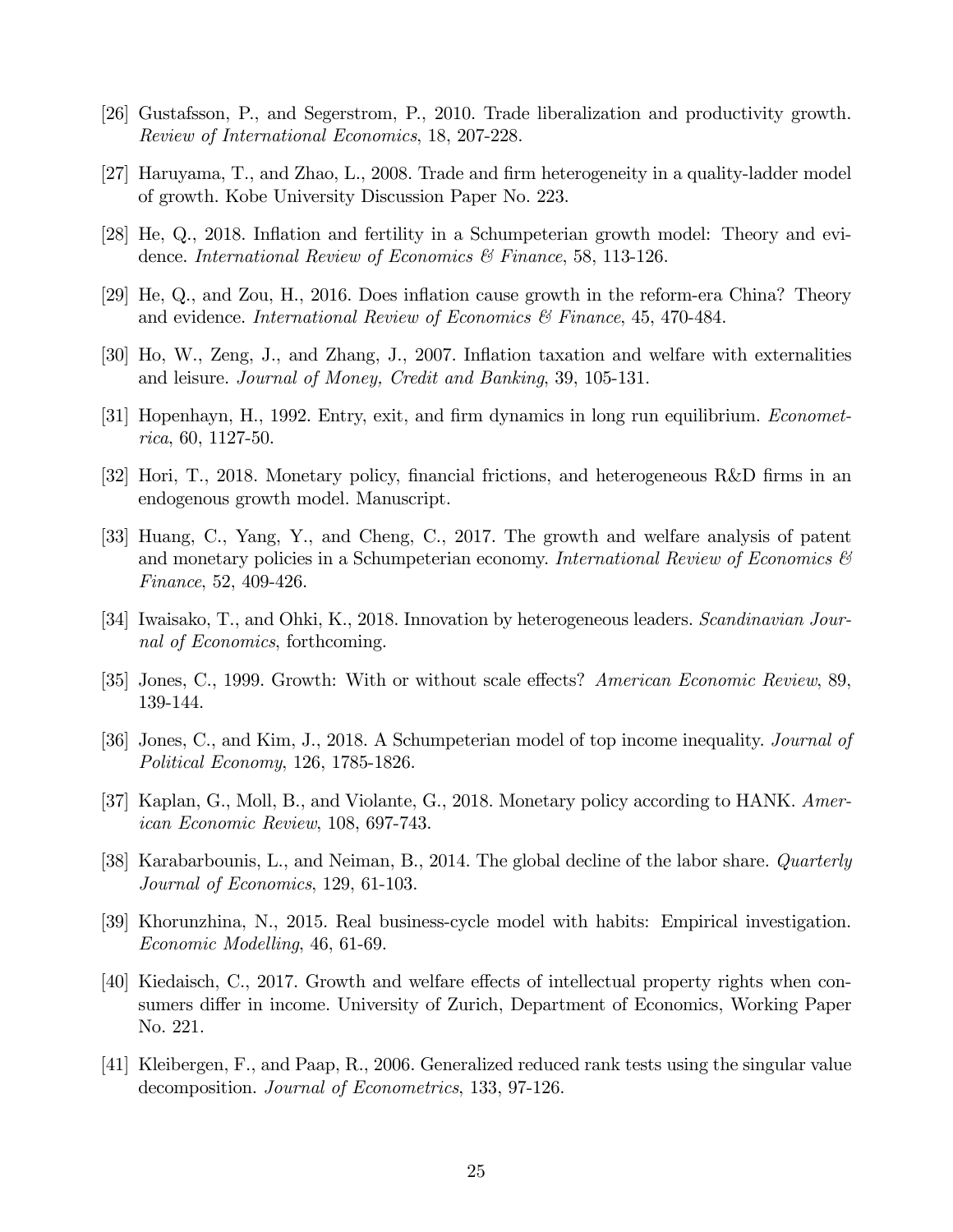- [42] Klette, T. J., and Kortum, S., 2004. Innovating firms and aggregate innovation. *Journal* of Political Economy, 112, 986-1018.
- [43] Laincz, C., and Peretto, P., 2006. Scale effects in endogenous growth theory: An error of aggregation not specification. Journal of Economic Growth, 11, 263-288.
- [44] Li, C.-W., 1998. Inequality and growth: A Schumpeterian perspective. University of Glasgow Working Paper No. 9609.
- [45] Lin, J., Miao, J., and Wang, P., 2018. Convergence, Önancial development, and policy analysis. New Structural Economics Working Paper No. E2018007.
- [46] López-Villavicencio, A., and Mignon, V., 2011. On the impact of inflation on output growth: Does the level of ináation matter?. Journal of Macroeconomics, 33, 455-464.
- [47] Marquis, M., and Reffett, K., 1994. New technology spillovers into the payment system. Economic Journal, 104, 1123-1138.
- [48] Mckay, A., and Reis, R., 2016. The role of automatic stabilizers in the U.S. business cycle. Econometrica, 84, 141-194.
- [49] Melitz, M., 2003. The impact of trade on intra-industry reallocations and aggregate industry productivity. Econometrica, 71, 1695-1725.
- [50] Minniti, A., Parello, C., and Segerstrom, P., 2013. A Schumpeterian growth model with random quality improvements. *Economic Theory*, 52, 755-791.
- [51] Mishkin, F., 1992. Is the Fisher effect for real? A reexamination of the relationship between inflation and interest rates. Journal of Monetary Economics, 30, 195-215.
- [52] Natob, N., 2015. Income inequality and ináation in developing countries: An empirical investigation. Economics Bulletin, 35, 2888-2902.
- [53] Neto, A., Furukawa, Y., and Ribeiro, A., 2017. Can trade unions increase social welfare? An R&D model with cash-in-advance constraints. MPRA Paper No. 77312.
- [54] Oikawa, K., and Ueda, K., 2018. The optimal ináation rate under Schumpeterian growth. Journal of Monetary Economics, forthcoming.
- [55] Peretto, P., 1998. Technological change and population growth. Journal of Economic Growth, 3, 283-311.
- [56] Peretto, P., 2007. Corporate taxes, growth and welfare in a Schumpeterian economy. Journal of Economic Theory, 137, 353-382.
- [57] Piketty, T., 2014. Capital in the Twenty-First Century. Harvard University Press.
- [58] Rocheteau, G., Weill, P., Wong, T., 2018. A tractable model of monetary exchange with ex-post heterogeneity. Theoretical Economics, 13, 1369-1423.
- [59] Romer, P., 1990. Endogenous technological change. Journal of Political Economy, 98, S71- S102.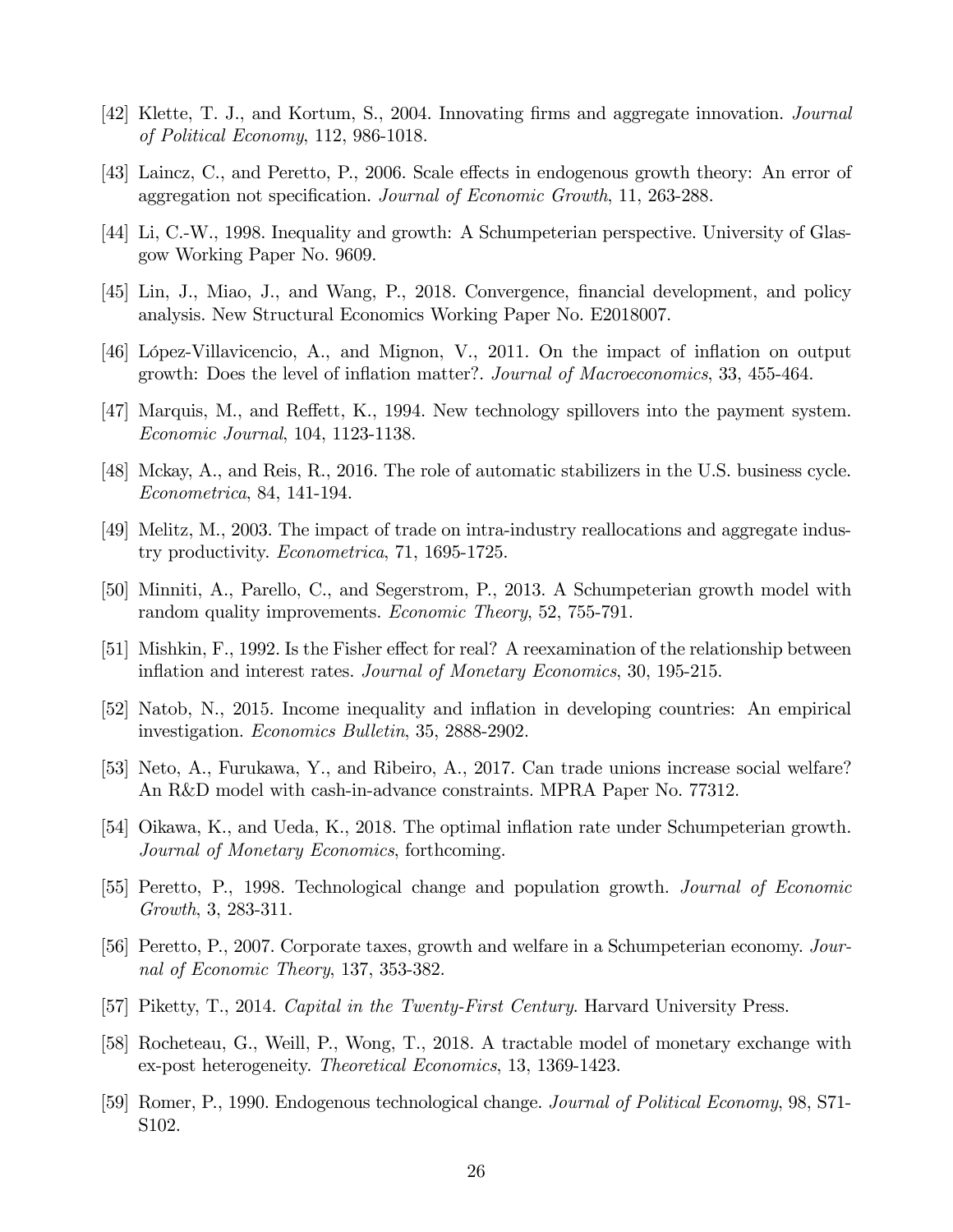- [60] Segerstrom, P., 1998. Endogenous growth without scale effects. American Economic Review, 88, 1290-1310.
- [61] Segerstrom, P., Anant, T.C.A. and Dinopoulos, E., 1990. A Schumpeterian model of the product life cycle. American Economic Review, 80, 1077-91.
- [62] Solow, R., 1956. A contribution to the theory of economic growth. Quarterly Journal of Economics, 70, 65-94.
- [63] Stock, J., and Yogo, M., 2005. Testing for weak instruments in linear IV regression. In: Identification and Inference for Econometric Models: Essays in Honor of Thomas Rothenberg, edited by D. Andrews, and J. Stock, 80-108. Cambridge University Press.
- [64] Stockman, A., 1981. Anticipated inflation and the capital stock in a cash-in-advance economy. Journal of Monetary Economics, 8, 387-93.
- [65] Tobin, J., 1965. Money and economic growth. Econometrica, 33, 671-684.
- [66] Venturini, F., 2012. Looking into the black box of Schumpeterian growth theories: An empirical assessment of R&D races. European Economic Review, 56, 1530-1545.
- [67] Wong, T., 2016. A tractable monetary model under general preferences. Review of Economic Studies, 83, 402-420.
- [68] Zweimuller, J., 2000. Schumpeterian entrepreneurs meet Engelís law: The impact of inequality on innovation-driven growth. Journal of Economic Growth, 5, 185-206.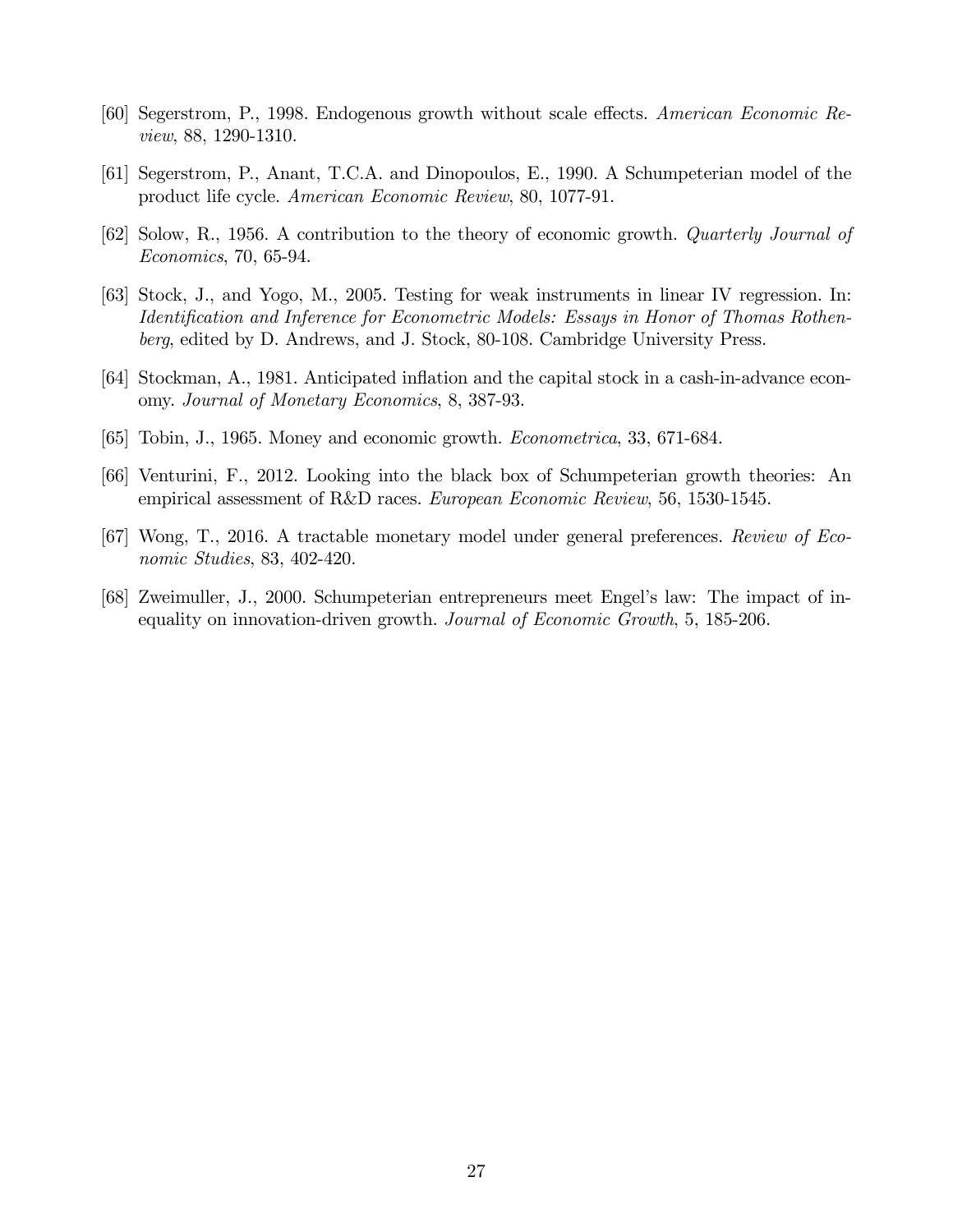### Appendix A: Proofs

**Proof of Lemma 1.** It follows from (14) that  $v_t^e + \tilde{\lambda}_t^{-1/\kappa} \beta_t = (1 + \zeta i) \alpha_t + \tilde{\lambda}_t^{-1/\kappa} \beta_t$ . Differentiating both sides of this equation with respect to time  $t$  yields

$$
\dot{v}_t^e + \tilde{\lambda}_t^{-1/\kappa} \dot{\beta}_t = (1 + \zeta i) \alpha_t \frac{\dot{\alpha}_t}{\alpha_t} + \tilde{\lambda}_t^{-1/\kappa} \beta_t \frac{\dot{\beta}_t}{\beta_t} \Leftrightarrow \frac{\dot{v}_t^e + \tilde{\lambda}_t^{-1/\kappa} \dot{\beta}_t}{v_t^e + \tilde{\lambda}_t^{-1/\kappa} \beta_t} = \frac{1 - \theta}{\theta} \frac{\dot{Q}_t}{Q_t},\tag{A1}
$$

where the first equality cancels  $\beta_td(\tilde{\lambda}_t^{-1/\kappa}$  $t^{\binom{n}{t}}$  at from both sides and the second equality uses  $\alpha_t = \alpha Q_t^{(1-\theta)/\theta}$  and  $\beta_t = \beta Q_t^{(1-\theta)/\theta}$ . Using (A1) and  $\Pr(\lambda \geq \tilde{\lambda}_t) = \tilde{\lambda}_t^{-1/\kappa}$  $t^{1/n}$ , we modify (17) as

$$
r_t = \frac{\Pi_t^e}{v_t^e + \tilde{\lambda}_t^{-1/\kappa} \beta_t} + \frac{1 - \theta}{\theta} \frac{\dot{Q}_t}{Q_t} - \tilde{\lambda}_t^{-1/\kappa} \phi_t.
$$
 (A2)

Similarly, we modify (24) for  $\lambda = \tilde{\lambda}_t$  as

$$
r_t = \frac{\Pi(\tilde{\lambda}_t)}{v_t(\tilde{\lambda}_t)} + \frac{1 - \theta}{\theta} \frac{\dot{Q}_t}{Q_t} - \tilde{\lambda}_t^{-1/\kappa} \phi_t,
$$
 (A3)

which uses the entry condition  $v_t(\tilde{\lambda}_t) = \beta_t = \beta Q_t^{(1-\theta)/\theta}$  and  $Pr(\lambda \geq \tilde{\lambda}_t) = \tilde{\lambda}_t^{-1/\kappa}$  $t^{1/n}$ . From  $(A2)$ and (A3), we have

$$
\frac{\Pi_t^e}{(1+\zeta i)\,\alpha+\tilde{\lambda}_t^{-1/\kappa}\beta} = \frac{\Pi_t(\tilde{\lambda}_t)}{\beta},\tag{A4}
$$

where

$$
\Pi_t^e \equiv \int_{\tilde{\lambda}_t}^{\infty} \Pi_t(\lambda) f(\lambda) d\lambda = \left( \frac{\tilde{\lambda}_t - 1/(1+\kappa)}{\tilde{\lambda}_t^{\frac{1+\kappa}{\kappa}}} \right) (1-\theta) y_t
$$
 (A5)

and

$$
\Pi_t(\tilde{\lambda}_t) = \frac{\tilde{\lambda}_t - 1}{\tilde{\lambda}_t} (1 - \theta) y_t
$$
\n(A6)

from  $(11)$ . Using  $(A4)-(A6)$ , we also have

$$
\tilde{\lambda}_t^{\frac{1}{\kappa}}(\tilde{\lambda}_t - 1) = \frac{\kappa}{1 + \kappa} \frac{1}{1 + \zeta i} \frac{\beta}{\alpha},\tag{A7}
$$

which uniquely determines  $\tilde{\lambda} > 1$  independent of t because the left-hand side of (A7) is increasing in  $\tilde{\lambda}_t > 1$  and the right-hand side is independent of t.

**Proof of Lemma 2.** In the symmetric equilibrium, we have  $v_t^e(i, \omega_i + 1) = v_t^e$ , which can be expressed as

$$
v_t^e \equiv \int_1^{\tilde{\lambda}} 0 \ f(\lambda) d\lambda + \int_{\tilde{\lambda}}^{\infty} \left[ v_t(\lambda) - \beta_t \right] \ f(\lambda) d\lambda = \int_{\tilde{\lambda}}^{\infty} v_t(\lambda) f(\lambda) d\lambda - \Pr(\lambda \ge \tilde{\lambda}) \beta_t. \tag{A8}
$$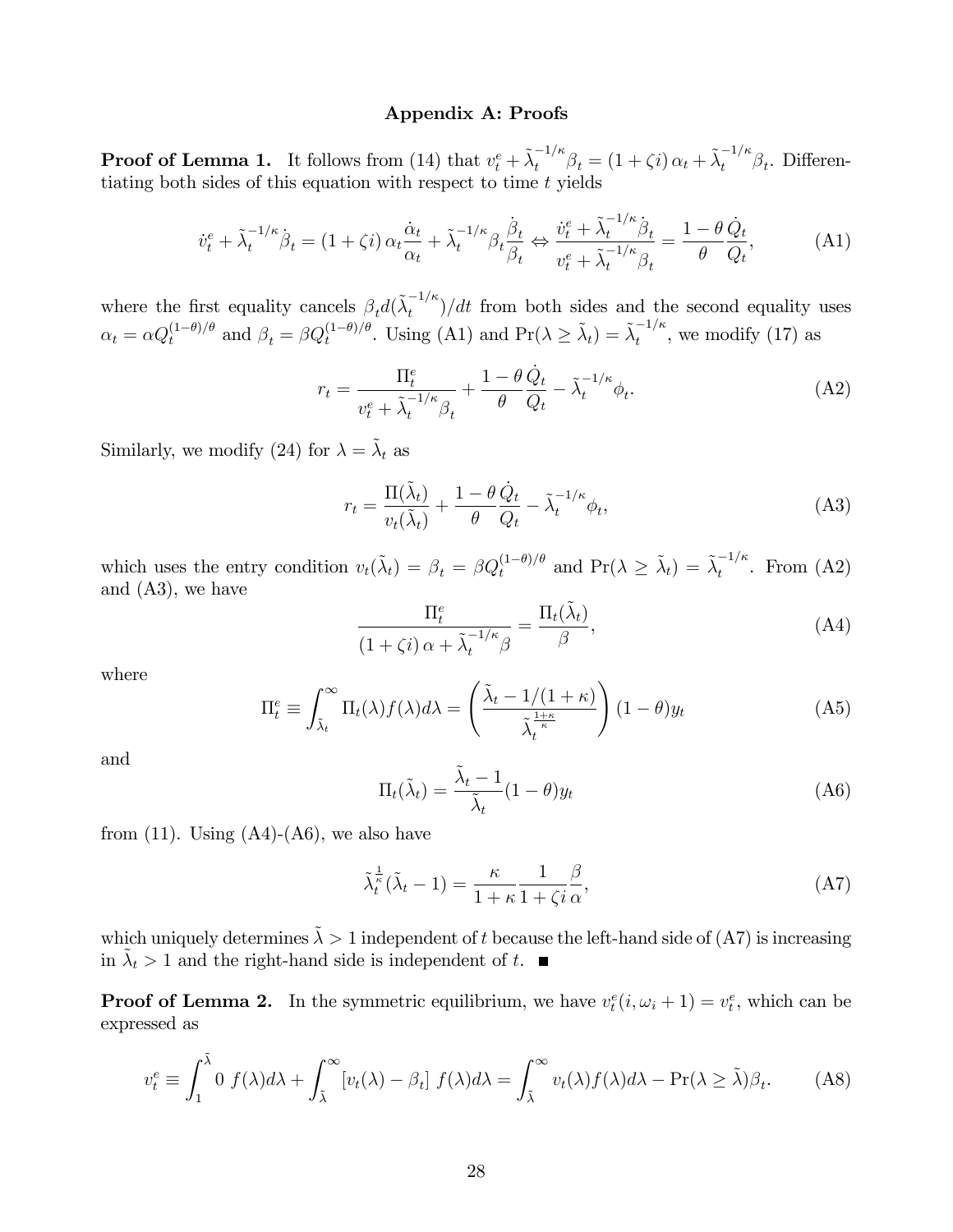Substituting the no-arbitrage condition for the value of an implemented innovation  $v_t(\lambda)$  $[\Pi_t(\lambda) + \dot{v}_t(\lambda) - \Pr(\lambda \ge \tilde{\lambda})\dot{\phi_t}v_t(\lambda)]/r_t$  into (A8) yields

$$
r_t[v_t^e + \Pr(\lambda \ge \tilde{\lambda})\beta_t] = \Pi_t^e + \int_{\tilde{\lambda}}^{\infty} \dot{v}_t(\lambda) f(\lambda) d\lambda - \Pr(\lambda \ge \tilde{\lambda}) \phi_t \int_{\tilde{\lambda}}^{\infty} v_t(\lambda) f(\lambda) d\lambda, \tag{A9}
$$

which uses (A8) and  $\Pi_t^e \equiv \int_{\tilde{\lambda}}^{\infty} \Pi_t(\lambda) f(\lambda) d\lambda$ . Then, we use the R&D condition  $v_t^e = (1 + \zeta i) \alpha_t$ to derive

$$
\int_{\tilde{\lambda}}^{\infty} v_t(\lambda) f(\lambda) d\lambda = (1 + \zeta i) \alpha_t + \Pr(\lambda \ge \tilde{\lambda}) \beta_t.
$$
 (A10)

Differentiating both sides in  $(A10)$  with respect to t yields

$$
\int_{\tilde{\lambda}}^{\infty} \dot{v}_t(\lambda) f(\lambda) d\lambda = (1 + \zeta i) \dot{\alpha}_t + \Pr(\lambda \ge \tilde{\lambda}) \dot{\beta}_t.
$$
 (A11)

By substituting (A11) into (A9), with  $v_t^e = (1 + \zeta i_t) \alpha_t$ , we can obtain

$$
r_t[v_t^e + \Pr(\lambda \ge \tilde{\lambda})\beta_t] = \Pi_t^e + \dot{v}_t^e + \Pr(\lambda \ge \tilde{\lambda})\dot{\beta}_t - \Pr(\lambda \ge \tilde{\lambda})\phi_t[v_t^e + \Pr(\lambda \ge \tilde{\lambda})\beta_t],\tag{A12}
$$

which is equivalent to  $(17)$ .

Proof of Lemma 3. Substituting (8) and (10) into (6) yields

$$
K_t = (1 - \theta) y_t Q_t \exp\left(-\int_0^1 \ln \lambda_t(j) d j\right), \tag{A13}
$$

which uses (13) for  $Q_t$ . Given that  $\lambda_t(j) > \tilde{\lambda}$  for implemented innovations, the truncated distribution function for implemented innovations is as follows:

$$
\tilde{f}(\lambda) \equiv \frac{f(\lambda)}{\int_{\tilde{\lambda}}^{\infty} f(\lambda) d\lambda} = \tilde{\lambda}^{\frac{1}{\kappa}} f(\lambda).
$$
\n(A14)

By this,

$$
\exp\left(-\int_0^1 \ln \lambda_t(j)dj\right) = \frac{1}{\tilde{\lambda}e^{\kappa}}
$$
\n(A15)

holds. Substituting (A13)-(A15) into  $y_t = K_t^{1-\theta}$  from (5) yields (22).

**Proof of Lemma 4.** Define  $\tilde{c}_t \equiv c_t/Q_t^{(1-\theta)/\theta}$ . Then, from (4), it holds that

$$
\frac{\dot{\tilde{c}}_t}{\tilde{c}_t} = r_t - \rho - \frac{1 - \theta}{\theta} \frac{\dot{Q}_t}{Q_t}.
$$
\n(A16)

From (A3) and (A6), with  $v_t(\tilde{\lambda}) = \beta_t = Q_t^{(1-\theta)/\theta} \beta$ , the real interest rate can be expressed as

$$
r_t = \frac{\tilde{\lambda} - 1}{\tilde{\lambda}} \frac{1 - \theta}{\beta} \frac{y_t}{Q_t^{(1 - \theta)/\theta}} + \frac{1 - \theta}{\theta} \frac{\dot{Q}_t}{Q_t} - \tilde{\lambda}^{-1/\kappa} \phi_t.
$$
 (A17)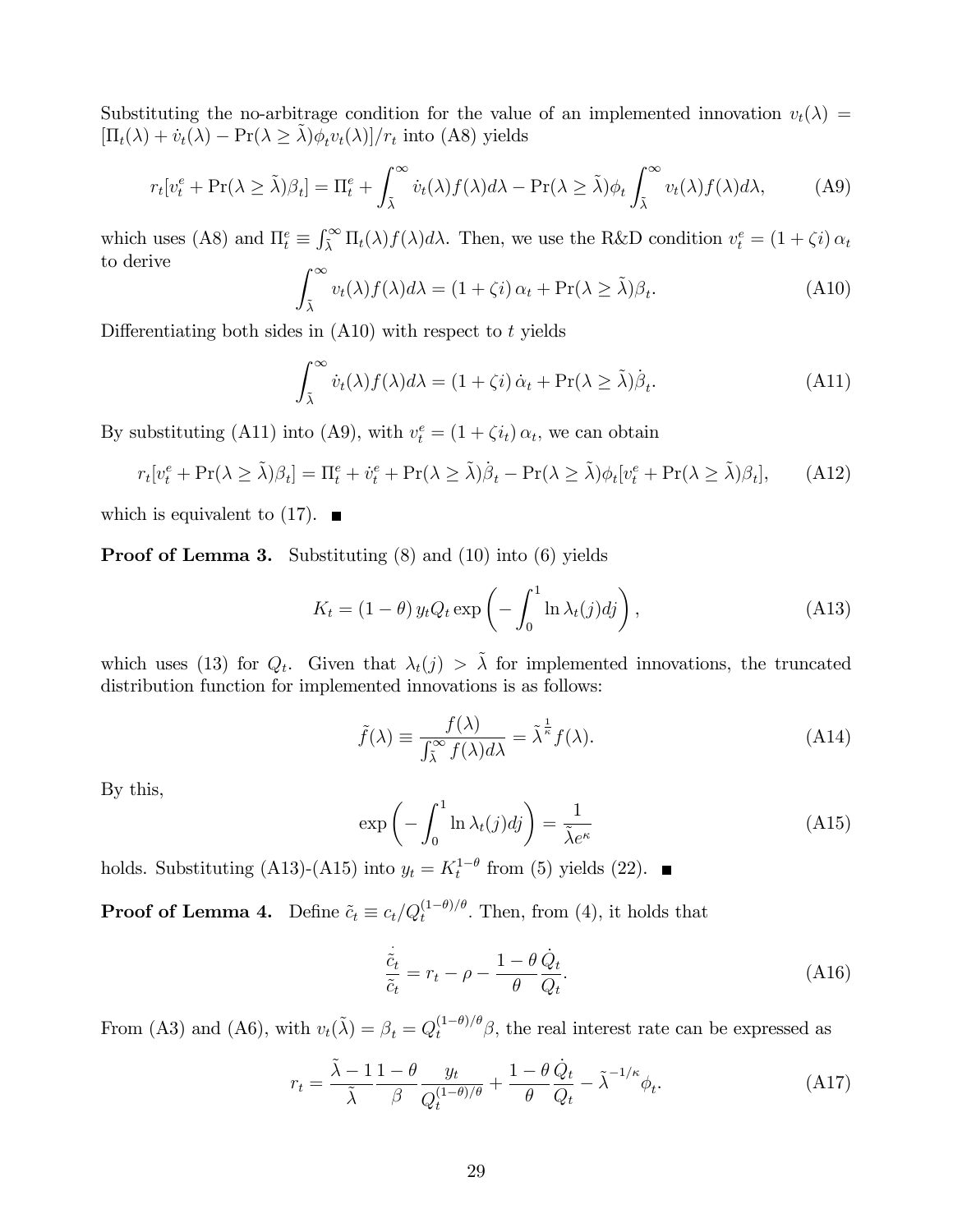Substituting (22) and (A17) into (A16) yields

$$
\frac{\dot{\tilde{c}}_t}{\tilde{c}_t} = \frac{(1-\theta)^{1/\theta}}{\beta(e^{\kappa})(1-\theta)/\theta} \frac{\tilde{\lambda}-1}{\tilde{\lambda}^{1/\theta}} - \tilde{\lambda}^{-1/\kappa} \phi_t - \rho.
$$
\n(A18)

Given (29), the right-hand side of (A18) is always decreasing in  $\phi_t$ . To obtain the equilibrium expression of  $\phi_t$  off the balanced growth path, we will derive the total demand for final goods. First, we use  $(8)-(10)$ , and to have

$$
\int_0^1 x_t(j)dj = \int_0^1 \frac{(1-\theta)y_t}{\lambda_t(j)}dj = (1-\theta)y_t \int_{\tilde{\lambda}}^\infty \frac{\tilde{f}(\lambda)}{\lambda} d\lambda = \frac{(1-\theta)y_t}{(1+\kappa)\tilde{\lambda}}.\tag{A19}
$$

Then from (12), we have

$$
\int_0^1 R_t(j)dj = \alpha Q_t^{(1-\theta)/\theta} \phi_t.
$$
 (A20)

Combining (A19) and (A20) with the final good market condition yields

$$
\phi_t = \frac{1}{\alpha + \beta \tilde{\lambda}^{-1/\kappa}} \left[ \left( 1 - \frac{1 - \theta}{(1 + \kappa) \tilde{\lambda}} \right) \left( \frac{(1 - \theta)}{\tilde{\lambda} e^{\kappa}} \right)^{(1 - \theta)/\theta} - \tilde{c}_t \right] \equiv \phi(\tilde{c}_t), \tag{A21}
$$

which also uses (22) for  $y_t$ . Finally, by substituting (A21) into (A18), we have a one-dimensional differential equation in  $\tilde{c}_t$ . Given that  $\phi_t$  decreases with  $\tilde{c}_t$ , the right-hand side of (A18) is increasing in  $\tilde{c}_t$ . The dynamics of  $\tilde{c}_t$  is saddle-point stable; i.e.,  $\tilde{c}_t$  jumps to the unique steadystate  $\tilde{c}$  at  $t = 0$ . Accordingly, (A18) determines the stationary equilibrium value of  $\tilde{\lambda}^{-1/\kappa} \phi_t$  as in (30). Then, (A21) determines the steady-state value of  $\tilde{c}_t$  as

$$
\tilde{c} = \left(1 - \frac{1 - \theta}{\left(1 + \kappa\right)\tilde{\lambda}}\right) \left(\frac{1 - \theta}{\tilde{\lambda}e^{\kappa}}\right)^{(1 - \theta)/\theta} - \phi\left(\alpha + \beta\tilde{\lambda}^{-1/\kappa}\right). \tag{A22}
$$

**Proof of Proposition 1.** By  $(29)$  and  $(30)$ , we have

$$
\tilde{\lambda}^{-1/\kappa}\phi = \frac{\tilde{\lambda} - 1}{\tilde{\lambda}^{1/\theta}} \frac{\left(1 - \theta\right)^{1/\theta}}{\beta e^{\kappa(1 - \theta)/\theta}} - \rho.
$$
\n(A23)

We naturally focus on a non-trivial case where  $\tilde{\lambda}^{-1/\kappa} \phi > 0$ . There are, thus, lower and upper bounds of  $\tilde{\lambda}$ , say  $\lambda_-$  and  $\lambda_+$ , such that  $\tilde{\lambda}^{-1/\kappa} \phi > 0$  holds if and only if  $\tilde{\lambda} \in (\lambda_-, \lambda_+)$ . Specifically, since  $10^{-10}$ 

$$
(\tilde{\lambda}^{-1/\kappa}\phi)' = \frac{1}{\theta} \frac{(1-\theta)^{1/\theta}}{\beta e^{\kappa(1-\theta)/\theta}} \frac{1-(1-\theta)\tilde{\lambda}}{\tilde{\lambda}^{1+1/\theta}},
$$

 $\tilde{\lambda}^{-1/\kappa} \phi$  is an inverted-U shaped function in  $\tilde{\lambda}$  and maximized at  $\tilde{\lambda} = 1/(1 - \theta)$ . Then,  $\lambda_{-} <$  $1/(1-\theta) < \lambda_+$  holds. In addition, by (29),  $\tilde{\lambda}$  is decreasing in i, thereby having an upper bound, denoted as  $\overline{\lambda}$ , due to  $i \leq 0$ . It is easy to verify that  $\overline{\lambda}$  increases from 1 to  $\infty$  as  $\beta$  increases from 0. When  $\beta$  is such large that  $\overline{\lambda} > 1/(1 - \theta)$  holds, there is an inverted-U shaped relationship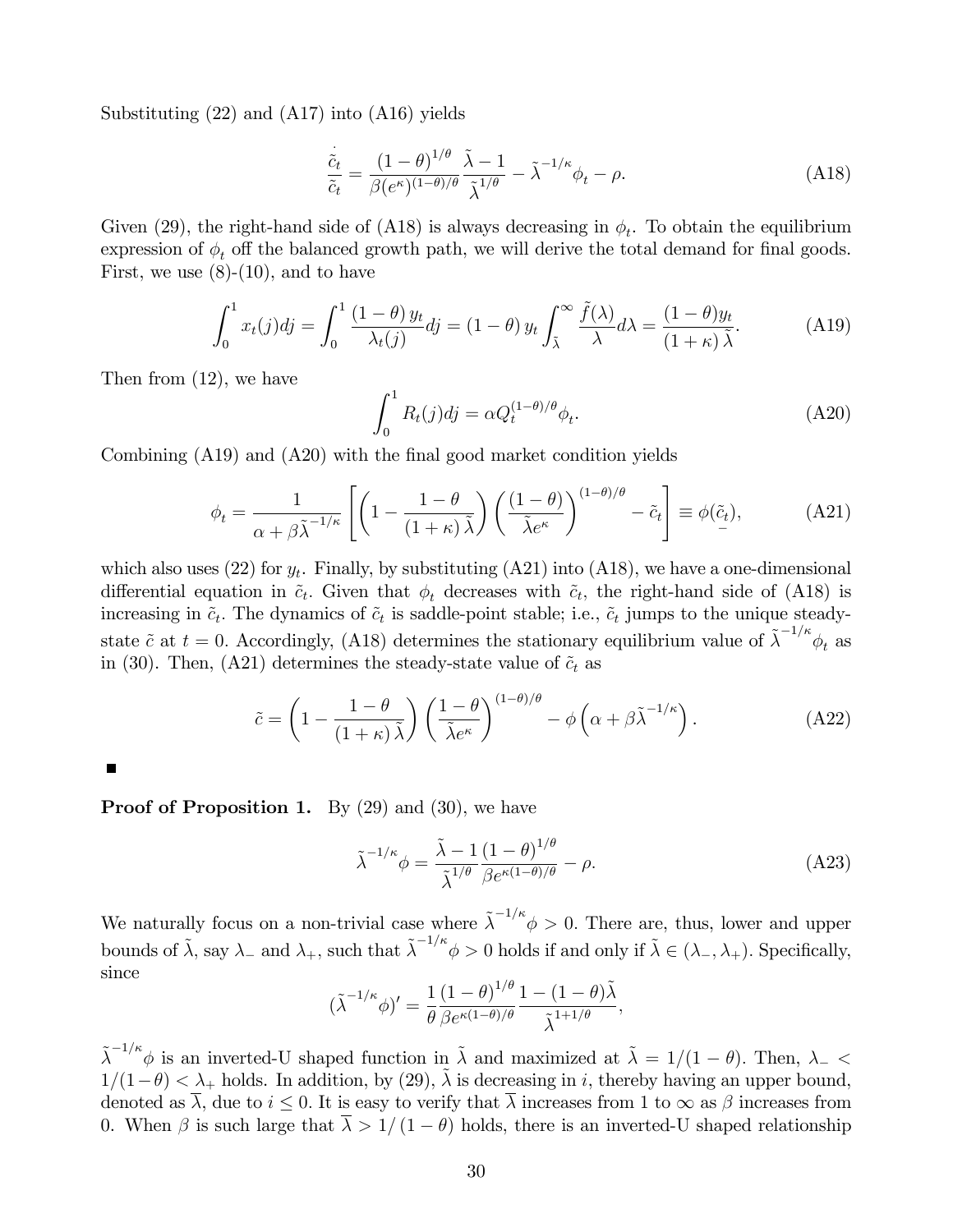between  $i \geq 0$  and  $\tilde{\lambda}^{-1/\kappa} \phi$ , noting  $\tilde{\lambda}$  monotonically decreases with  $i \geq 0$ . Then, when  $\beta$  is small such that  $\overline{\lambda} < 1/(1 - \theta)$ , the relationship is monotonically negative for any  $i \ge 0$ .

Differentiating (23) with respect to  $\lambda$  yields

$$
\begin{split} & \left( \frac{dg}{d\tilde{\lambda}} \right) \frac{\beta \theta \tilde{\lambda}^{1+1/\theta}}{1-\theta} \\ & = \underbrace{\left( \frac{(1-\theta)^{1/\theta}}{e^{\kappa(1-\theta)/\theta}} \left( \tilde{\lambda} - 1 \right) - \beta \rho \tilde{\lambda}^{1/\theta} \right)}_{\equiv \Lambda_1(\tilde{\lambda})} - \underbrace{\frac{(1-\theta)^{1/\theta}}{\theta e^{\kappa(1-\theta)/\theta}} \left( \ln \tilde{\lambda} + \kappa \right) \left( (1-\theta) \tilde{\lambda} - 1 \right)}_{\equiv \Lambda_2(\tilde{\lambda})}, \end{split} \tag{A24}
$$

where we have used (A23). Note the following properties: (a)  $\Lambda_1((1/(1-\theta))) > 0$  and  $\Lambda_2(1/(1-\theta))$  $(\theta)$ ) = 0; (b)  $\Lambda_1(\lambda)$  is an uni-modal function (maximized at some  $\lambda$  that is higher than  $1/(1-\theta)$ ) and  $\Lambda_2(\tilde{\lambda})$  is a strictly increasing function; (c)  $\Lambda_1(\lambda_-) = \Lambda_1(\lambda_+) = 0$ ; and (d)  $\Lambda_1(\lambda)$  is strictly concave and  $\Lambda_2(\lambda)$  is strictly convex. Taking into account these facts, with a usual graphical analysis, there must uniquely exist a threshold level of  $\tilde{\lambda} \in (1/(1 - \theta), \lambda_+)$ , denoted as  $\Lambda^*$  in the figure, under (above) which  $\Lambda_1(\lambda) > (<\lambda_2(\lambda)$ , that is,  $dg/d\lambda > (<)0$ . Recalling that  $\lambda$ increases with  $\beta$  and then  $\lambda$  decreases with i, we can show that the relationship between i and g is also inverted-U shaped (negative) if  $\beta$  is large (small).  $\blacksquare$ 

**Proof of Lemma 5.** From (3), (4), and (35), we can show that  $s_{c,t}(h) = s_{c,0}(h)$  holds for all t. Substituting this condition into (34) yields

$$
\dot{s}_{z,t}(h) = \frac{c_t - w_t - \tau_t}{z_t} s_{z,t}(h) - \frac{s_{c,0}(h)c_t - w_t - \tau_t}{z_t}.
$$
\n(A25)

According to Lemma 4,  $\{c_t, w_t, \tau_t, z_t, m_t\}$  all grow at the same rate g in equilibrium. Using (4) and (32), it is easy to obtain

$$
\frac{c_t - w_t - \tau_t}{z_t} = r_t - \frac{\dot{z}_t}{z_t} = \rho > 0.
$$
 (A26)

Therefore, the coefficient on  $s_{z,t}(h)$  in (A25) is always positive, which in turn implies that  $\dot{s}_{z,t}(h) = 0$  for all t is the only solution of (A25) consistent with long-run stability. Finally, imposing  $\dot{s}_{z,t}(h) = 0$  on (A25) yields the steady-state value of  $s_{c,t}(h)$  given by

$$
s_{c,0}(h) = 1 - \frac{\rho \left[1 - s_{z,0}(h)\right]}{c/z},\tag{A27}
$$

where we can make use of (40) and (42) to derive

$$
\frac{c}{z} = \frac{\tilde{c}}{\tilde{\lambda}^{1/\kappa} \left(1 + \zeta i\right) \alpha + \beta + \zeta \alpha \phi}.
$$
\n(A28)

Note that  $\tilde{c}$  is given by (A22).

**Proof of Proposition 2.** Differentiating  $rz/w$  in (51) with respect to  $\phi$  yields

$$
\frac{d(rz/w)}{d\phi} = \kappa \frac{\alpha(e^{\kappa})^{(1-\theta)/\theta}}{\theta(1-\theta)^{(1-\theta)/\theta}} \left[ \frac{\rho}{(\rho+\phi)^2} \left( \frac{1-\theta}{\theta}\kappa - 1 \right) \frac{1}{1+\kappa} \frac{(1-\theta)^{1/\theta}}{\alpha(e^{\kappa})^{(1-\theta)/\theta}} + \zeta \left( \frac{\rho}{\kappa} + 2\frac{1-\theta}{\theta} \phi \right) \right] \,. \tag{A29}
$$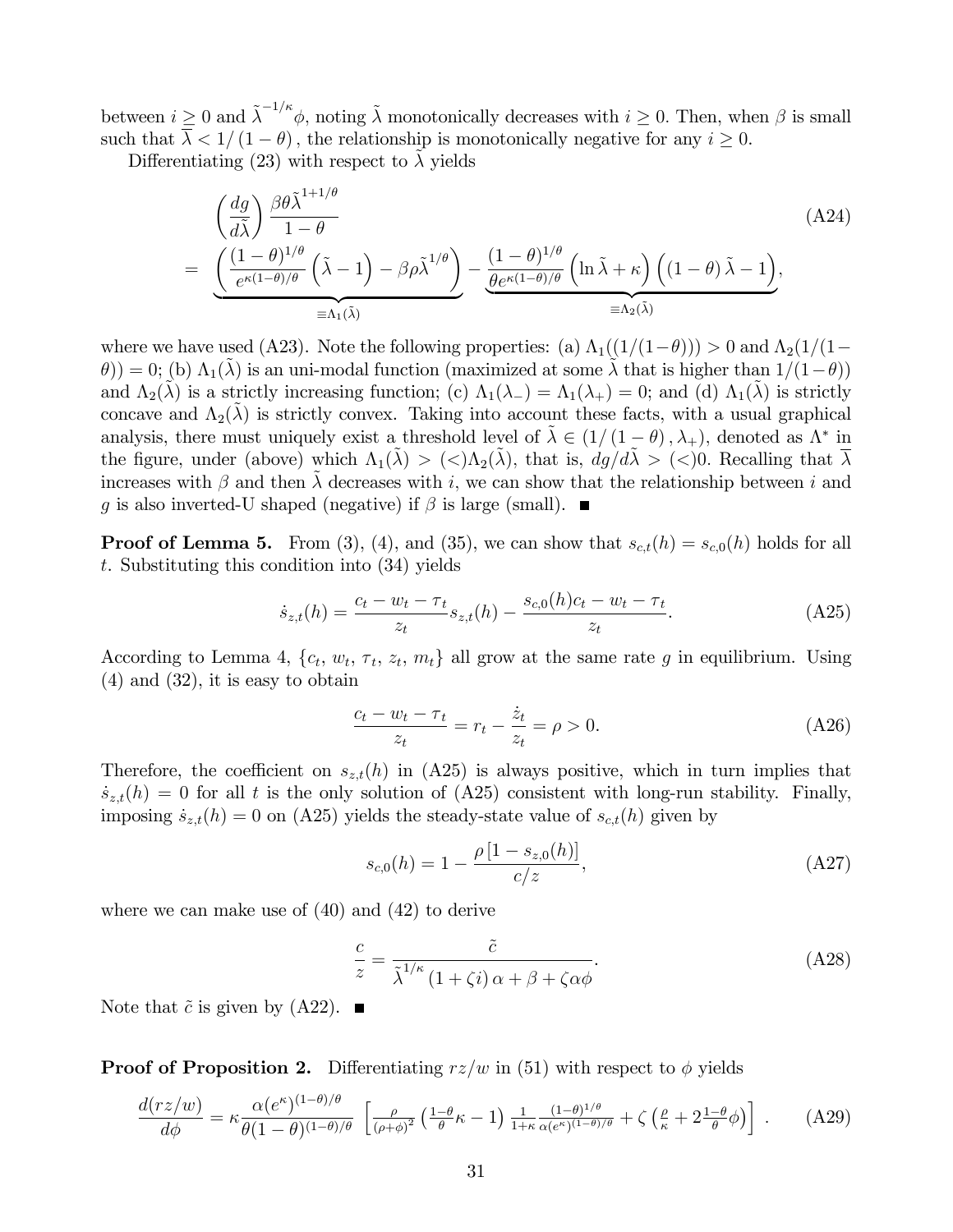Given  $\kappa > \theta/(1 - \theta)$ , (A29) shows that  $d(rz/w)/d\phi > 0$ . From (47), we know  $d\phi/di < 0$ . As a result, there is a negative effect of i and  $rz/w$ .

As for  $\kappa < \theta/(1 - \theta)$ , we will show that there are three possibilities: for a feasible range of  $\phi$ , (a)  $d(rz/w)/d\phi < 0$ , (b)  $d(rz/w)/d\phi > 0$ , or (c)  $d(rz/w)/d\phi < (>)0$  if  $\phi$  is smaller (larger). Before proceeding, it is useful to note that there is an upper bound of  $\phi$  since  $i \geq 0$  with (47), given by

$$
\phi_+ \equiv \underbrace{\frac{\kappa}{1+\kappa} \frac{(1-\theta)^{1/\theta}}{\alpha e^{\kappa(1-\theta)/\theta}}}_{\equiv \vartheta} - \rho.
$$

We will derive a sufficient conditions for each case, by focusing on both ends of  $\phi \in (0, \phi_+]$ .

First, by substituting  $\phi \to 0$  (i.e., the lower bound) into (A29), we can show that  $d(rz/w)/d\phi >$ 0 holds at  $\phi \rightarrow 0$  if

$$
\left(1 - \frac{\kappa}{\theta/(1-\theta)}\right) < \frac{\zeta \rho^2}{\vartheta}.\tag{A30}
$$

Moreover, it is easy to derive  $d^2(rz_t/w_t)/d\phi^2 > 0$  when  $\kappa < \theta/(1-\theta)$ . As a result,  $d(rz/w)/d\phi >$ 0 holds for any  $\phi \in (0, \phi_+]$ . Given  $d\phi/di < 0$ , in this case, there is a negative effect of i on  $rz/w.$ 

Second, it is straightforward to verify that  $d(rz/w)/d\phi < 0$  holds at  $\phi \to 0$  if (A30) is violated. In this case, by substituting  $\phi = \phi_+$  into (A29), we can show that  $d(rz/w)/d\phi < 0$ also holds at the upper bound,  $\phi = \phi_+$ , if and only if

$$
\left(1 - \frac{\kappa}{\theta/(1-\theta)}\right) > \zeta \vartheta \left[\frac{\vartheta}{\rho} \frac{2\kappa}{\theta/(1-\theta)} + \left(1 - \frac{2\kappa}{\theta/(1-\theta)}\right)\right].
$$
 (A31)

We know  $d^2(rz_t/w_t)/d\phi^2 > 0$  when  $\kappa < \theta/(1-\theta)$ . As a result,  $d(rz/w)/d\phi < 0$  holds for any  $\phi \in (0, \phi_+]$ . Given  $d\phi/di < 0$ , in this case, there is a positive effect of i on  $rz/w$ .

Finally, if (A31) does not hold, there is a threshold value of  $\phi$  below (above) which  $d(rz/w)/d\phi$ (>)0; i.e., there is a U-shaped relationship between i and  $rz/w$ . Therefore, the effect of i on  $rz/w$  can be negative, positive, or U-shaped.  $\blacksquare$ 

**Proof of Proposition 3.** As in the proof of Proposition 1, we focus on the non-trivial case where  $\tilde{\lambda}^{-1/\kappa} \phi > 0$ , implying  $\tilde{\lambda} \in (\lambda_-, \lambda_+)$  unless  $\beta \rho = 0$ . Recall that  $1 < \lambda_- < 1/(1 - \theta) < \lambda_+$ . By  $(29)$  and  $(44)$ , we have

$$
\frac{rz}{w} = (\rho + g)\tilde{\lambda}^{(1-\theta)/\theta} \left[ \frac{\tilde{\lambda} - 1/(1+\kappa)}{\tilde{\lambda} - 1} + \frac{\zeta \alpha}{\beta} \phi \right] \frac{\beta (e^{\kappa})^{(1-\theta)/\theta}}{\theta (1-\theta)^{(1-\theta)/\theta}}.
$$
 (A32)

By differentiating this with respect to  $\lambda$ ,

$$
\Xi \frac{d\left(\frac{rz}{w}\right)}{d\tilde{\lambda}} = \frac{\tilde{\lambda}(\rho+g)'}{(\rho+g)} + \frac{1-\theta}{\theta} + \tilde{\lambda} \frac{\left(\frac{\tilde{\lambda}-1}{2}\right)'\frac{\tilde{\lambda}(\rho+g)}{\tilde{\lambda}-1}}{\frac{\tilde{\lambda}-1}{\tilde{\lambda}-1}\frac{\tilde{\lambda}(\rho+g)}{\tilde{\beta}}\phi} \equiv \Psi(\tilde{\lambda}),\tag{A33}
$$

where  $\Xi > 0$  is a composite variable that is strictly positive.<sup>30</sup> Here, we can derive from (23) and (A23) some components of  $\Psi(\lambda)$  as

$$
\frac{\tilde{\lambda}(\rho+g)'}{(\rho+g)} = \frac{\tilde{\lambda}}{\rho+g} \frac{1-\theta}{\theta} \left[ \frac{\tilde{\lambda}^{-1/\kappa}\phi}{\tilde{\lambda}} + \left( \ln \tilde{\lambda} + \kappa \right) \left( \tilde{\lambda}^{-1/\kappa}\phi \right)' \right],
$$
\n(A33a)

<sup>30</sup>Here  $\Xi \equiv \frac{\tilde{\lambda}w}{rz}$ .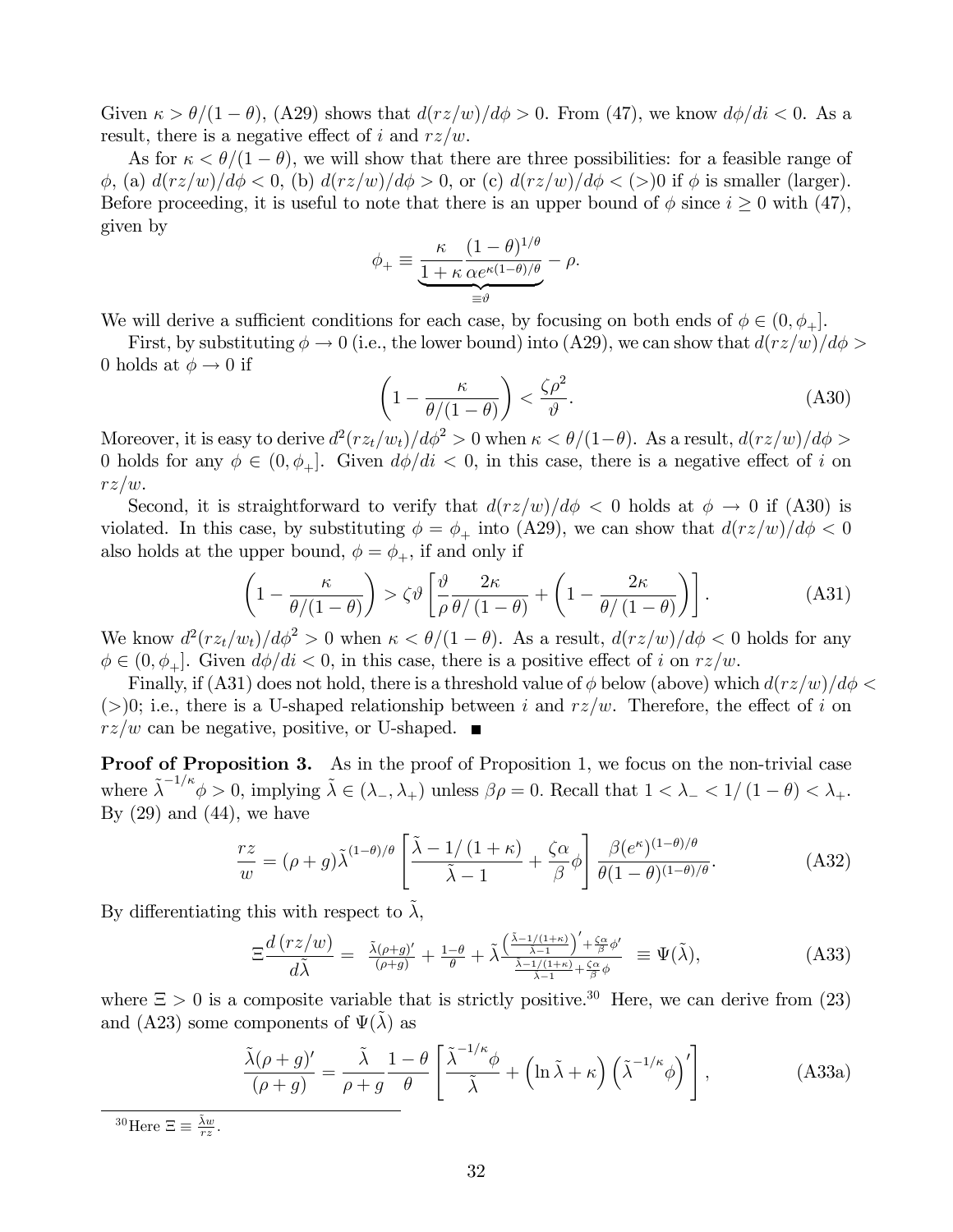$$
\left(\tilde{\lambda}^{-1/\kappa}\phi\right)' = \frac{\left(1-\theta\right)^{1/\theta}}{\beta e^{\kappa(1-\theta)/\theta}} \left(\frac{\tilde{\lambda}-1}{\tilde{\lambda}^{1/\theta}}\right)',\tag{A33b}
$$

$$
\left(\frac{\tilde{\lambda} - 1}{\tilde{\lambda}^{1/\theta}}\right)' = \frac{1}{\theta} \frac{1 - (1 - \theta)\tilde{\lambda}}{\tilde{\lambda}^{1 + 1/\theta}},\tag{A33c}
$$

$$
\left(\frac{\tilde{\lambda} - 1/(1+\kappa)}{\tilde{\lambda} - 1}\right)' = -\frac{\kappa}{1+\kappa} \frac{1}{(\tilde{\lambda} - 1)^2},\tag{A33d}
$$

and

$$
\phi' = \left(\tilde{\lambda}^{1/\kappa}\right)' \left(\tilde{\lambda}^{-1/\kappa}\phi\right) + \left(\tilde{\lambda}^{1/\kappa}\right) \left(\tilde{\lambda}^{-1/\kappa}\phi\right)'.
$$
 (A33e)

By evaluating these at  $\tilde{\lambda} \in {\lambda_-, \lambda_+}$  and substituting them into (A33), we can obtain<sup>31</sup>

$$
\Psi(\tilde{\lambda}) = \underbrace{\frac{1}{\theta} \frac{1 - (1 - \theta)\tilde{\lambda}}{\tilde{\lambda} - 1} \left[ \frac{1 - \theta}{\theta} \left( \ln \tilde{\lambda} + \kappa \right) + (\alpha \zeta) \frac{(1 + \kappa)\rho}{\beta} \frac{\tilde{\lambda}^{1/\kappa}(\tilde{\lambda} - 1)}{(1 + \kappa)\tilde{\lambda} - 1} \right]}_{\equiv \Psi_1(\tilde{\lambda})} + \underbrace{\frac{1 - \theta}{\theta} - \frac{\kappa}{(1 + \kappa)\tilde{\lambda} - 1} \frac{\tilde{\lambda}}{\tilde{\lambda} - 1}}_{\equiv \Psi_2(\tilde{\lambda})}
$$
(A34)

which reflects  $\tilde{\lambda}^{-1/\kappa} \phi = 0$  for  $\tilde{\lambda} \in {\{\lambda_-, \lambda_+\}}$  with (30). For  $\tilde{\lambda} = \lambda_-, \Psi_1(\tilde{\lambda}) > 0$  always holds due to  $\lambda_- < 1/(1 - \theta)$ , but  $\Psi_2(\tilde{\lambda}) \leq 0$ . For  $\tilde{\lambda} = \lambda_+$ , both  $\Psi_1(\tilde{\lambda}) < 0$  and  $\Psi_2(\tilde{\lambda}) > 0$  hold due to  $\lambda_+ > 1/(1 - \theta).$ 

Given that  $\tilde{\lambda}^{-1/\kappa} \phi$  is independent of  $\zeta$ ,  $\lambda_{-}$  and  $\lambda_{+}$  are also independent of  $\zeta$ . Thus, changes in  $\zeta$  affect (A34) only through the second term of  $\Psi_1$ . Keeping  $\tilde{\lambda} = {\lambda_-, \lambda_+}$  unchanged, it is possible to make  $\Psi(\tilde{\lambda})$  larger (smaller) as one needs by increasing  $\zeta$ , since the coefficient of  $\Psi_1, \frac{1-(1-\theta)\tilde{\lambda}}{\tilde{\lambda}-1}$  $\frac{(1-\theta)\lambda}{\tilde{\lambda}-1}$ , is positive (negative) for  $\tilde{\lambda} = \lambda_ (\tilde{\lambda} = \lambda_+)$ . Therefore, for a sufficiently large  $\zeta$ <sup>32</sup>,  $\Psi(\lambda_-) > 0$  and  $\Psi(\lambda_+) < 0$  hold;  $rz/w$  is first increasing and eventually decreasing in  $\tilde{\lambda}$  on the feasible domain of  $\tilde{\lambda}$ . As we already mentioned, by (29),  $\tilde{\lambda}$  has another upper bound,  $\overline{\lambda}$ , due to  $i > 0$ . Since, by (29),  $\overline{\lambda}$  is decreasing in  $\alpha$  and satisfies  $\lim_{\alpha \to 0} \overline{\lambda} = \infty$ , we can also prove that  $rz/w$  first increases and eventually decreases with i on the feasible domain of i, by taking an appropriately small value of  $\alpha$  so that  $\overline{\lambda} > 1/(1 - \theta)$ .

<sup>&</sup>lt;sup>31</sup>We provide the detailed derivations of  $(A34)$  in an unpublished appendix; see Appendix D.

<sup>&</sup>lt;sup>32</sup>It is worth noting that there exists a sufficient condition for the lower bound of  $\zeta$  to be less than 1.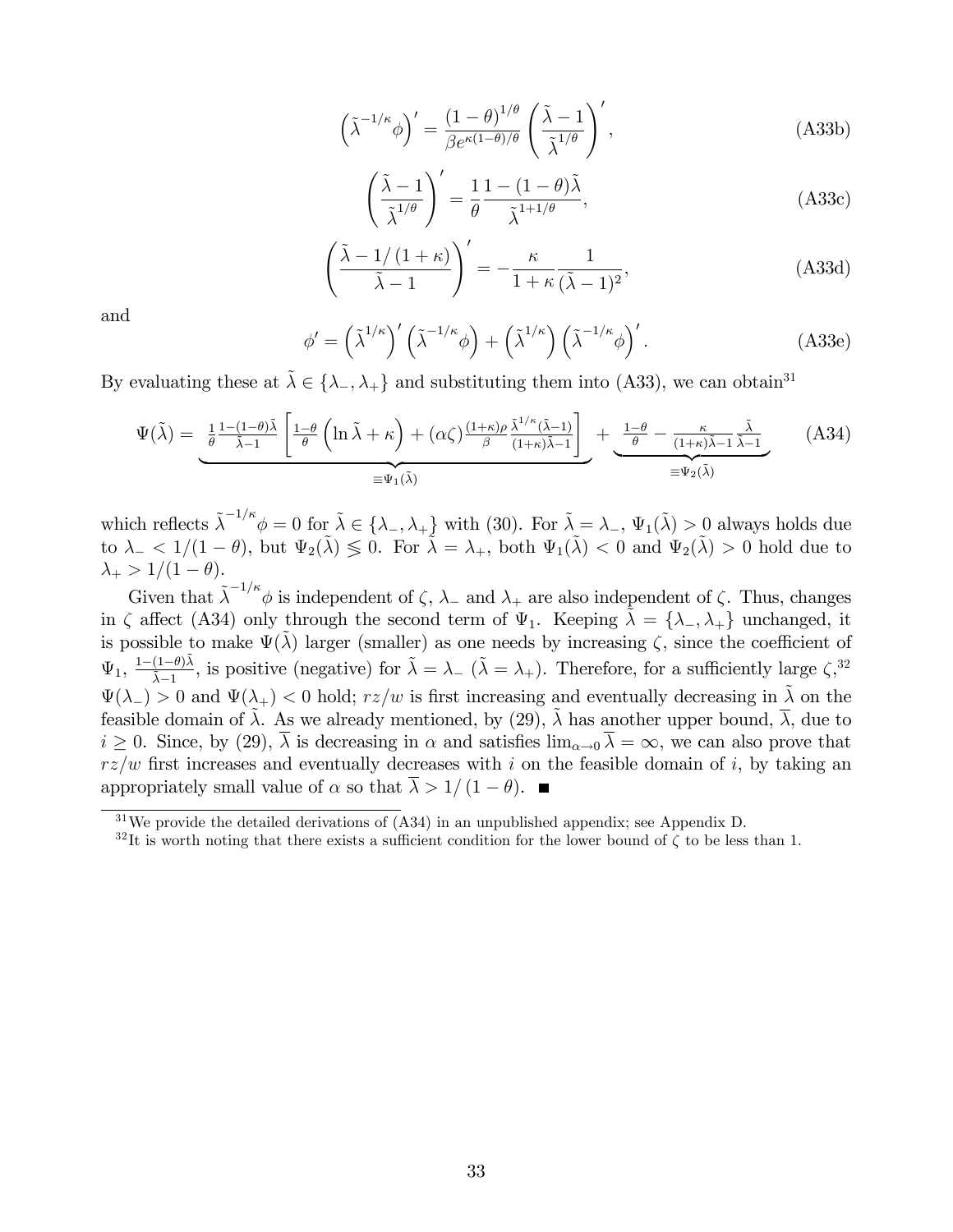| Table B1: Summary statistics |                                  |        |          |           |        |  |  |
|------------------------------|----------------------------------|--------|----------|-----------|--------|--|--|
|                              | Obs                              | Mean   | Std.Dev. | Min       | Max    |  |  |
| Panel A                      | World Income Inequality Database |        |          |           |        |  |  |
| Economic Growth              | 612                              | 5.670  | 9.752    | $-26.946$ | 32.453 |  |  |
| Income Inequality            | 448                              | 8.143  | 3.927    | 4.280     | 35.240 |  |  |
| <b>GINI</b> Coefficient      | 448                              | 29.693 | 4.967    | 22.500    | 55.433 |  |  |
| Inflation Rate               | 612                              | 2.315  | 1.839    | $-4.480$  | 12.678 |  |  |
| Unemployment                 | 612                              | 7.309  | 3.803    | 1.805     | 27.466 |  |  |
| Openness                     | 612                              | 1.007  | 0.777    | 0.167     | 4.416  |  |  |
| Investment Profile           | 612                              | 8.432  | 1.568    | 4.236     | 10.000 |  |  |
| Corruption                   | 612                              | 7.249  | 1.718    | 3.333     | 10.000 |  |  |
| Interest Rate                | 501                              | 6.388  | 3.576    | 0.200     | 20.679 |  |  |
| Panel B                      | World Bank                       |        |          |           |        |  |  |
| Economic Growth              | 740                              | 6.366  | 10.582   | $-32.872$ | 37.465 |  |  |
| Income Inequality            | 452                              | 8.300  | 4.082    | 4.280     | 35.240 |  |  |
| <b>GINI</b> Coefficient      | 452                              | 29.943 | 5.293    | 22.500    | 55.433 |  |  |
| Inflation Rate               | 740                              | 2.420  | 2.068    | $-4.480$  | 12.678 |  |  |
| Unemployment                 | 740                              | 6.937  | 4.060    | 0.700     | 27.466 |  |  |
| Openness                     | 740                              | 1.014  | 0.718    | 0.167     | 4.416  |  |  |
| Investment Profile           | 740                              | 8.410  | 1.590    | 3.333     | 10.000 |  |  |
| Corruption                   | 740                              | 6.801  | 1.921    | 3.333     | 10.000 |  |  |
| Interest Rate                | 601                              | 6.637  | 3.641    | 0.200     | 21.167 |  |  |

Appendix B: Data and regression results

Notes: Income Inequality and GINI Coefficient are from the WIID. The former corresponds to the income difference between the top  $10\%$  and the bottom  $10\%$  of the population. Investment Profile and Corruption are two measures of investment risks, which are obtained from the International Country Risk Guide.

| Table B2: Effects of inflation on economic growth and income inequality<br>(IV<br>regression) |            |                   |            |                  |                       |            |  |
|-----------------------------------------------------------------------------------------------|------------|-------------------|------------|------------------|-----------------------|------------|--|
|                                                                                               |            | WIID              |            | WВ               |                       |            |  |
|                                                                                               | growth     | income inequality |            | growth           | income inequality     |            |  |
|                                                                                               |            | (2)               | 3)         | $\left(4\right)$ | 5                     | (6)        |  |
| $\pi_{it}$                                                                                    | $8.063**$  | $0.490***$        | $0.281**$  | $10.056**$       | $0.50\overline{2***}$ | $0.286**$  |  |
|                                                                                               | (3.213)    | (0.130)           | (0.131)    | (4.110)          | (0.133)               | (0.134)    |  |
| $\overline{\pi_{it}^2}$                                                                       | $-0.787**$ | $-0.016***$       | $-0.011**$ | $-0.994**$       | $-0.016***$           | $-0.011**$ |  |
|                                                                                               | (0.324)    | (0.004)           | (0.005)    | (0.417)          | (0.005)               | (0.005)    |  |
| Kleibergen-Paap rk LM statistic                                                               | 19.475     | 36.428            | 36.428     | 12.716           | 36.438                | 36.438     |  |
| weak instrument (F-statistic)                                                                 | 12.897     | 47.083            | 47.083     | 7.400            | 47.375                | 47.375     |  |
| country fixed effect                                                                          | YES        | YES               | <b>YES</b> | YES              | YES                   | <b>YES</b> |  |
| control variables                                                                             | <b>YES</b> | YES               | YES        | YES              | YES                   | <b>YES</b> |  |
| observations                                                                                  | 501        | 326               | 326        | 601              | 330                   | 330        |  |

Note: \*\*\*  $p < 0.01$ , \*\*  $p < 0.05$ , \*  $p < 0.1$ . Standard errors are in parentheses. Columns 1 and 4 correspond to the GDP growth rate. Columns 2-3 and 5-6 use different measures of income inequality. Specifically, columns 2 and 5 correspond to the income difference between the top  $10\%$  and the bottom  $10\%$  of the population. Columns 3 and 6 correspond to the Gini coefficient. In the first (last) three columns, high-income countries follow the classification by the WIID (WB). The Kleibergen and Paap (2006) rk Lagrange Multiplier (LM) statistic reveals that our strategy passes the under-identification test. Also, the F-statistic of the weak-instrument test is above the critical value in Stock and Yogo (2005), which suggests that we can reject the weak-instrument hypothesis.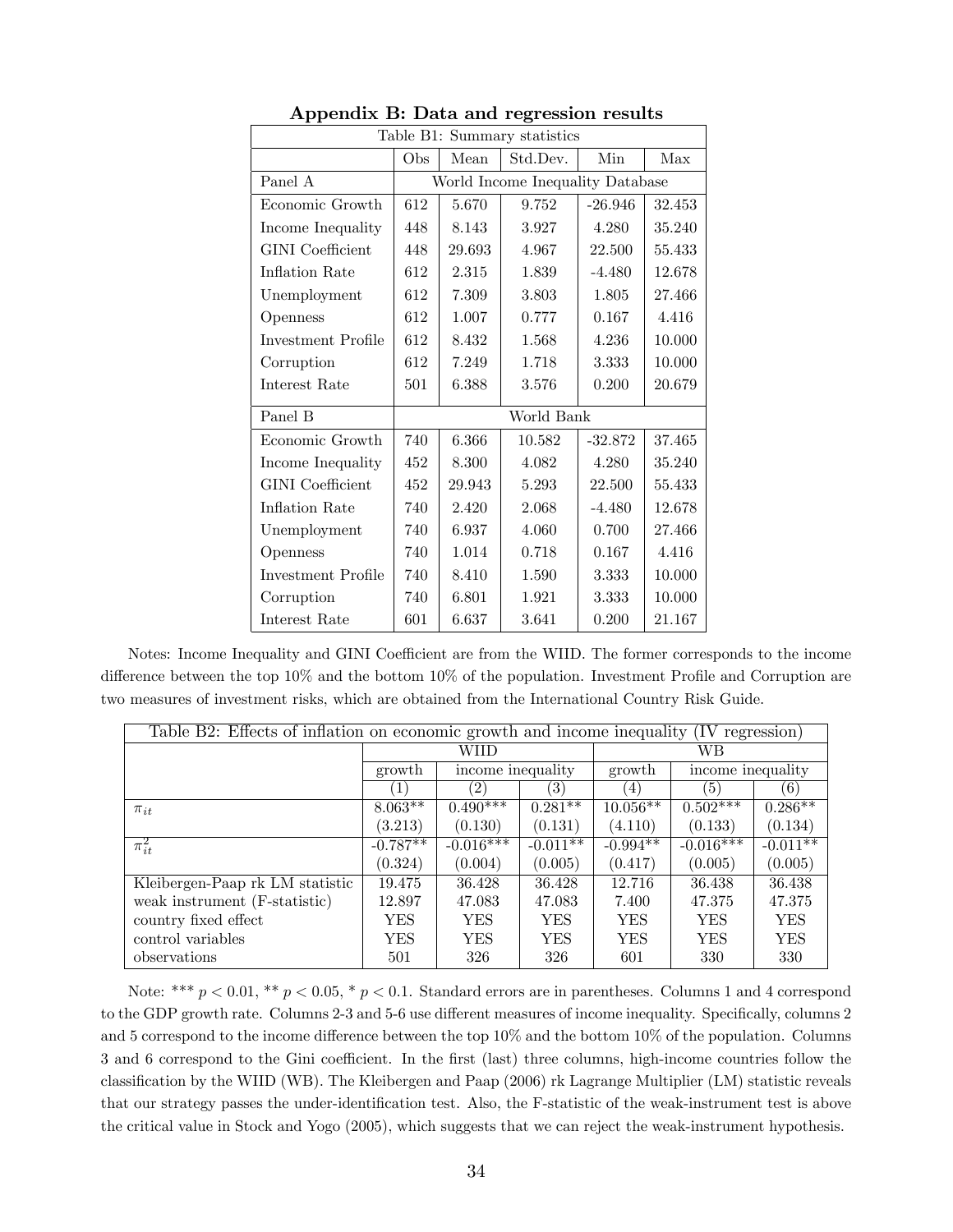### Appendix C: The generalized model

This appendix presents the key equilibrium conditions for the model with elastic labor supply under the utility function in (54). Equation (3) is the same, and labor supply is

$$
w_t (1 - L_t (h)) = \eta c_t (h) (1 + \varphi i_t).
$$
 (C1)

The conditional demand functions for labor and intermediate goods are respectively

$$
w_t = \theta y_t / L_t,\tag{C2}
$$

$$
K_t = L_t \left[ (1 - \theta) Q_t / \left( \tilde{\lambda} e^{\kappa} \right) \right]^{1/\theta}, \tag{C3}
$$

where  $L_t \equiv \int_0^1 L_t(h) dh$ . From (C3), the aggregate production function can be derived as

$$
y_t = L_t \left(\frac{1-\theta}{\tilde{\lambda}e^{\kappa}}\right)^{(1-\theta)/\theta} Q_t^{(1-\theta)/\theta}.
$$
 (C4)

Substituting (C4) into (25), (30) can be revised as follows:

$$
\tilde{\lambda}^{-1/\kappa}\phi = \frac{\tilde{\lambda}^{-(1/\kappa+1/\theta)}}{1+\zeta i} \frac{\kappa}{1+\kappa} \frac{(1-\theta)^{1/\theta}}{\alpha e^{\kappa(1-\theta)/\theta}} L - \rho,\tag{C5}
$$

where the condition for  $\tilde{\lambda}$  in (29) remains unchanged. We substitute (C2) into (C1) to derive  $\theta y_t (1 - L) / L = \eta (1 + \varphi i) c_t$ . Combining this condition with the resource constraint  $\int_0^1 c_t(h)dh + \int_0^1 x_t(j)dj + \int_0^1 R_t(j)dj + \tilde{\lambda}^{-1/\kappa} \phi \beta_t = y_t$  and (C4), we obtain

$$
\theta \left( \frac{1 - \theta}{\tilde{\lambda} e^{\kappa}} \right)^{(1 - \theta)/\theta} (1 - L) = \eta (1 + \varphi i) \tilde{c}, \tag{C6}
$$

where

$$
\tilde{c} = \left[1 - \frac{1 - \theta}{(1 + \kappa)\tilde{\lambda}}\right] \left(\frac{1 - \theta}{\tilde{\lambda}e^{\kappa}}\right)^{(1 - \theta)/\theta} L - \left(\alpha + \beta\tilde{\lambda}^{-1/\kappa}\right)\phi.
$$
 (C7)

Based on the CIA constraint  $b_t(h) + \varphi c_t(h) = m_t(h)$ , (31) can be revised as

$$
\dot{z}_t(h) = r_t z_t(h) - i_t[m_t(h) - b_t(h)] + w_t L_t(h) + \tau_t - c_t(h) = r_t z_t(h) + w_t L_t(h) + \tau_t - (1 + \varphi i_t) c_t(h),
$$
\n(C8)

where  $z_t(h) = a_t(h) + m_t(h)$ . Aggregating (C8) for all h, we have

$$
z_t = r_t z_t + w_t L_t + \tau_t - (1 + \varphi i_t) c_t.
$$
 (C9)

In this generalized model, we know that  $s_{c,t}(h) = s_{c,0}(h)$  still holds for all t. Given this condition, we combine (C8) and (C9) and use (C1) to derive

$$
\dot{s}_{z,t}(h) = \frac{(1+\eta)(1+\varphi i)c_t - w_t - \tau_t}{z_t} s_{z,t}(h) - \frac{(1+\eta)(1+\varphi i)s_{c,0}(h)c_t - w_t - \tau_t}{z_t}.
$$
 (C10)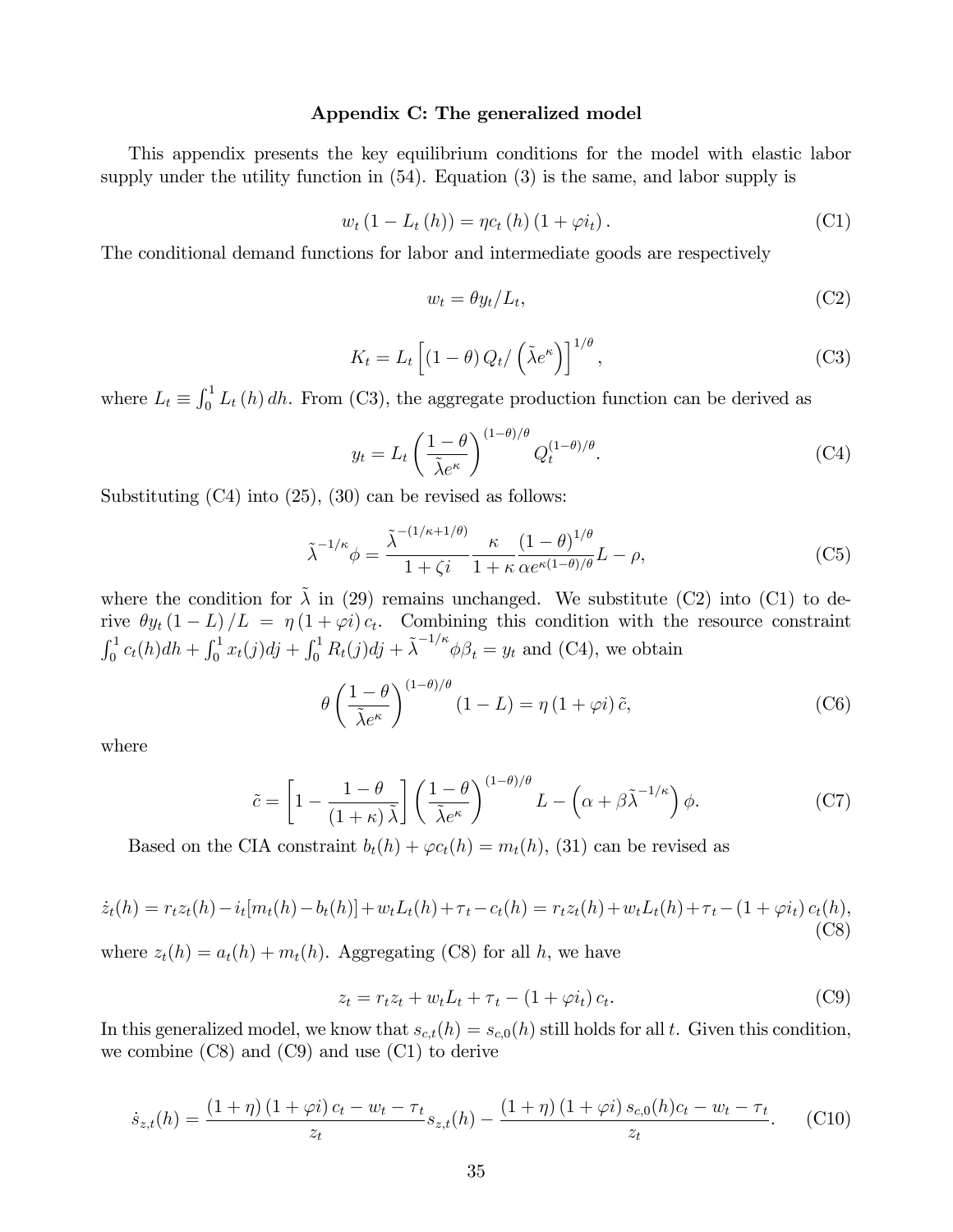Using (4), (C1) and (C9), it is easy to obtain  $[(1 + \eta) (1 + \varphi i) c_t - w_t - \tau_t]/z_t = \rho > 0$ . As a result, we know  $\dot{s}_{z,t}(h) = 0$  for all t with long-run stability. Imposing  $\dot{s}_{z,t}(h) = 0$  on (C10) yields the steady-state value of  $s_{c,t}(h)$  given by

$$
s_{c,0}(h) = 1 - \frac{\rho [1 - s_{z,0}(h)]}{(1 + \eta) (1 + \varphi i) c/z},
$$
\n(C11)

where we can make use of (40), (42) and  $m_t(h) = b_t(h) + \varphi c_t(h)$  to derive

$$
\frac{c}{z} = \frac{\tilde{c}}{\tilde{\lambda}^{1/\kappa} \left(1 + \zeta i\right) \alpha + \beta + \zeta \alpha \phi + \varphi \tilde{c}}.
$$
\n(C12)

From  $(C8)$ , income earned by household h is given by

$$
I_t(h) = r_t a_t(h) - \pi_t m_t(h) + i_t b_t(h) + w_t L_t(h) = r_t z_t(h) + w_t L_t(h) - \varphi i_t c_t(h).
$$
 (C13)

Aggregating (C13) yields total income earned by all households given by

$$
I_t = r_t z_t + w_t L_t - \varphi i_t c_t.
$$
\n(C14)

Combining  $(C13)$  and  $(C14)$  and using  $(C1)$ ,  $(38)$  can be revised as follows:

$$
s_{I,t}(h) = \frac{s_{z,0}(h) r_t z_t + w_t - [(1+\eta)\varphi i_t + \eta] s_{c,0}(h)c_t}{r_t z_t + w_t - [(1+\eta)\varphi i_t + \eta] c_t}.
$$
 (C15)

The distribution of income share  $s_{I,t}(h)$  has a mean of one and the following standard deviation:

$$
\sigma_{I,t} = \frac{\frac{r_t z_t}{w_t} - \frac{\rho[(1+\eta)\varphi i_t + \eta]}{(1+\eta)(1+\varphi i_t)} \frac{z_t}{w_t}}{1 + \frac{r_t z_t}{w_t} - [(1+\eta)\varphi i_t + \eta] \frac{c_t}{w_t}} \sigma_z,
$$
\n(C16)

where

$$
r_t \frac{z_t}{w_t} = (\rho + g) \left[ \tilde{\lambda}^{1/\kappa} \left( 1 + \zeta i \right) \alpha + \beta + \zeta \alpha \phi + \varphi \tilde{c} \right] \frac{(\tilde{\lambda} e^{\kappa})^{(1-\theta)/\theta}}{\theta (1-\theta)^{(1-\theta)/\theta}},
$$

$$
\frac{c_t}{w_t} = \frac{\tilde{c} (\tilde{\lambda} e^{\kappa})^{(1-\theta)/\theta}}{\theta (1-\theta)^{(1-\theta)/\theta}}.
$$

Therefore, we can solve the six endogenous variables  $\left\{ \tilde{\lambda}, \phi, L, \tilde{c}, s_{c,0}(h), \sigma_{I} \right\}$  using (29), (C5),  $(C6)$ ,  $(C7)$ ,  $(C11)$  and  $(C16)$ .

We impose balanced growth on (54) to derive the steady-state utility function as

$$
u(h) = \frac{1}{\rho} \left\{ \ln c_0(h) + \frac{g}{\rho} + \eta \ln \left[ 1 - L(h) \right] - \eta \varepsilon \ln \left( 1 - L \right) \right\},\tag{C17}
$$

where  $c_0(h)$  is the balanced-growth level of consumption at time 0. Substituting  $c_0(h)$  =  $c_0s_{c,0}(h)$  into (C17) and then normalizing the initial  $Q_0$  to unity yield

$$
u(h) = \frac{1}{\rho} \left\{ \ln \tilde{c} + \ln s_{c,0}(h) + \frac{g}{\rho} + \eta \ln \left[ 1 - L(h) \right] - \eta \varepsilon \ln \left( 1 - L \right) \right\},\tag{C18}
$$

where we make use of  $(C1)$ ,  $(C2)$  and  $(C4)$  to derive

$$
1 - L(h) = \frac{\eta (1 + \varphi i)}{\theta (1 - \theta)^{(1 - \theta)/\theta}} \left[ \tilde{c} s_{c,0}(h) \left( \tilde{\lambda} e^{\kappa} \right)^{(1 - \theta)/\theta} \right].
$$